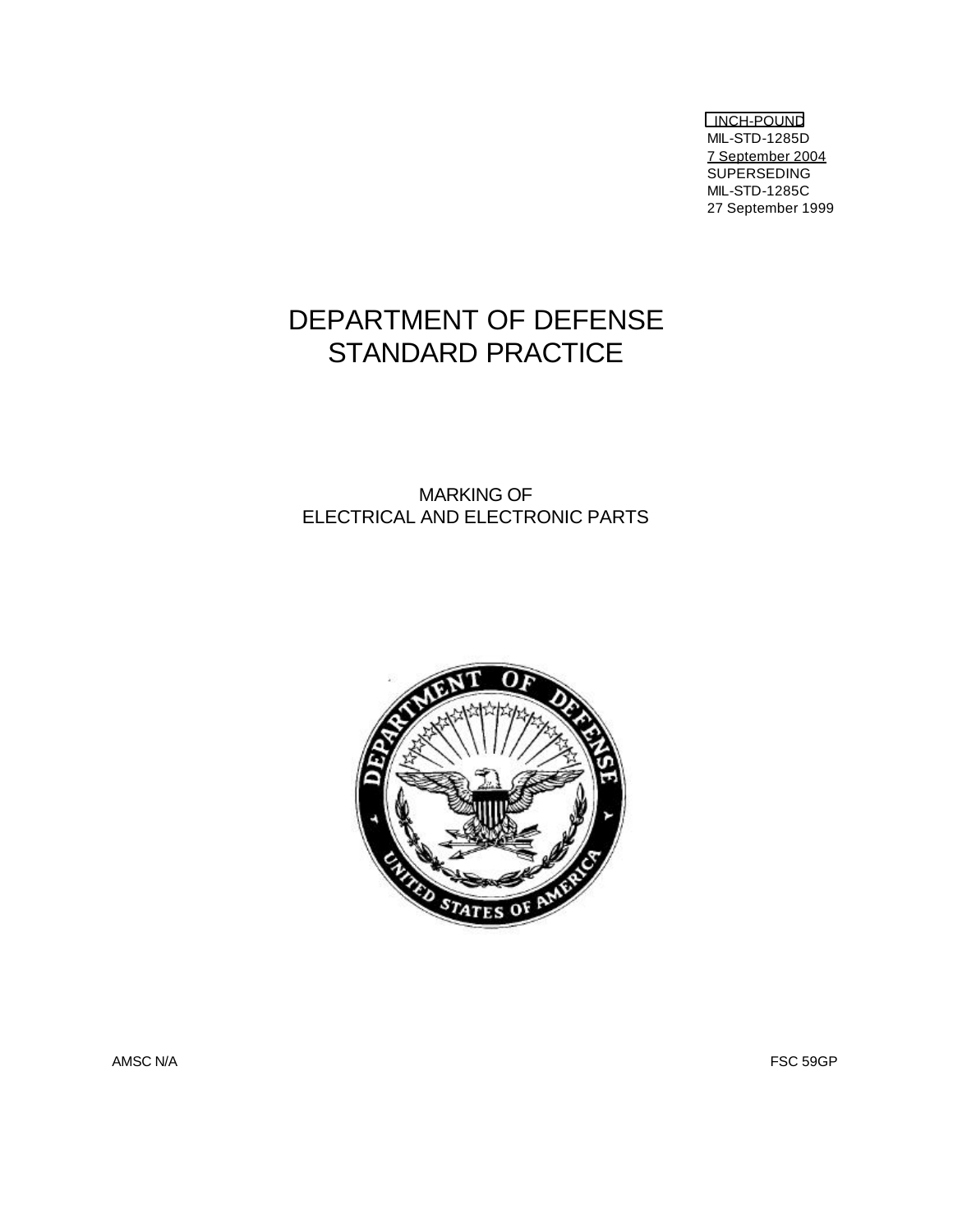# FORWARD

1. This standard is approved for use by all Departments and Agencies of the Department of Defense.

2. This standard provides uniform marking requirements for electrical and electronic parts. The requirements that are common to all parts are contained in sections 4 and 5. Individual requirements applicable to specific parts are contained in the appendixes of this standard. These sections are numbered to identify the applicable federal supply class (such as Federal Stock Class (FSC) section 5905 - Resistors).

3. Comments, suggestions, or question on this document should be addressed to Defense Supply Center, Columbus, ATTN: DSCC-VAT, Post Office Box 3990, Columbus, Ohio 43218-3990 or email to resistor@dla.mil. Since contact information can change, you may want to verify the currency of this address information using the ASSIST Online database at www.dodssp.daps.mil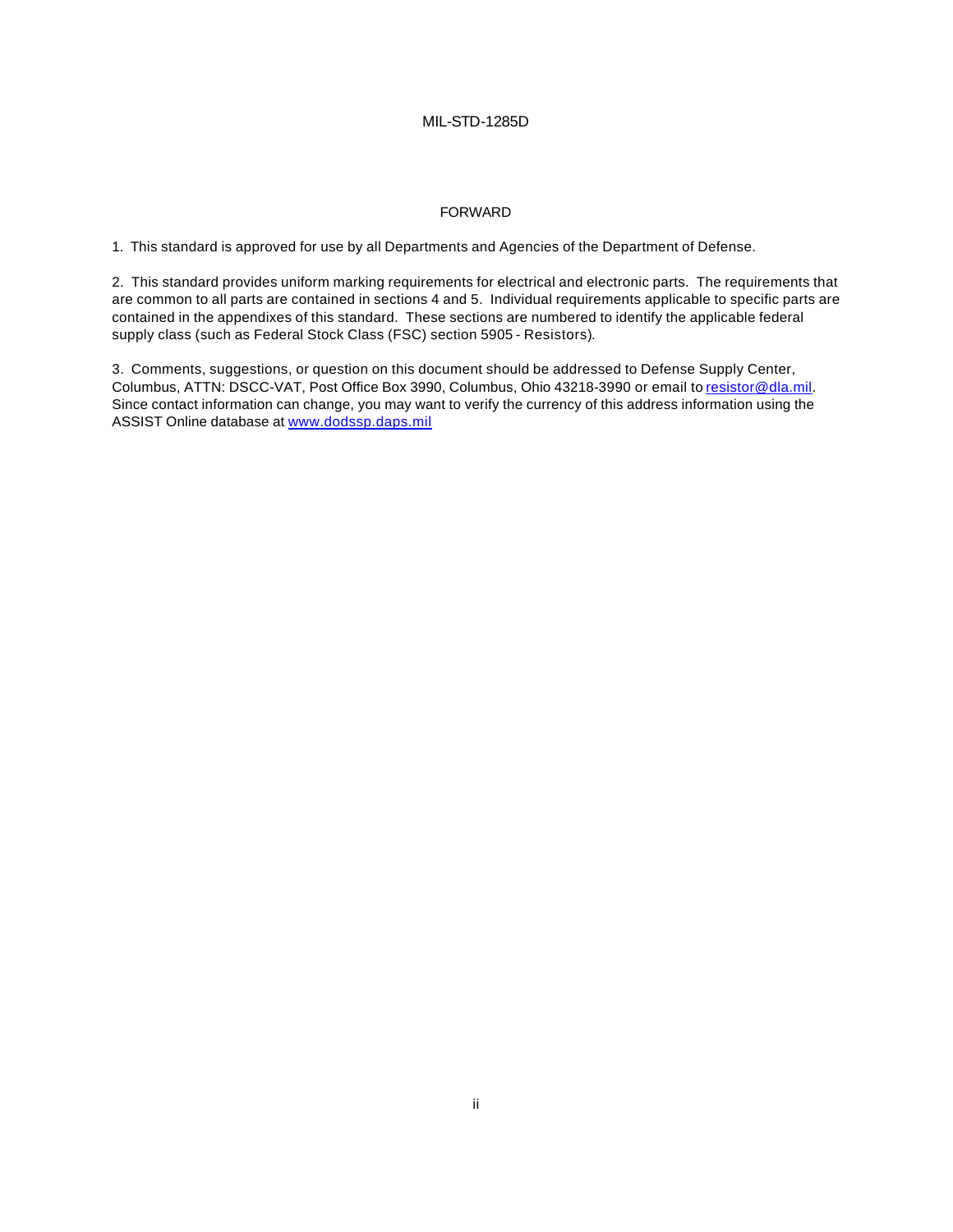# CONTENTS

**PARAGRAPH** 

# **PAGE**

|       |                                                                             | ii.            |
|-------|-----------------------------------------------------------------------------|----------------|
| 1.    |                                                                             | 1              |
| 1.1   |                                                                             | 1              |
| 1.2   |                                                                             | 1              |
| 1.3   |                                                                             | 1              |
|       |                                                                             |                |
| 2.    |                                                                             | $\overline{c}$ |
| 2.1   |                                                                             | $\overline{c}$ |
| 2.2   |                                                                             | $\overline{2}$ |
| 2.2.1 | Specifications, standards, and handbooks --------------------------------   | $\overline{c}$ |
| 2.2.2 | Other Government documents, drawings, and publications ----------           | $\overline{c}$ |
| 2.3   |                                                                             | 3              |
| 2.4   |                                                                             | 3              |
| 3.    |                                                                             | 4              |
| 3.1   |                                                                             | 4              |
| 3.2   |                                                                             | 4              |
| 3.3   | Commercial and Government Entity (CAGE) ------------------------------      | 4              |
| 3.4   |                                                                             | 4              |
| 3.5   | Commercial Off The Shelf (COTS) products (also                              |                |
|       |                                                                             | 4              |
| 3.6   |                                                                             | 4              |
| 3.7   |                                                                             | 4              |
| 3.8   |                                                                             | 4              |
| 3.9   |                                                                             | 4              |
| 3.10  |                                                                             | 4              |
| 3.11  | Electrostatic discharge (ESD) sensitive devices ------------------------    | 4              |
| 3.12  |                                                                             | 4              |
| 3.13  |                                                                             | 4              |
| 3.14  |                                                                             | 4              |
| 3.15  | NATO supply code for manufacturers (NSCM) ----------------------------      | 5              |
| 3.16  |                                                                             | 5              |
| 3.17  |                                                                             | 5              |
| 3.18  | Part or Identifying Number (PIN) marking ---------------------------------- | 5              |
| 3.19  |                                                                             | 5              |
| 3.20  |                                                                             | 5              |
| 3.21  |                                                                             | 5              |
| 3.22  |                                                                             | 5              |
| 3.23  |                                                                             | 5              |
| 3.24  |                                                                             | 5              |
| 3.25  |                                                                             | 5              |
| 3.26  |                                                                             | 5              |
| 3.27  |                                                                             | 5              |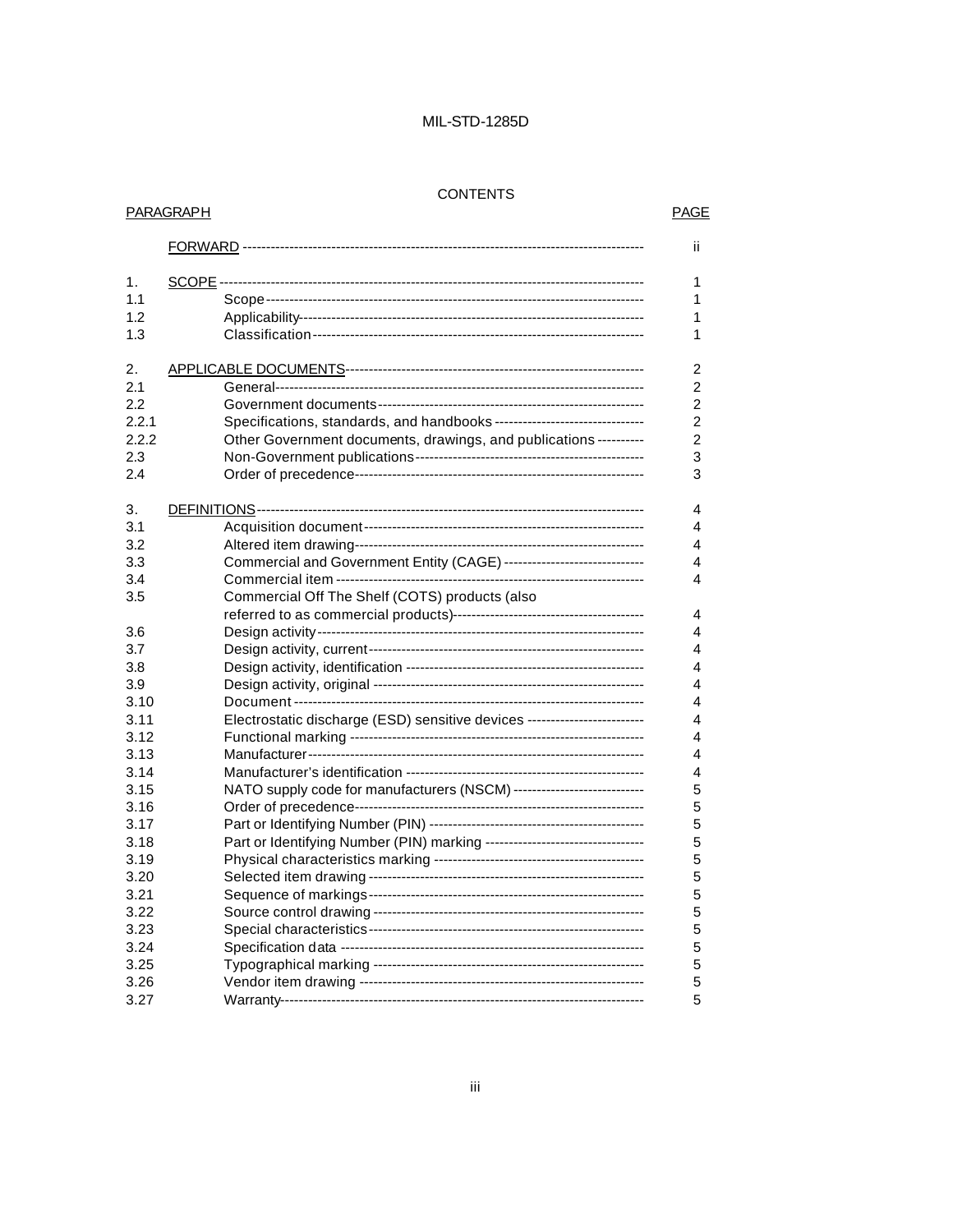# CONTENTS

# PARAGRAPH PARAGRAPH

| 4.         |                                                                          | 6                                      |
|------------|--------------------------------------------------------------------------|----------------------------------------|
| 4.1        |                                                                          | 6                                      |
| 4.2        |                                                                          | 6                                      |
| 4.3        |                                                                          | 6                                      |
| 4.4        |                                                                          | 6                                      |
| 4.5        |                                                                          | 6                                      |
| 4.5.1      |                                                                          | 6                                      |
| 4.5.2      | Approved government specification marking------------------------------  | 6                                      |
| 4.5.3      | Marking parts acquired from, but not manufactured by,                    |                                        |
|            |                                                                          | 6                                      |
| 4.5.4      |                                                                          | $\overline{7}$                         |
| 4.5.5      |                                                                          | $\overline{7}$                         |
| 4.5.6      |                                                                          | 7                                      |
| 4.5.7      | Marking of commercial off the shelf (COTS) items-----------------------  | 7                                      |
| 4.5.8      |                                                                          | 7                                      |
| 4.5.9      |                                                                          | $\overline{7}$                         |
| 4.5.9.1    |                                                                          | 8                                      |
| 4.5.9.2    |                                                                          | 8                                      |
| 4.5.10     |                                                                          | 8                                      |
| 4.6        | Recycled, recovered, or environmentally preferable materials -------     | 8                                      |
|            |                                                                          |                                        |
|            |                                                                          |                                        |
| 5.         | <b>DETAIL REQUIREMENTS</b>                                               |                                        |
| 5.1        |                                                                          |                                        |
| 5.2        |                                                                          |                                        |
| 5.2.1      |                                                                          |                                        |
| 5.2.2      |                                                                          |                                        |
| 5.2.3      |                                                                          |                                        |
| 5.2.3.1    | "JAN" and "J" marking (for DoD specifications only)--------------------- |                                        |
| 5.2.4      |                                                                          | 10<br>10<br>10<br>10<br>10<br>10<br>10 |
| 5.2.5      |                                                                          | 11                                     |
| 5.2.6      |                                                                          | 11                                     |
| 5.2.7      |                                                                          | 11                                     |
| 5.2.8      |                                                                          | 11                                     |
| 5.3        |                                                                          | 11                                     |
| 5.3.1      |                                                                          | 11                                     |
| 5.3.2      |                                                                          | 11                                     |
| 5.3.3      |                                                                          | 11                                     |
| 5.4        | Electrostatic discharge (ESD) sensitive device items ------------------  | 11                                     |
| 5.5<br>5.6 |                                                                          | 12<br>12                               |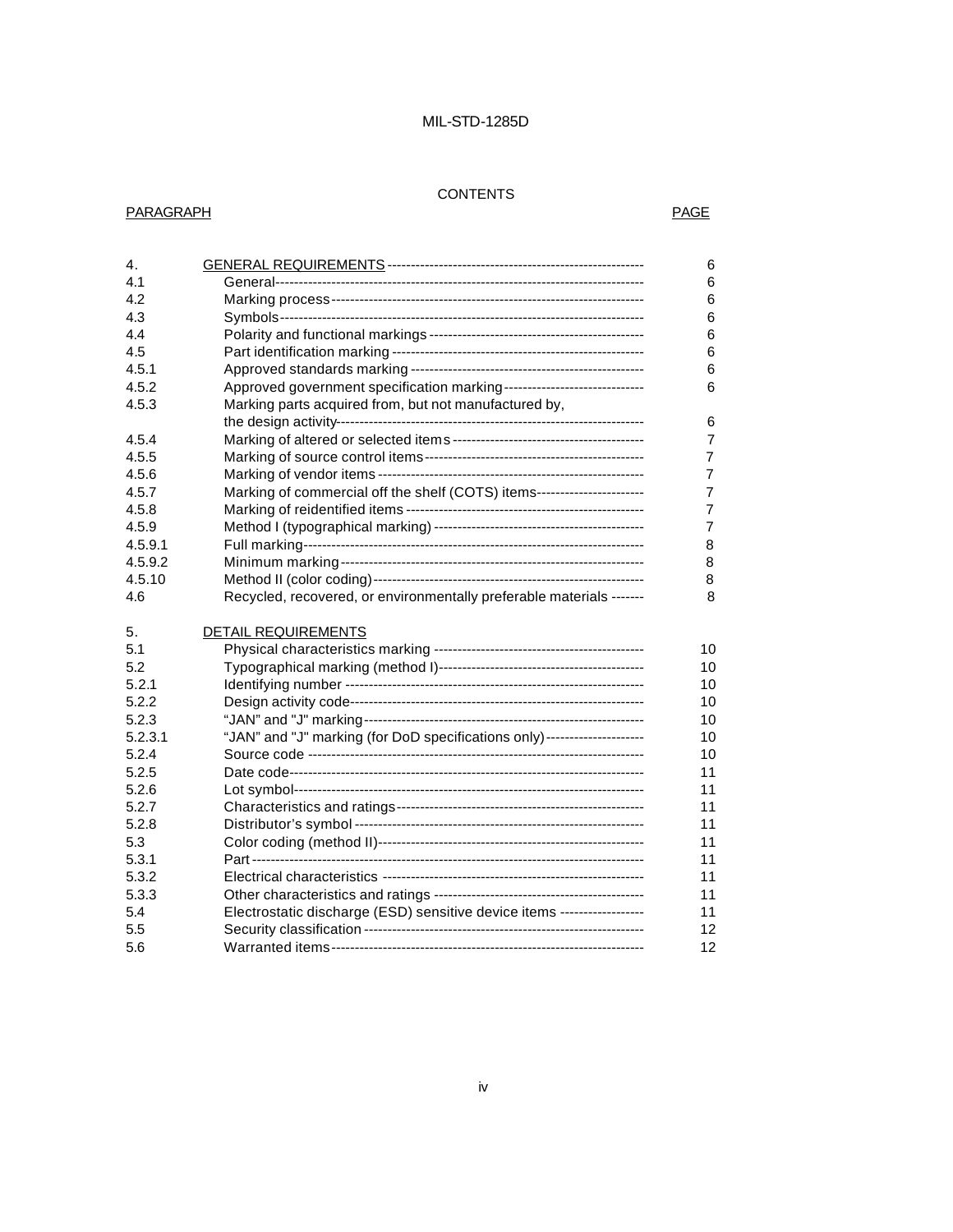#### **CONTENTS**

#### PARAGRAPH PAGE

| 6.      | <b>NOTES</b>                                                            |    |
|---------|-------------------------------------------------------------------------|----|
| 6.1     |                                                                         | 13 |
| 6.2     |                                                                         | 13 |
| 6.3     |                                                                         | 13 |
| 6.4     |                                                                         | 13 |
| 6.4.1   | Full marking--                                                          | 13 |
| 6.4.2   |                                                                         | 14 |
| 6.4.2.1 | Procedures for using the tables for a cylindrical part with             |    |
|         | dimensions of 0.091 inch (2.31 millimeters) diameter and                |    |
|         |                                                                         | 14 |
| 6.4.2.2 | Procedures for using the tables for a flat marking surface ------------ | 14 |
| 6.5     |                                                                         | 15 |
| 6.6     |                                                                         | 15 |
| 6.7     |                                                                         | 16 |

# **FIGURES**

| 1.      | Method I marking example for approved standards or government             |                |
|---------|---------------------------------------------------------------------------|----------------|
|         |                                                                           | $\overline{7}$ |
| 2.      | ESD sensitive devices attention symbols and labels ------------------     | 12             |
| 3.      |                                                                           | 12             |
| 4.      | Method I marking example for commercial part --------------------------   | 13             |
| 5.      | Method I marking for source control documents -------------------------   | 13             |
| 6.      | Method I marking for vendor item documents -----------------------------  | 14             |
| A-1     | Circuit diagram and terminal identification FSC (5905) ----------------   | 18             |
| $A-2$ . |                                                                           | 19             |
| $C-1$ . | Method I marking example for engineering drawing --------------------     | 23             |
| $C-2$ . | Method I marking example for engineering drawing, continued -----         | 23             |
| $E-1$ . | Termination identification for multi-phase circuit breakers ------------  | 25             |
| $F-1.$  |                                                                           | 28             |
| H-1.    |                                                                           | 30             |
| $H-2$ . | Symbols and markings for relay coil terminals --------------------------- | 31             |
| H-3.    | Symbols and color-codes for leadwire terminals ------------------------   | 33             |
| $H-4.$  | Circuit diagram and terminal identification (FSC 5945) ----------------   | 33             |
| $I-1.$  |                                                                           | 34             |
| $-2.$   |                                                                           | 36             |

# **TABLES** PAGE I. Order of precedence for typographical markings------------------------- 8 II. Color codes for part identification marking--------------------------------- 9 III. Minimum height required for "N" lines of type ----------------------------- 15 IV. Approximate length required for "N" characters of type ----------------- 16 A-1. Characteristic and rating marking requirements (FSC 5905) -------- 18 A-2. Resistance value designation------------------------------------------------- 19 B-1. Characteristic and rating marking requirements (FSC 5910) -------- 21 H-1. Dual coil relay markings--------------------------------------------------------- 31 I-1. Rating marking requirements---------------------------------------------- --- 35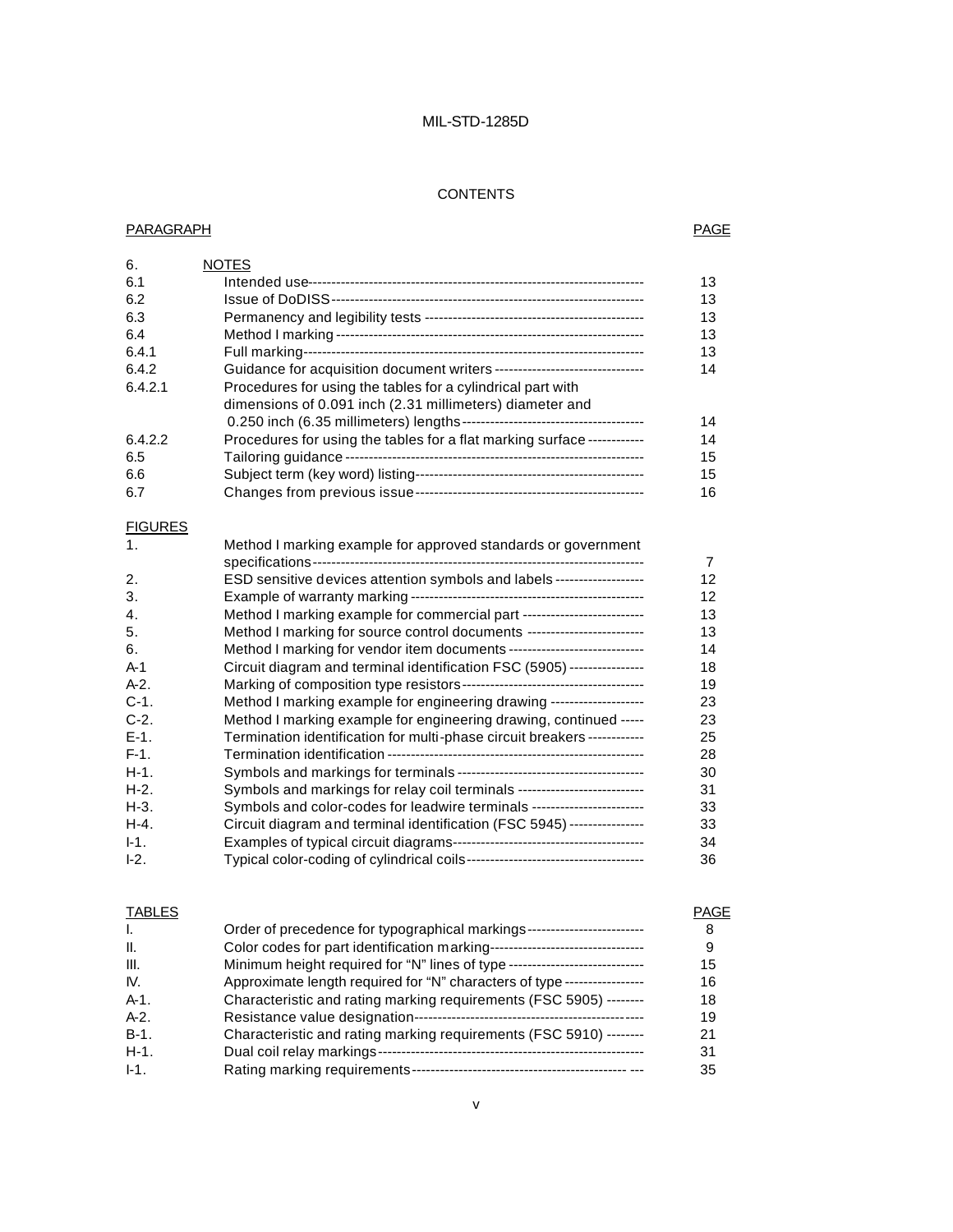# **CONTENTS**

# **APPENDIXES**

| A |                                                                            | 17 |
|---|----------------------------------------------------------------------------|----|
| B |                                                                            | 20 |
| C |                                                                            | 22 |
| D | FSC 5920 - Fuses, Fuseholders, Lightning Arresters, Electrostatic          |    |
|   |                                                                            | 24 |
| Е |                                                                            | 25 |
| F |                                                                            | 27 |
| G |                                                                            | 29 |
| H |                                                                            | 30 |
| I | FSC 5950 - Coils, Inductors, and Transformers---------------------------   | 34 |
| J | FSC 5955 - Piezoelectric Crystal Units and Ovens ----------------------    | 37 |
| K |                                                                            | 39 |
| L | FSC 5962 - Microelectronic Circuit Devices-------------------------------- | 43 |
| м | FSC 5985 - Antennas, Waveguides, and Related Equipment--------             | 46 |
| N | FSC 5998 - Electrical and Electronic Assemblies, Boards, Cards,            |    |
|   | and Associated Hardware, Printed Wiring Boards-----------------------      | 47 |
| O | FSC 5999 - Electrical and Electronic components, Miscellaneous             |    |
|   |                                                                            | 49 |
|   |                                                                            | 50 |
|   |                                                                            |    |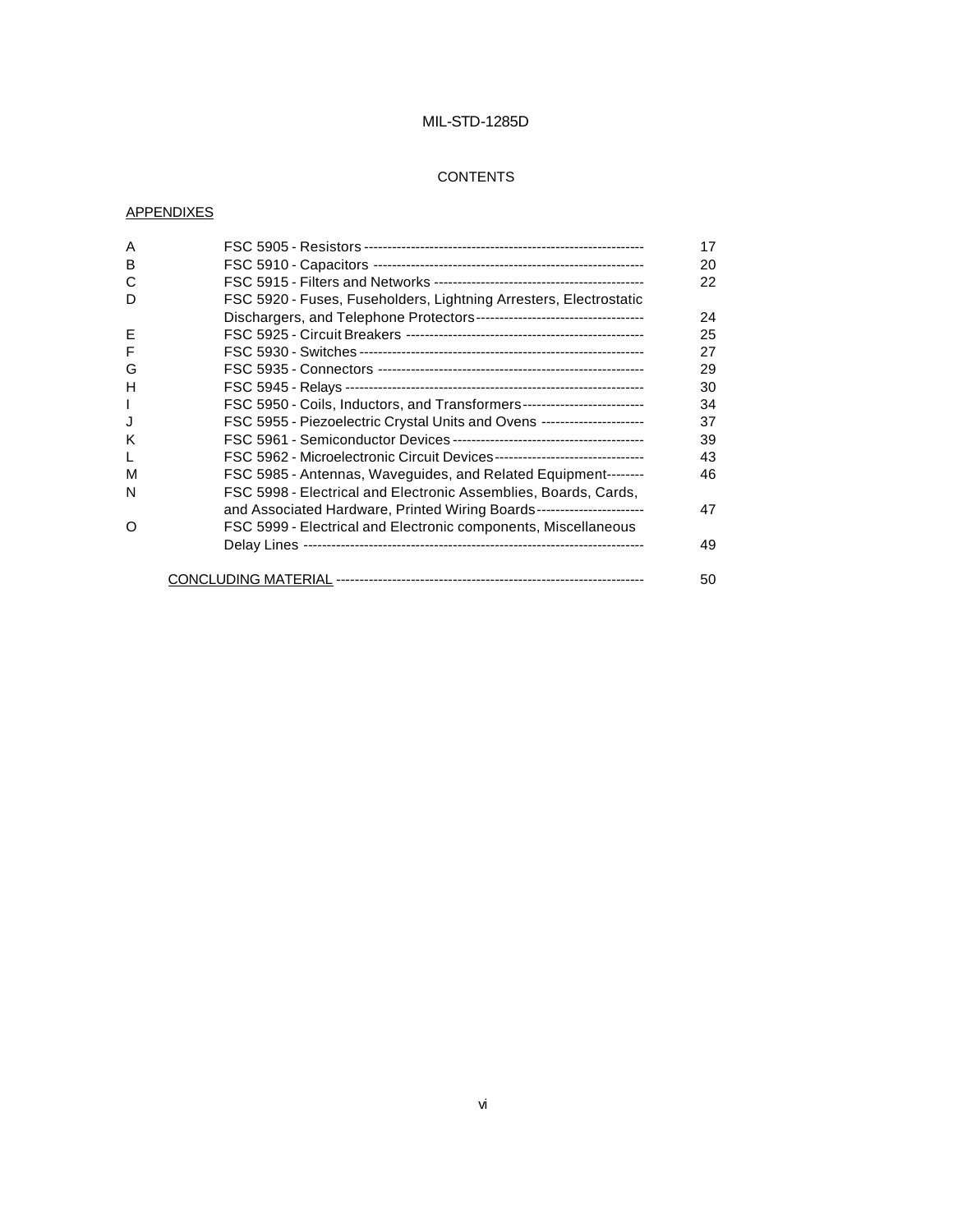#### 1. SCOPE

1.1 Scope. This standard establishes requirements for the physical marking of electrical and electronic parts. This standard should be implemented by incorporating suitable requirements directly in acquisition documents.

1.2 Applicability. This standard is intended for Federal Stock Group (FSG) 59 and may be applied in acquisition documents to electrical and electronic parts that are covered by other FSG's (such as panel meters, FSC 6625) if desired. The acquiring activity will evaluate the requirements (sections, paragraphs, or sentences) in this standard to determine the extent to which each requirement can be tailored and be placed on contract in order to impose only the minimum essential needs of the Government. For additional information on application, refer to section 6.

1.3 Classification. Marking of parts will be specified in the acquisition document by the following methods, as applicable.

> Method I - Typographical marking Method II - Color coding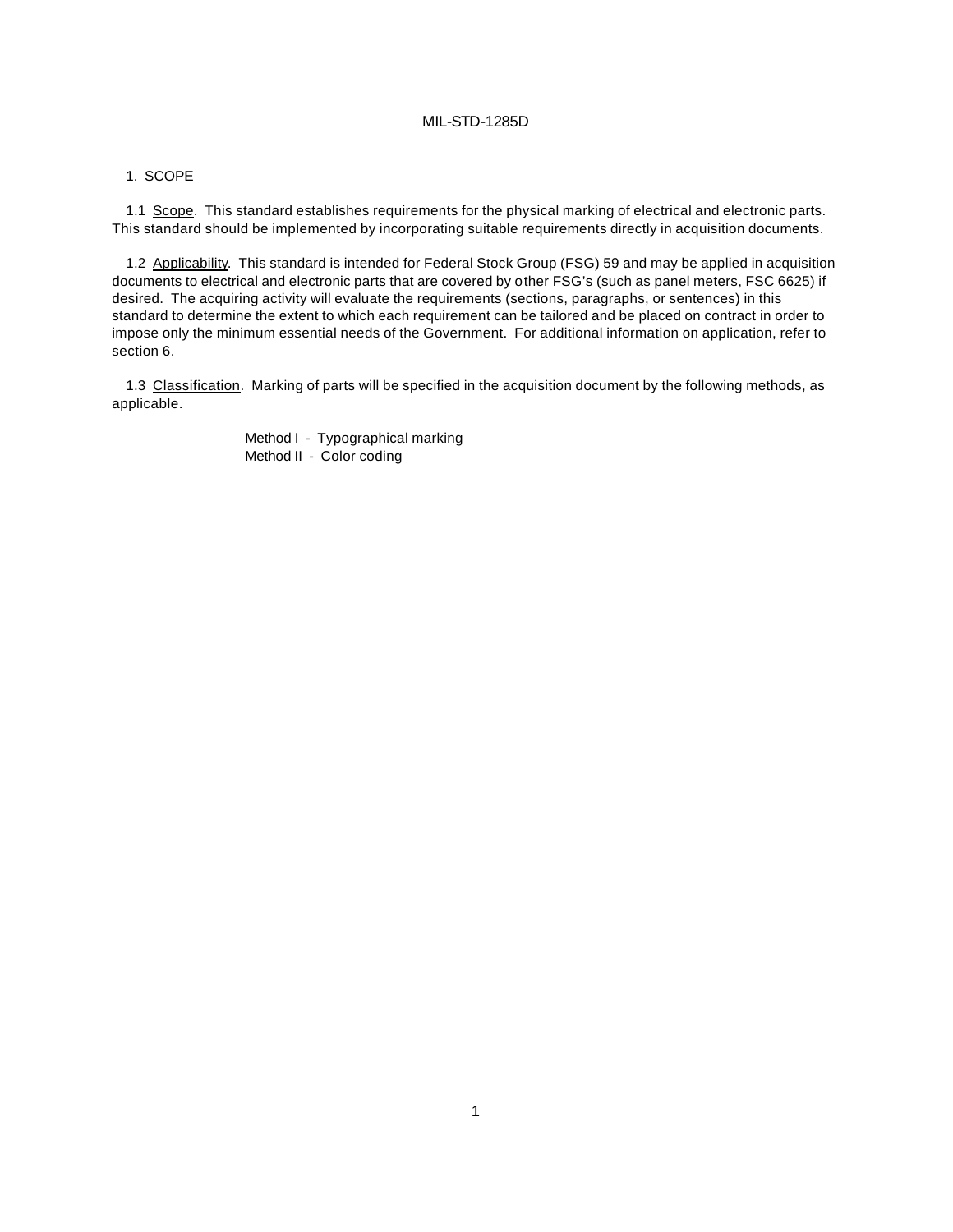#### 2. APPLICABLE DOCUMENTS

2.1 General. The documents listed in this section are specified in sections 3, 4, and 5 of this standard. This section does not include documents cited in other sections of this standard or recommended for additional information or as examples. While every effort has been made to ensure the completeness of this list, document users are cautioned that they must meet all specified requirements documents cited in sections 3, 4, and 5 of this standard, whether or not they are listed.

#### 2.2 Government documents.

2.2.1 Specifications, standards, and handbooks. The following specifications, standards, and handbooks form a part of this document to the extent specified herein. Unless otherwise specified, the issue of these documents are those cited in the solicitation or contract.

#### DEPARTMENT OF DEFENSE STANDARDS

| MIL-STD-104  | - Limits for Electrical Insulation Color.                                             |
|--------------|---------------------------------------------------------------------------------------|
| MIL-STD-129  | - Military Marking for Shipment and Storage.                                          |
| MIL-STD-130  | - Identification Marking of U.S. Military Property.                                   |
| MIL-STD-1686 | - Electrostatic Discharge Control Program for Protection of Electrical and Electronic |
|              | Parts, Assemblies and Equipment (Excluding Electrically Initiated Explosive Devices). |

#### DEPARTMENT OF DEFENSE HANDBOOKS

| MIL-HDBK-263 | - Electrostatic Discharge Control Handbook for Protection of Electrical and Electronic |
|--------------|----------------------------------------------------------------------------------------|
|              | parts, Assemblies and Equipment (Excluding Electrically Initiated Explosive Devices)   |
|              | (Metric).                                                                              |

(Copies of the these documents are available online at http://assist.daps.dla.mil/quicksearch/ or www.dodssp.daps.mil or from the Standardization Document Order Desk,), 700 Robbins Avenue, Building 4D, Philadelphia, PA 19111-5094.)

2.2.2 Other Government documents, drawings, and publications. The following other Government documents, drawings, and publications form a part of this document to the extent specified herein. Unless otherwise specified, the issue are those cited in the solicitation or contract.

H4/H8 Section A - Commercial and Government entity (CAGE) (Name to Code).

(Application for copies of Cataloging Handbook H4/H8 should be addressed to Commander, Defense Logistics Service Center, ATTN: DLSC-WP, Federal Center, Battlecreek, MI 49017-3084.)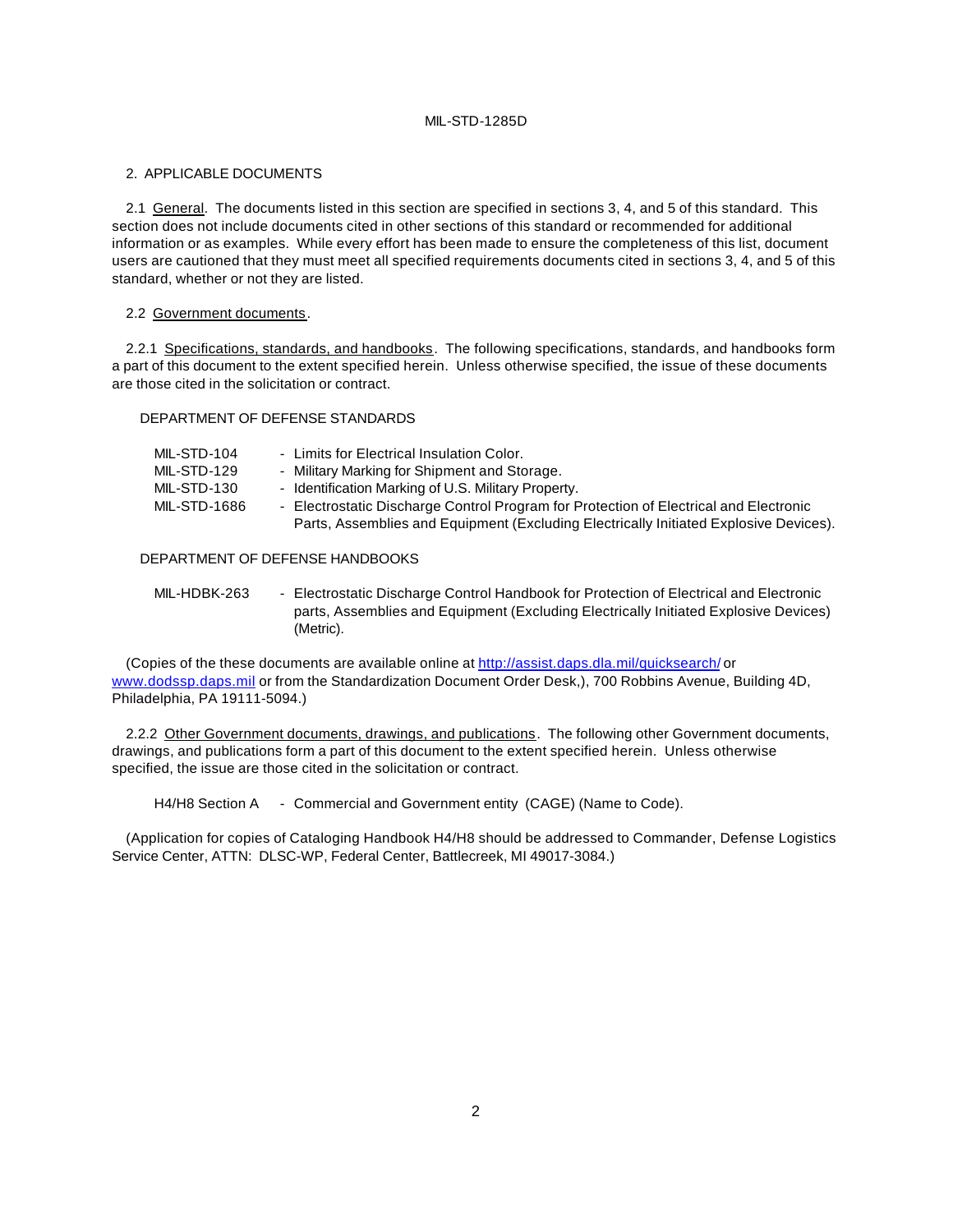2.3 Non-Government publications. The following documents form a part of this document to the extent specified herein. Unless otherwise specified, the issues of these documents are those cited in the solicitation or contract.

AMERICAN NATIONAL STANDARDS INSTITUTE (ANSI)

ANSI Y10.5 - Letter Symbols for Quantities Used in Electrical Science and Electrical Engineering.

(Application for copies should be addressed to the American National Standards Institute, 1430 Broadway, New York, NY 10018.)

AMERICAN SOCIETY OF MECHANICAL ENGINEERS (ASME)

ASME Y14.100 - Engineer Drawing and Related Documentation Practices.

(Application for copies should be addressed to the American Society of Mechanical Engineers, 22 Law Drive, Post Office Box 2900, Fairfield, NJ 07007-2900.)

ELECTRONIC INDUSTRIES ALLIANCE (EIA)

EIA-359 - EIA Standard Colors for Color Identification and Coding. EIA-STD-625 - Requirements for Handling Electrostatic-Discharge-Sensitive (ESDS) Devices.

(Application for copies should be addressed to the Electronic Industries Alliance, 2500 Wilson Boulevard, Arlington, VA 22201-3834.)

INSTITUTE OF ELECTRICAL AND ELECTRONICS ENGINEERS (IEEE)

IEEE 315 - Graphic Symbols for Electrical and Electronic Diagrams.

(Application for copies should be addressed to the Institute of Electrical and Electronics Engineers (IEEE), Service Center, Post Office Box 1331, 445 Hoes Lane, Piscataway, NJ 08654-1331.)

2.4 Order of precedence. In the event of a conflict between the text of this document and the references cited herein, the text of this document takes precedence. Nothing in is document, however, supersedes applicable laws and regulations unless a specific exemption has been obtained.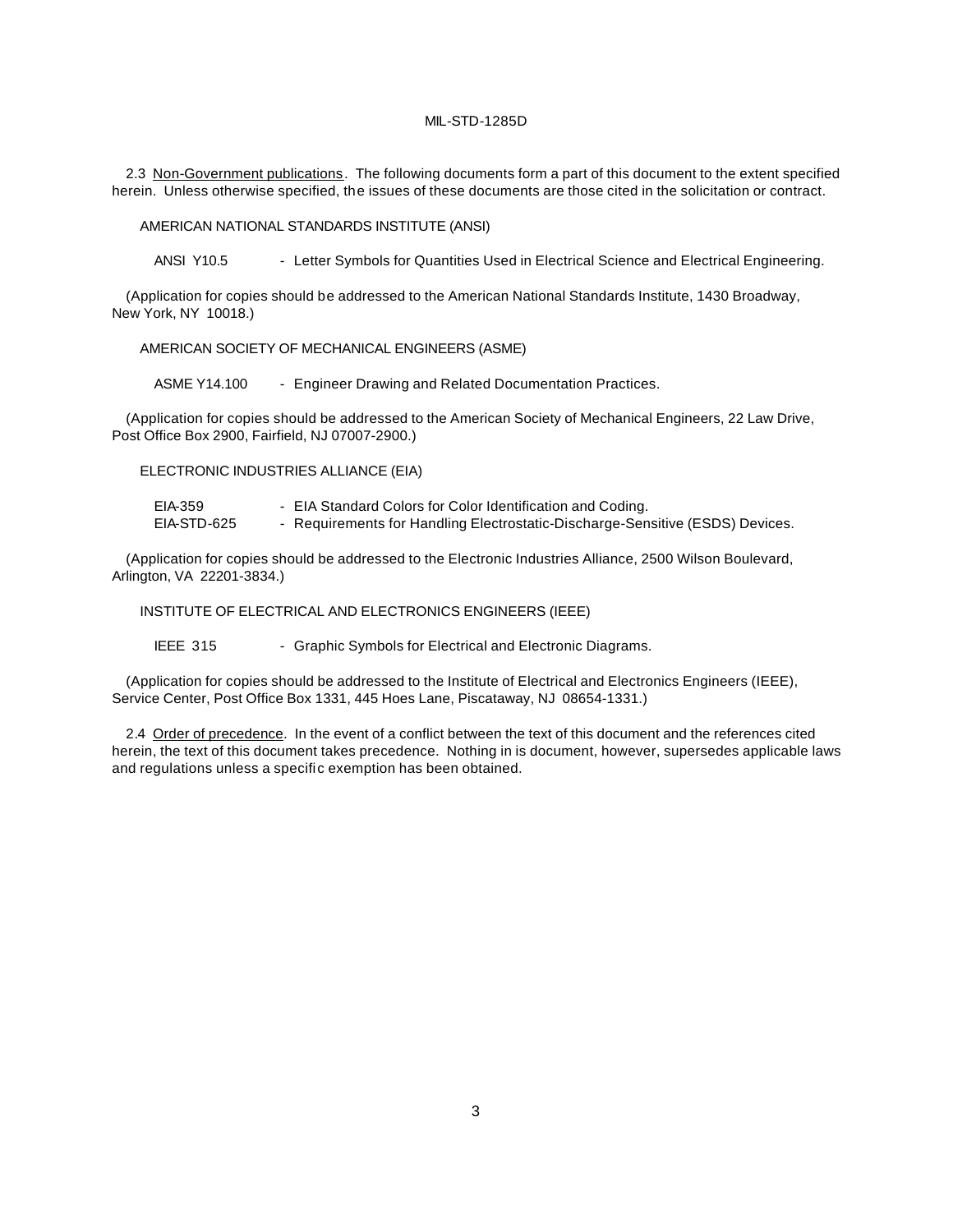#### 3. DEFINITIONS

3.1 Acquisition document. The Department of Defense specification (including specification sheets, associated specifications, and military sheet form standards), engineering drawing, or specification used for acquisition purposes.

3.2 Altered item drawing. When the physical alteration of an existing item, such as that defined by an existing drawing, specification, or standard is required, the required alteration will be depicted on an altered item drawing.

3.3 Commercial and Government Entity (CAGE). The five-position alpha numeric number assigned to manufacturing and nonmanufacturing organizations that design or manufacture-assemble an item of supply acquired and catalogued by DoD agencies (formerly FSCM, as specified in ASME Y14.100).

3.4 Commercial item. A term which includes both supplies and parts of a class or kind which is regularly used for other than Government purposes and sold or traded in the course of conducting normal business operations.

3.5 Commercial off the shelf (COTS) products (also referred to as commercial products). Products in regular production sold in substantial quantities to the general public or industry at established market or catalog prices.

3.6 Design activity. The activity having responsibility for the design of an item. It may be a Government activity, contractor, vendor, or other.

3.7 Design activity, current. The activity currently having responsibility for the design, drawing preparation, and maintenance of the design. Current design activity could be the original design activity or a new activity that accepted transfer of responsibility from another Government activity or contractor.

3.8 Design activity, identification. The design activity's CAGE (see 3.3) or NATO Supply Code for Manufacturers (NSCM) (see 3.15).

3.9 Design activity, original. The activity that had original responsibility for the design of an item and whose drawing number and CAGE code appear in the title block of the drawing.

3.10 Document. The specifications, drawings, lists, standards, pamphlets, reports, or other information (printed or typewritten) relating to the design, acquisition, manufacture, test, or inspection of items under the contract.

3.11 Electrostatic discharge (ESD) sensitive devices. Electronic parts having highly sensitive characteristics and delicate, miniaturized construction which are susceptible to damage or degradation, in various degrees, from environmental field forces (electrostatic, electromagnetic, magnetic, or radioactive). This susceptibility also extends to the standard electronic modules, printed circuit boards, printed wiring boards and circuit card assemblies containing one or more of these sensitive electronic parts.

3.12 Functional marking. The symbols, letters, numbers, and similar marking applied to indicate polarity, circuitry, and similar functional characteristics.

3.13 Manufacturer. A person or firm who owns or leases and operates a factory or establishment that produces (on the premises) materials, supplies, articles, or equipment required under the contract (or for the general character described by the specifications, standards, and publications).

3.14 Manufacturer's identification. The actual manufacturer's name, CAGE (see 3.3), or NSCM (see 3.15) that identifies the place of manufacture.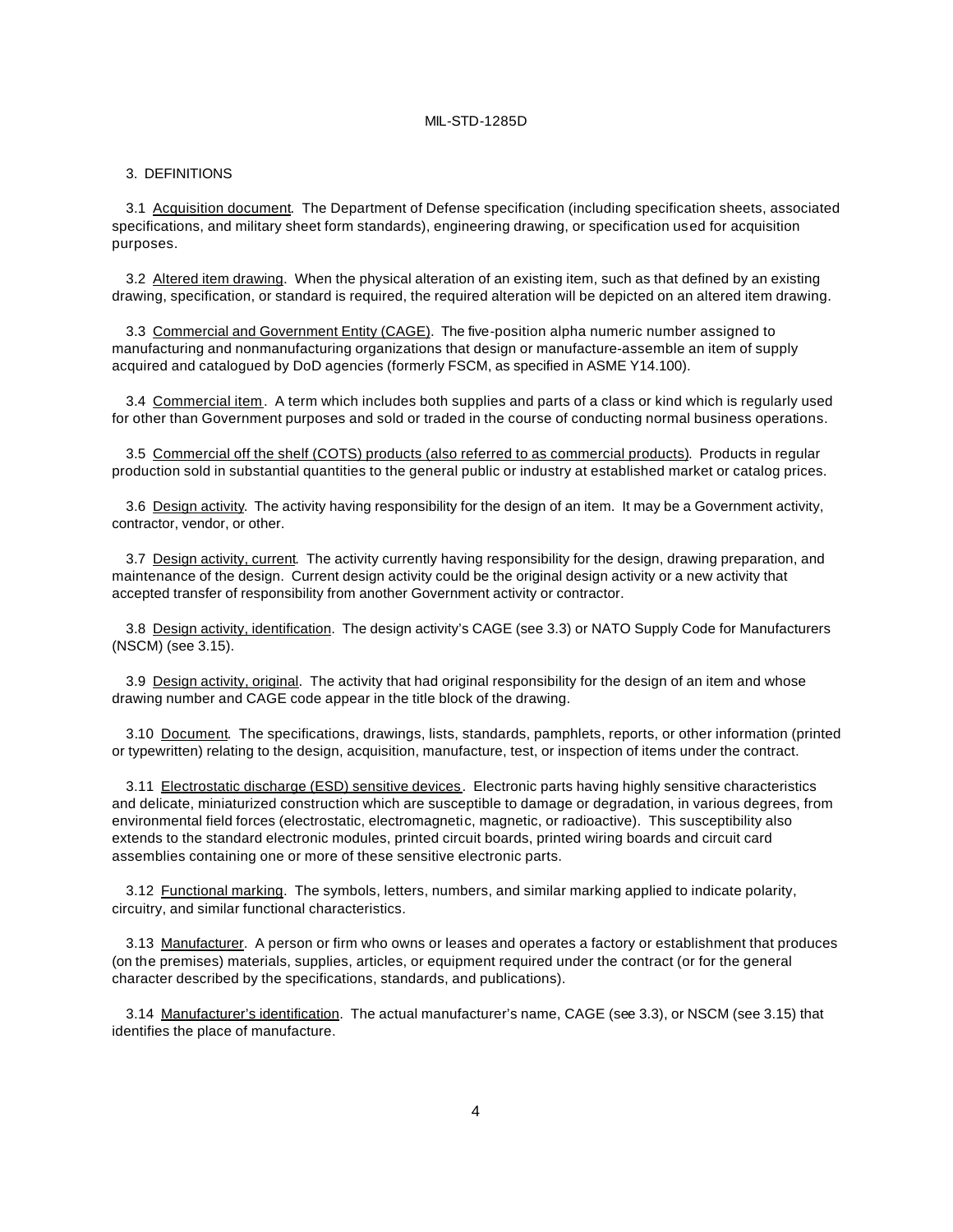3.15 NATO supply code for manufacturers (NSCM). The five position alpha numeric code that is assigned to an organization entity, located in a country other than the United States or Canada, that maintains design control or is a source of supply for items acquired by agencies of the Federal Government, NATO member nations, and other participating friendly Governments (as specified in Cataloging Handbook H4/H8).

3.16 Order of precedence. The priority for selecting markings when minimum marking is specified.

3.17 Part or Identifying Number (PIN). The number used to identify an item. It is assigned by the design activity whose engineering drawings, specifications, standards, and inspection requirements control the design of the item. It may be a specification, drawing, part, model, type, or catalog number depending on the numbering system of the design activity.

3.18 Part or Identifying Number (PIN) marking. The typographical marking (method I) or color coding (method II) to be applied to the part, tag, label, or unit package to identify the part.

3.19 Physical characteristics marking. The symbols, letters, numbers, color codes, and similar markings applied to indicate terminals, leads, and similar physical characteristics.

3.20 Selected item drawing. Tightened or redefined acceptance criteria, such as selection for fit, reliability requirements, or limits within the capability range of existing items such as that depicted on an existing drawing, specification, or standard, will be delineated on a selected item drawing.

3.21 Sequence of markings. The order for specifying the physical location of markings selected in accordance with the order of precedence.

3.22 Source control drawing. A source control drawing depicts an existing commercial or vendor item which exclusively provides the performance, installation, and interchangeable characteristics required for one or more specific critical applications.

3.23 Special characteristics. The pertinent rating, operating characteristics, and other information necessary for the identification of the item.

3.24 Specification data. Information such as specification number, type, grade, class, or other identifying data.

3.25 Typographical marking. The marking of the part with printed letter or number characters.

3.26 Vendor item drawing. A vendor item drawing depicts an existing commercial item or vendor-developed item advertised or catalogued as available on an unrestricted basis on order as an "off-the-shelf" item or an item while not commercially available, is acquirable on order from a specified segment of an industry.

3.27 Warranty. A warranty is the contractual agreement between the Government and the contractor relative to the nature, usefulness, or condition of the item(s) furnished under the contract. Warranty duration is expressed in terms of hours, days, months, and number of operations. Warranty markings give notice to a user whether the item(s) is subject to the warrant provisions.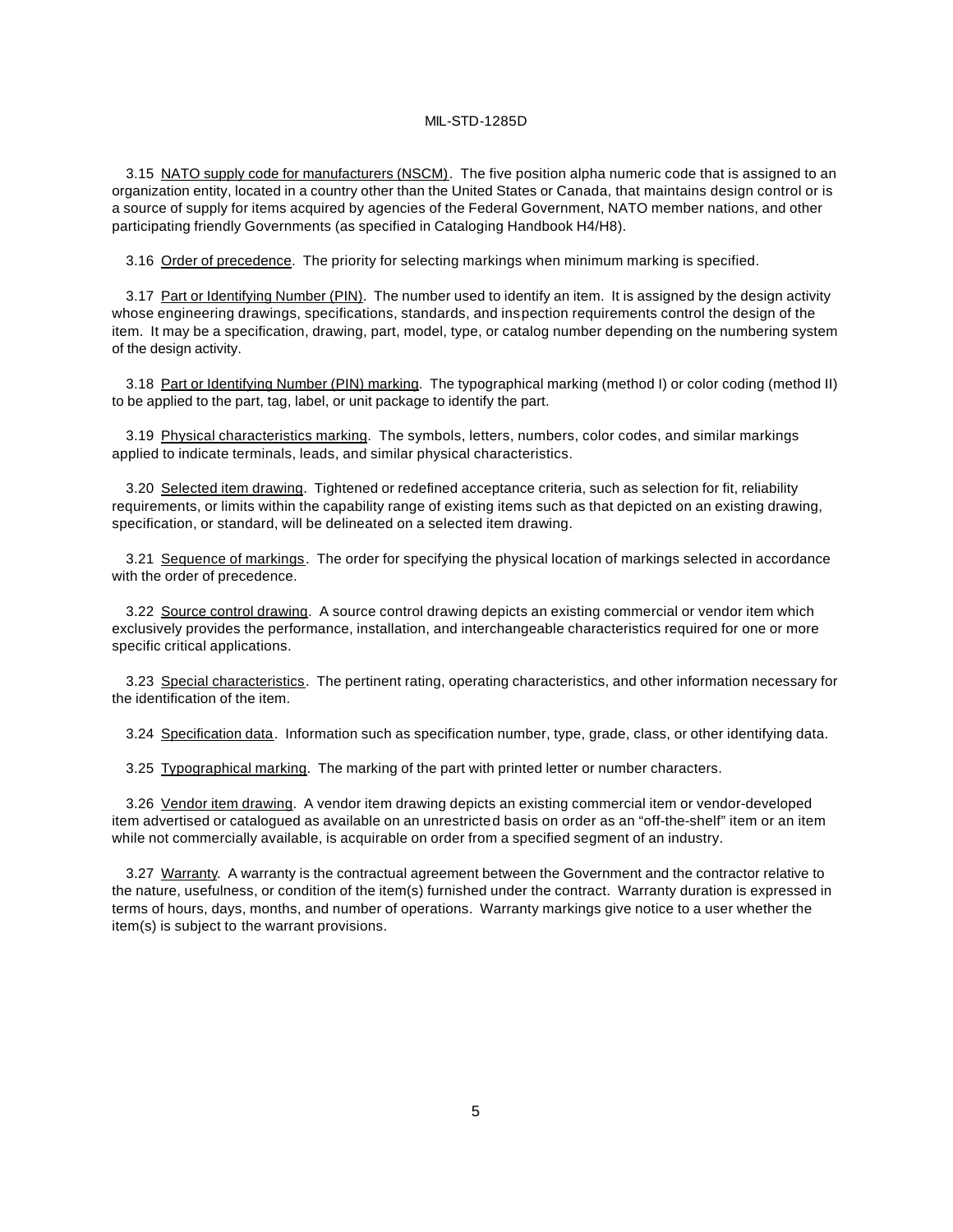#### 4. GENERAL REQUIREMENTS

4.1 General. Functional and part identification marking shall be applied in the location specified in the acquisition document. Where size, surface condition, or other design considerations will not allow marking in accordance with either method I or II, the acquisition document shall specify the method of application (unit package, tag, or label), and the exact marking requirements. Special marking (caution warnings, radioactive) also shall be as specified in the acquisition document. Identification and marking requirements shall be in accordance with sections 4 and 5 of this standard, the applicable FSC section of this standard, and the peculiarities as included in the acquisition document. In the event of conflict between this standard and an acquisition document, the acquisition document shall govern. In the event of conflict between sections 4 and 5 and the requirements of the appendixes, the appendixes shall have precedence.

4.2 Marking process. Any marking process that will not adversely affect the function of the finished part may be used. Any tags used shall have all burrs and rough edges removed. In addition:

- a. Marking shall remain legible following completion of all inspections specified in the acquisition document for the normal life expectancy of the part (see 6.3).
- b. Marking materials shall be nonfading.
- c. Paper labels for attachment to parts shall not be used.

4.3 Symbols. Symbols used in functional and part identification marking shall be in accordance with ANSI Y10.5 or IEEE 315.

4.4 Polarity and functional markings. Parts having polarized or other functional characteristics shall always be marked with a polarity symbol or indicators for special flow direction, rotation direction, and connections, as specified in the acquisition document. These markings, as applicable, take precedence over all other marking.

4.5 Part identification marking. Each part shall be marked in accordance with the full marking or minimum marking requirements stated herein, as specified in the acquisition document. Any other markings that may be applied to the part shall not interfere with, obscure, or confuse those specifications specified herein.

4.5.1 Approved standards marking (see ASME Y14.100). An item covered by an approved standard and used without alteration or selection shall be identified by the standard PIN (such as MS number for Department of Defense specification sheets, see figure 1).

4.5.2 Approved government specification marking (see ASME Y14.100). An item covered by an approved government specification containing a part identification system and used without alteration shall be identified by that part identification (see figure 1).

4.5.3 Marking parts acquired from, but not manufactured by, the design activity (see MIL-STD-130). When the design activity uses subcontractors for the manufacture of an item, but retains full design control, quality assurance control, and full responsibility to the acquiring activity for the delivered product, only the design activity's CAGE code is required as part of the identifying number. If design control, quality control, or delivered product warranty responsibility is delegated to such subcontractor, then both the design activity's and the subcontractor's CAGE codes are required to be marked on the item.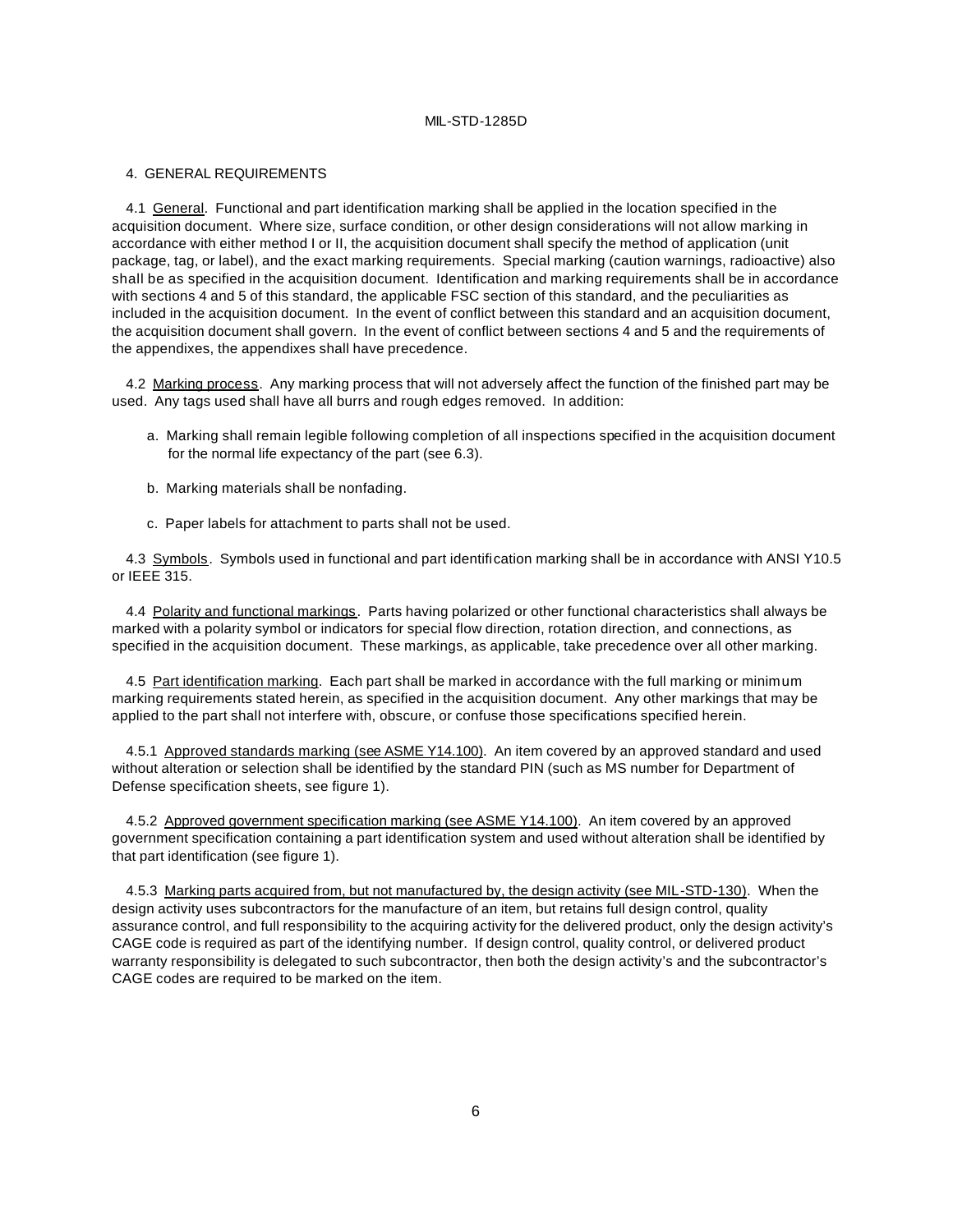| RER65F1001M            | M39XXX/1-1406L      | - Identifying number                 |
|------------------------|---------------------|--------------------------------------|
| JAN ZZZ                | JAN ZZZ             | - "JAN" brand and trademark          |
| 12345 0433A            | 12345 0433A         | - Source code; date code; lot symbol |
| $1.000\Omega$ $\pm$ 1% | 140 $\mu$ F ±5% 6 V | - Characteristics and ratings        |
|                        | <b>XXXXXXXX</b>     | - ESD symbol if required             |

FIGURE 1. Method I marking example for approved standards or government specifications (see 4.5.1 and 4.5.2).

4.5.4 Marking of altered or selected items (see ASME Y14.100). Items which are altered or selected from the controlling specification or standard shall be identified by CAGE code and a part number established by the using design activity drawing which depicts requirements for such alterations or selection.

4.5.5 Marking of source control items (see MIL-STD-130). When marking of source control items, they shall be marked with the design activity's CAGE or NSCM code, the source control notation (SOCN), and the source control part number; (such as, 12345SOCN80678932). The vendor's CAGE code and identifying number need not be removed.

4.5.6 Marking of vendor items (see MIL-STD-130). When marking vendor items, they shall be marked with the manufacturer's (vendor's) PIN preceded by the manufacturer's CAGE or NSCM code. The vendor drawing number shall not be used to physically reidentify the item from the original design activity's PIN, in the event that a vendor item is a commercial off the shelf (COTS) item, as specified in 4.5.7.

4.5.7 Marking of commercial off the shelf (COTS) items (see MIL-STD-130). COTS items marked with commercial identification and which present no identification difficulty may be exempt from additional marking requirements unless otherwise specified by contract or order. This exemption extends to vendor items identified as COTS.

4.5.8 Marking of reidentified items (see ASME Y14.100). When items are identified by more than 15 characters (not including the CAGE or NSCM code), or do not meet the other requirements of ASME Y14.100 and a design activity has no control over this assignment, it may assign a design activity control number to the item to meet the identification requirements of that standard (NOTE: DoD specifications that are authorized to exceed the 15 digit limitations are exempt from this requirement).

4.5.9 Method I (typographical marking). The applicable markings of table I shall be individually marked on the part or unit package where necessary. Letters shall be without serifs (sans-serifs) such as Gothic of Futura capitals, and the numeral shall be Arabic except when Roman numerals are used for type designation in DoD specifications and standards. Characters generated by automation techniques (such as interactive graphic systems or stencil) are permitted. Numbers, symbols, trademarks, and other like markings shall be similar in appearance and size to the lettering. When marking processes include the use of marking materials such as inks or paints, these materials shall contrast with the body color of the part to insure legibility. The acquisition document shall specify the sequence and division of line spacing of marking based on the order of precedence specified in table I. However, the sequence may deviate from the order of precedence to accommodate the part configuration and peculiarities of identification marking.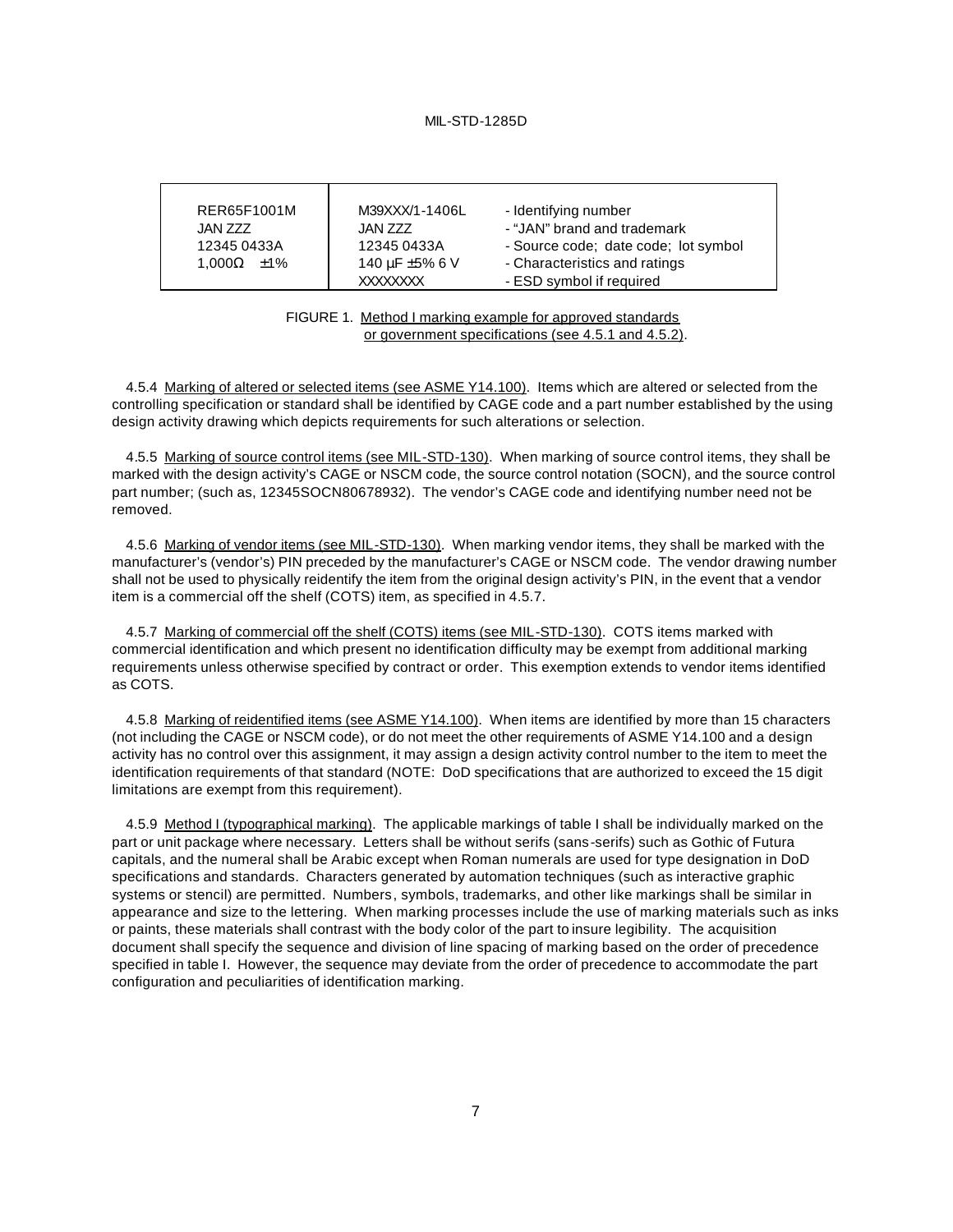|                                         | Order of precedence |                       |                         |
|-----------------------------------------|---------------------|-----------------------|-------------------------|
|                                         |                     | Department of Defense | Engineering drawing or  |
| Markings 1/ 2/                          |                     | specification         | equipment contractor    |
|                                         | Non-ER              | ER 3/                 | prepared specifications |
| ESD symbol (see 5.4) $\frac{4}{1}$      | 1                   |                       |                         |
| Identifying number (see 5.2.1)          | $\overline{2}$      | 2                     | 2                       |
| Design activity code (see 5.2.2.)       | N/A                 | N/A                   | 3                       |
| "JAN" brand (see 5.2.3)                 | 3                   | 3                     | N/A                     |
| Source code (see 5.2.4) $4/$            | 4                   | 4                     | 4                       |
| Date code (see 5.2.5)                   | 5                   | 6                     | 5                       |
| Lot symbol (see 5.2.6)                  | 6                   | 7                     | 6                       |
| Characteristics and ratings (see 5.2.7) | 7                   | 8                     | 7                       |
| Distributor's symbol (see 5.2.8)        | N/A                 | 5                     | N/A                     |

#### TABLE I. Order of precedence for typographical markings.

- 1/ See 4.4.
- 2/ Applicable to tube, semiconductor, microcircuit, and DoD ER specifications and other non-ER Department of Defense specifications that have provisions for "JAN" brand marking.
- 3/ As specified in DoD specifications.
- 4/ Applies to devices that are subject to damage or destruction by improper handling or storage.

4.5.9.1 Full marking. Unless otherwise specified in the acquisition document (see 4.5.9.2), all of the markings listed in table I shall be marked on the part (see 6.4).

4.5.9.2 Minimum marking. Where size, surface condition, or other design considerations will not allow full marking on the part (see 6.4.1), the acquisition document shall specify the markings for each part in accordance with table I.

4.5.10 Method II (color coding). When method II is specified in the acquisition document, color codes for part identification shall conform to table II. The standard colors shown in table II shall conform within the preferred limits of the centroid colors as specified in EIA-359. The full marking as specified in 4.5.9.1 shall be marked on the unit package.

4.6 Recycled, recovered, or environmentally preferable materials. Recycled, recovered, or environmentally preferable materials should be used to the maximum extent possible provided that the material meets or exceeds the operational and maintenance requirements, and promotes economically advantageous life cycle costs.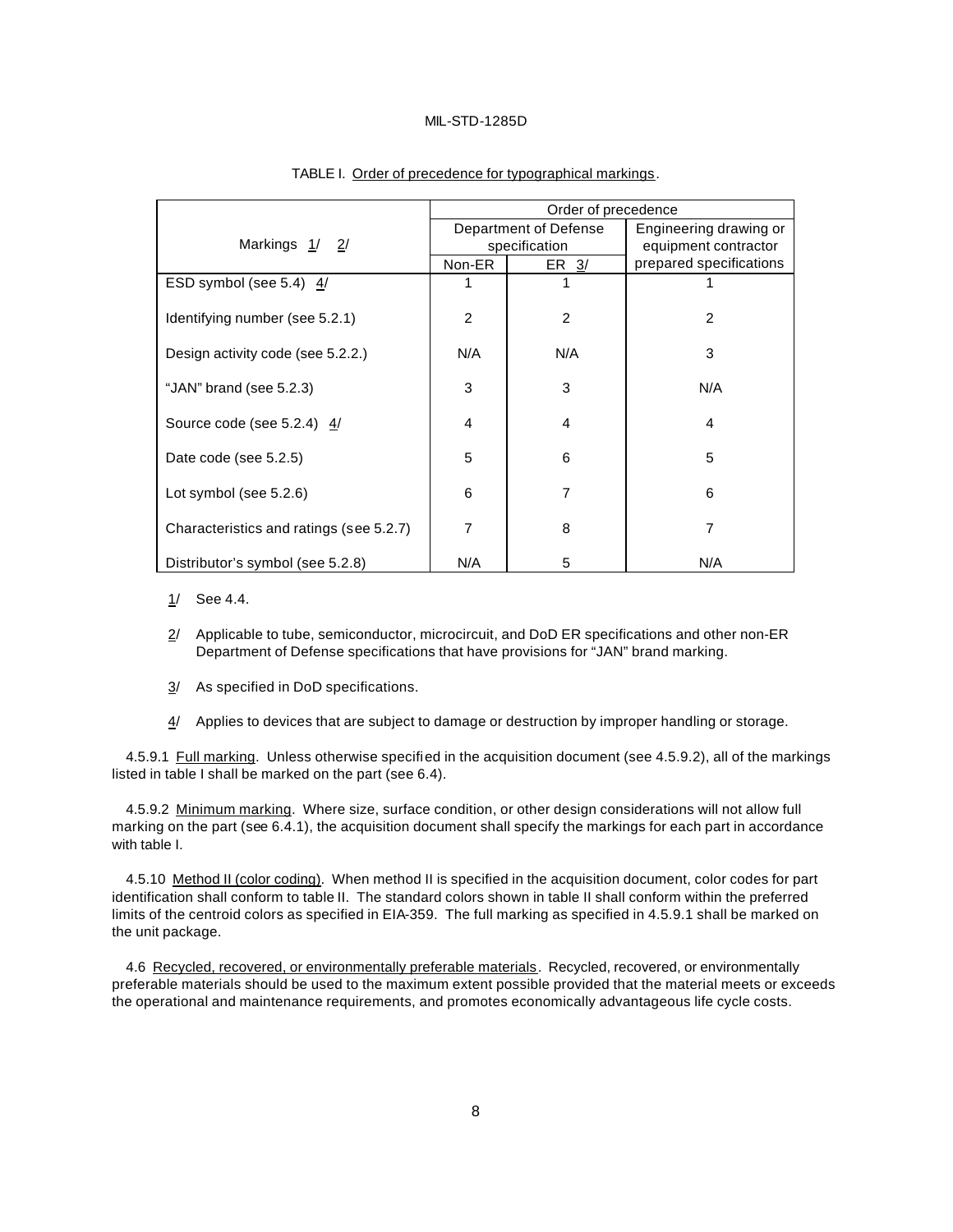|            | Values for significant figures for color bands or dots |                |                       |                |                |
|------------|--------------------------------------------------------|----------------|-----------------------|----------------|----------------|
| Color      | Electrical characteristic                              |                |                       | Tolerance      | Product level  |
|            | 1st code                                               | 2nd code       | 3rd code              | value 4th      | designator     |
|            | number                                                 | number         | multiplier            | code           | symbol 5th     |
|            | 1/                                                     | 1/             | 2/                    | $\overline{3}$ | code           |
|            |                                                        |                |                       |                | 4/             |
|            |                                                        |                |                       |                |                |
| <b>Blk</b> | 0                                                      | 0              | 1                     | 5/<br>±20%     | С<br>6/        |
| <b>Brn</b> |                                                        |                | 10                    | ±1%            | M(1%/1000)     |
| Red        | $\overline{2}$                                         | $\overline{2}$ | 100                   | $\pm 2\%$      | $P(.1\%/1000)$ |
| Orn        | 3                                                      | 3              | 1,000                 |                | R(.01%/1000)   |
| Yel        | 4                                                      | 4              | 10,000                |                | S(.001%/1000)  |
| Grn        | 5                                                      | 5              | 100,000               |                |                |
| Blu        | 6                                                      | 6              | 1,000,000             |                |                |
| Vio        | 7                                                      | 7              | 10,000,000            |                |                |
| Gra        | 8                                                      | 8              |                       |                |                |
| Wht        | 9                                                      | 9              |                       |                |                |
| Gld        |                                                        |                | $\overline{I}$<br>0.1 | ±5%            |                |
| Sil        |                                                        |                | 7/<br>0.01            | ±10%           |                |

#### TABLE II. Color codes for part identification marking.

 $1/$  Unless other specified in the acquisition document, the first two code elements shall represent the first and second digits of the electrical characteristic value.

 $2/$  Except as specified in Appendix I, the third code element shall represent the factor by which the two digits are to be multiplied to complete the characteristics value identification.

- 3/ The tolerance value shall be identified by one code element as shown in table II.
- 4/ The product level designator symbol shall be identified by the last code element. (NOTE: This identification marking shall be applied only when authorized by DoD specifications.)
- 5/ Body color shall indicate the tolerance for coils.

6/ Value as specified in the acquisition document.

7/ Not applicable to coils (see Appendix I).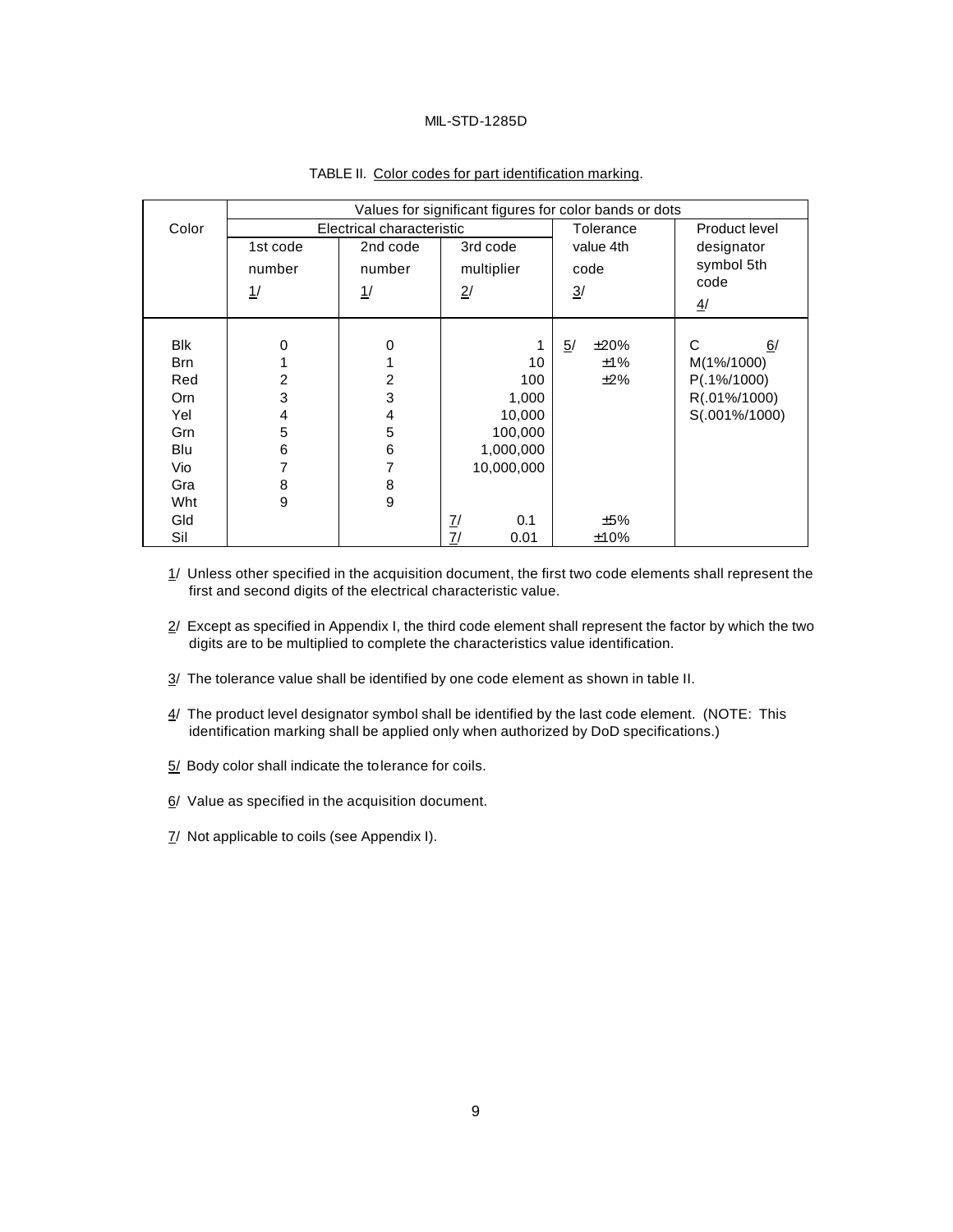#### 5. DETAILED REQUIREMENTS

5.1 Physical characteristics marking. Physical characteristics marking shall be as specified in the acquisition document. When color coding is required to identify "numbered" terminals, the colors shall conform to color subcolumn of table II. When the electrical insulation of terminal leads is color coded to identify "numbered" terminals, the colors shall be in accordance with MIL-STD-104.

5.2 Typographical marking (method I). When method I marking is specified in the acquisition document, the general and detailed requirements shall be as specified herein.

5.2.1 Identifying number. The identifying number shall be as specified in the acquisition document. The identifying number may be a part number as specified in DoD specification and ASME Y14.100, a type number (such as 1N2100W or F-1A), or a type designation (such as RNR50C1050FM), or a number identifying a definitive acquisition document which specifies the requirements for the part and the applicable CAGE codes of the manufacturer and design activity. All parts may be marked with a logo, in lieu of the CAGE code, if the product specification or contract so determines they are too small to be marked with a CAGE code.

5.2.2 Design activity code. The design activity CAGE code is part of the item identification number and where the manufacturer is not the design activity, both CAGE codes are required on the item except for DoD specification or approved standards parts (see 6.4). If the CAGE code and the part number are applied on one line, a dash or virgule shall separate the number from the code.

5.2.3 "JAN" and "J" marking. The "JAN" and "J" shall be applied only to parts when authorized by a DoD specification.

5.2.3.1 "JAN" and "J" marking (for DoD specifications only). The United States Government has adopted, and is exercising legitimate control over the certification marks "JAN" and "J", respectively, to indicate that items so marked or identified are manufactured to, and meet all the requirements of specifications. Accordingly, items acquired to, and meeting all of the criteria specified herein and in applicable specifications shall bear the certification mark "JAN" except that items too small to bear the certification mark "JAN" shall bear the letter "J". The "JAN" or "J" shall be placed immediately before the part number except that if such location would place a hardship on the manufacturer in connection with such marking, the "JAN" or "J" may be located on the first line above or below the part number. Items furnished under contracts or orders which either permit or require deviation from the conditions or requirements specified herein or in applicable specification shall not bear "JAN" or "J". In the event an item fails to meet the requirements of this specification and the applicable specification sheets or associated specification, the manufacturer shall remove completely the military part number and the "JAN" or the "J" from the sample tested and also from all items represented by the sample. The "JAN" or "J" certification mark shall not be used on products acquired to contractor drawing or specifications. The United States Government has obtained Certificate of Registration Number 504,860 for the certification mark "JAN" and Registration Number 1,586,261 for the certification mark "J".

5.2.4 Source code. The source code shall identify the manufacturer's plant where the specified conformance inspection is performed, or where design and verification responsibility and control is exercised, and shall be the five-digit alpha numeric number assigned in accordance with Cataloging Handbook H4/H8.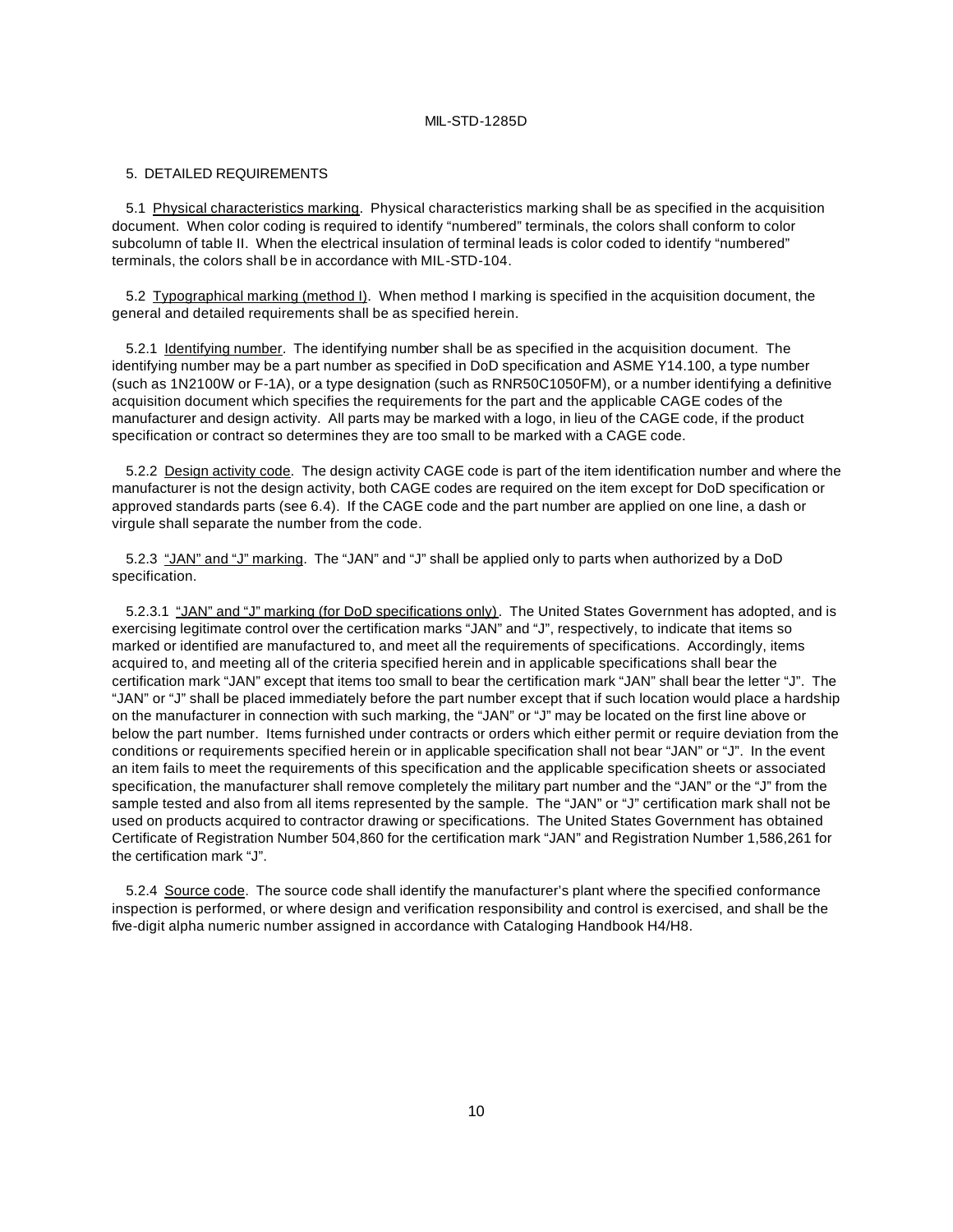5.2.5 Date code. A four-digit number shall identify the date of the inspection lot and shall be in accordance with the following:

- a. Year: The first two digits shall correspond to the last two digits of the calendar year.
- b. Week: The last two digits shall indicate the week of the calendar year. If only one number is required to indicate the week, it shall be preceded by a zero. The first week shall be considered the week in which the first Thursday of the year falls. It is possible that a calendar year may have 53 production weeks, if so the  $53<sup>rd</sup>$  week shall be marked as 53. The first day of the week shall be considered Sunday.

5.2.6 Lot symbol. Where a lot symbol is required by the acquisition document, a single letter shall be used to identify a production lot. The letters shall be assigned alphabetically; however, letters "I", "O", "Q", "S", and "U" shall not be used. Where a single letter lot symbols do not cover the number of lots produced, double letters (such as AA, BB,... AB, AC,... BA) shall be used.

5.2.7 Characteristics and ratings. Characteristics and ratings shall be as specified in the acquisition document.

5.2.8 Distributor's symbol. The distributor's symbol may be marked on the part only when authorized by the manufacturer of the part.

5.3 Color coding (method II). When method II marking is applicable, requirements shall be specified in the acquisition document. Color codes for part identification marking shall be as specified in table II. Requirements shall be coded by using dots or bands as specified in the acquisition document.

5.3.1 Part. Certain parts shown in table II shall be identified as such by a single dot or band. This code element, which has no numerical or functional significance, shall be twice the width or diameter of all other code elements and shall simply signify that it is a particular kind of a part. This first code element shall determine from which direction to read the significant code elements. When specified in the acquisition document, the code element also shall indicate polarity or other terminal identification.

5.3.2 Electrical characteristics. Functional designations used to denote electrical characteristics, such as resistance, capacitance, and inductance shall be as specified in table II, unless otherwise specified in the FSC section.

5.3.3 Other characteristics and ratings. Other characteristics and ratings shall be as specified in the acquisition document.

5.4 Electrostatic discharge (ESD) sensitive device items.

- a. Electrical and electronic parts classified as sensitive to damage from electrostatic discharge in accordance with MIL-STD-1686 or EIA-STD-625 (as specified in each specification) and MIL-HDBK-263 shall be marked in accordance with the ESD symbol (see figure 2).
- b. Assemblies containing ESD parts shall be marked with the ESD symbol. This symbol shall be so located as to be readily visible when the assembly is installed in its next higher assembly, if applicable. When the physical size of the assembly precludes direct marking of the ESD symbol, the assembly shall be marked on an identification tag and attached securely to the assembly. The ESD unit pack shall be marked in accordance with MIL-STD-129.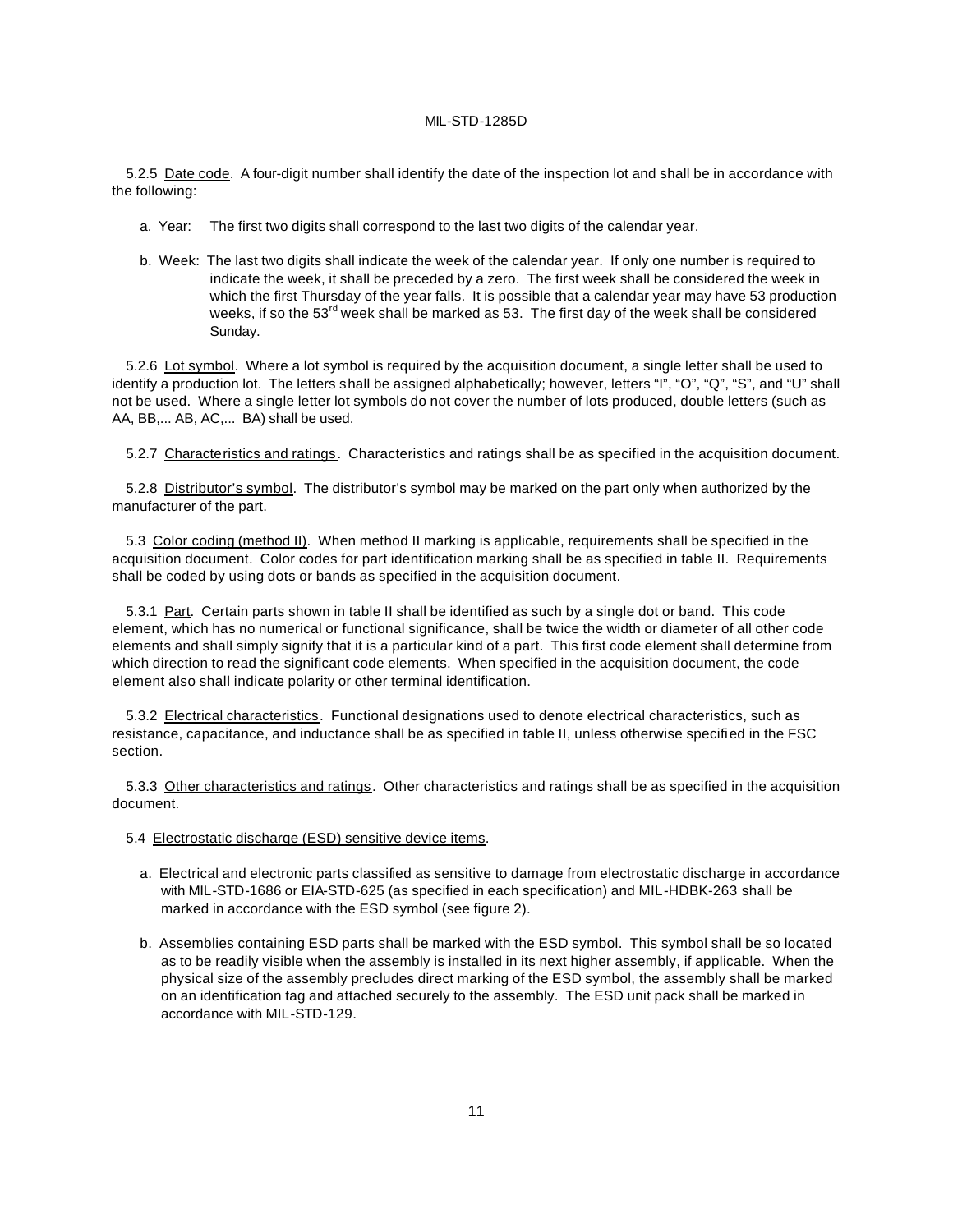



Unit pack symbol/label

Exterior and intermediate container label

FIGURE 2. ESD sensitive devices attention symbols and labels.

5.5 Security classification. When required by contract or purchase order, classified items shall be marked in a conspicuous manner to provide notice that the item(s) are subject to security restrictions.

5.6 Warranted items. When specifically required by a contract statement of work or other contract clause, warranted items shall be marked in a conspicuous location to give notice that the item(s) are subject to warranty. The marking shall contain, as a minimum, the statement "WARRANTED ITEM" and the period or conditions of the warranty (such as hours of operation, cycles of operation, time since manufactured) (see figure 3).

WARRANTED ITEM This item is under warranty until  $\qquad \qquad$  1

| <b>WARRANTED ITEM</b>       |  |
|-----------------------------|--|
| This item is under warranty |  |

 $until$   $2$ 

1. Indicates expiration date.

2. Indicates condition of use (such as hours of operation, time since manufacture).

NOTE: These examples are provided as a guide only and should not be considered mandatory.

FIGURE 3. Example of warranty marking.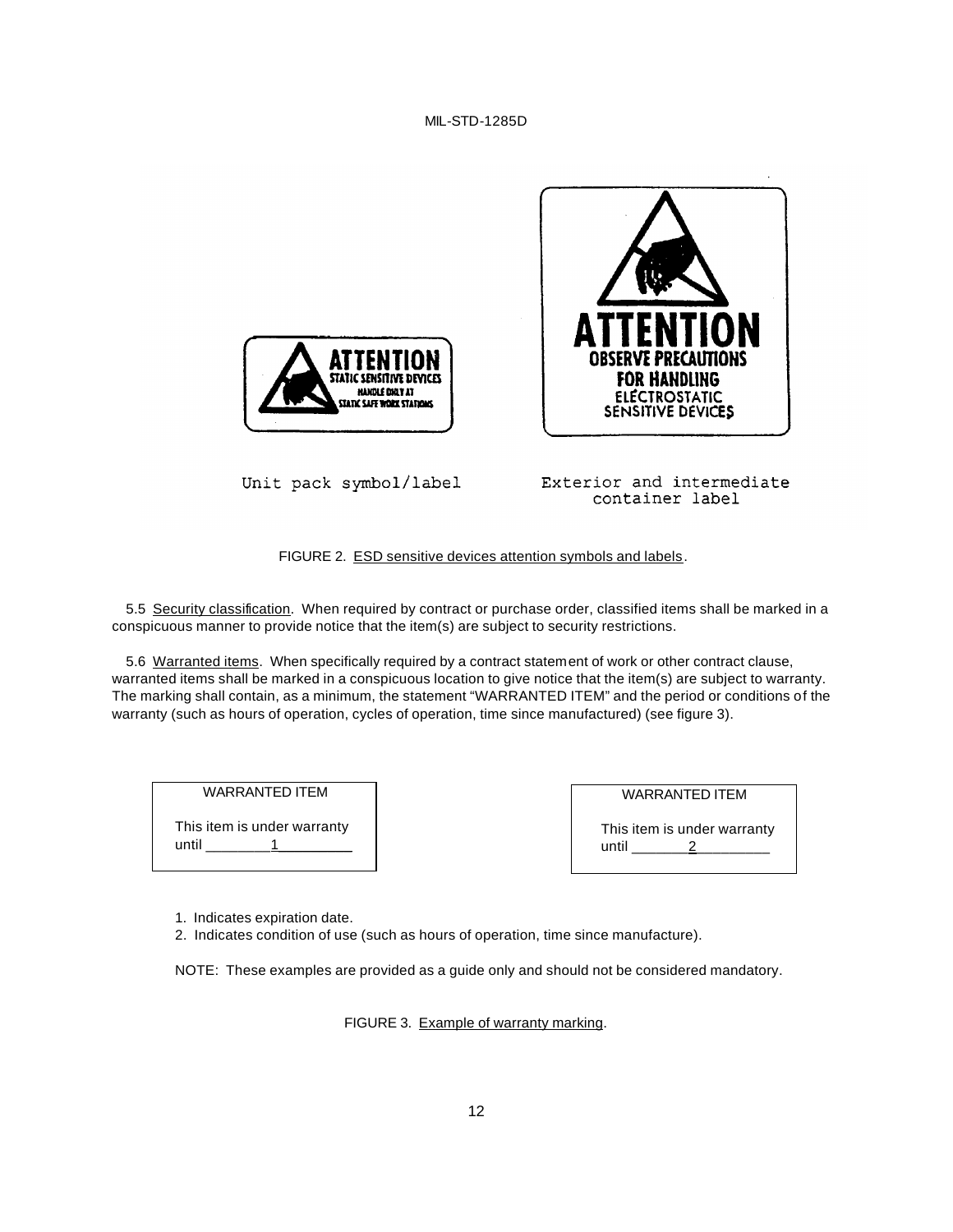#### 6. NOTES

(This section contains information of a general or explanatory nature that may be helpful, but is not mandatory.)

6.1 Intended use. Documents conforming to the requirements of this standard are intended for use as DoD standardization documents and are listed in ASSIST. The purpose of this standard is to establish a common format throughout the DoD for the marking of electrical and electronic parts.

6.2 Acquisition requirements. Acquisition documents should specify the following:

a. Title, number, and date of the standard.

6.3 Permanency and legibility tests. For the purpose of inspecting for permanency and legibility for marking (see 4.2a), the following test methods are recommended for inclusion in the acquisition document:

a. Method 215 of MIL-STD-202, "Test Methods for Electronic and Electrical Component Parts."

- b. Method 1022 of MIL-STD-750, "Test Methods for Semiconductor Devices."
- c.. Method 2015 of MIL-STD-883, "Test Methods Standard, Microcircuits."

#### 6.4 Method I marking.

6.4.1 Full marking. Figures 1, 4, 5, and 6 show examples of method I marking requirements applied in full. These examples are given only as guides and are not to be considered mandatory.

| 68094-XXXXX-X<br>777 | - Design activity CAGE code and identifying number<br>- Trademark |
|----------------------|-------------------------------------------------------------------|
| 12345 0433A          | - Source code; date code; and lot symbol                          |
| 140 µF ±5% 6 V       | - Characteristics and ratings                                     |
| XXXXXXXX             | - ESD symbol if required                                          |

FIGURE 4. Method I marking example for commercial parts.

| 68094SOCNXXXXXX | - Design activity CAGE code and manufacturer's<br>identifying part number |
|-----------------|---------------------------------------------------------------------------|
| 777             | - Trademark                                                               |
| 0433A           | - Date code and lot symbol                                                |
| 140 µF ±5% 6 V  | - Characteristics and ratings                                             |
| <b>XXXXXXXX</b> | - ESD symbol if required                                                  |

FIGURE 5. Method I marking for source control documents.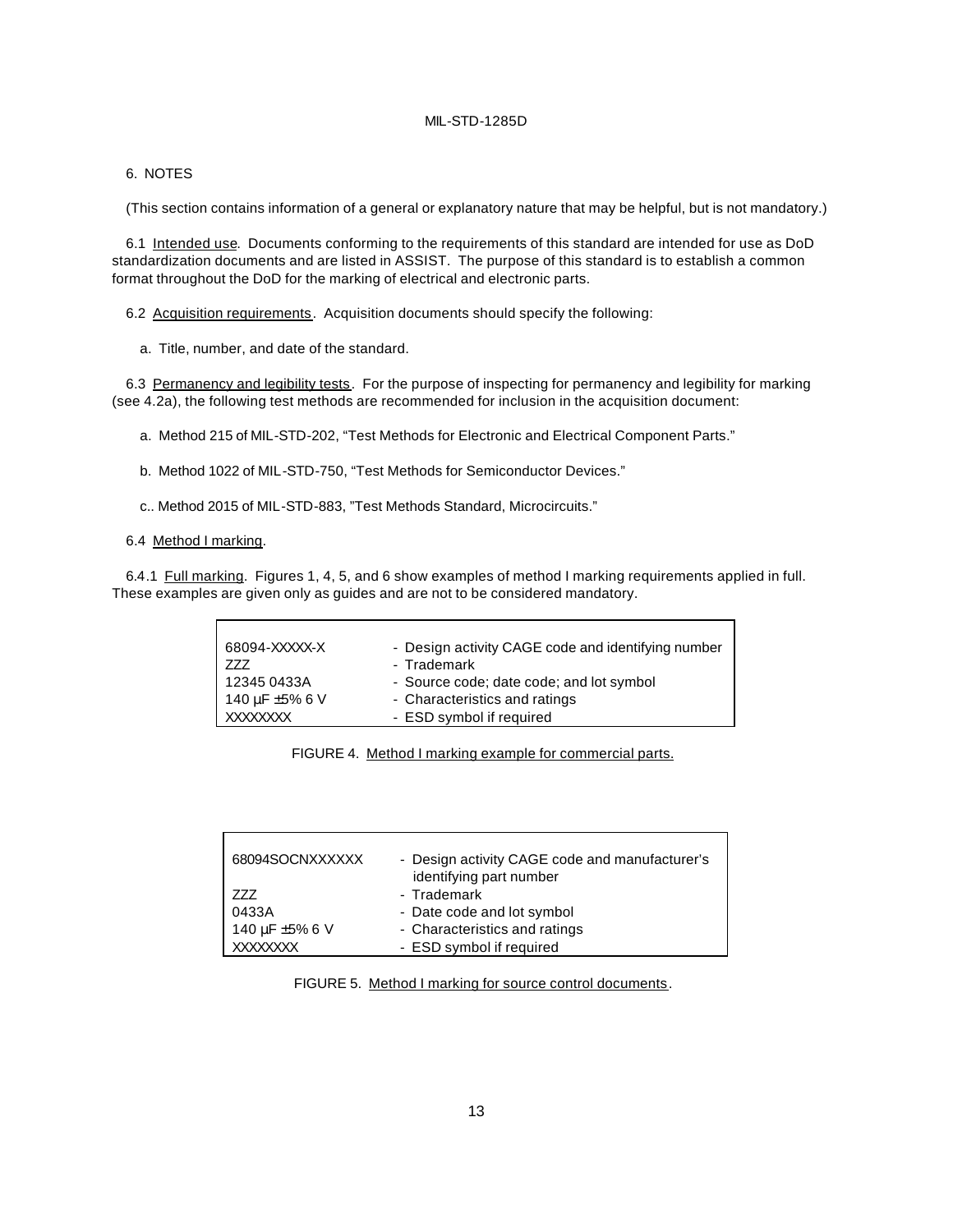| 12345-80678932  | - Manufacturer's CAGE code and manufacturer's<br>identifying part number |
|-----------------|--------------------------------------------------------------------------|
| 777             | - Trademark                                                              |
| 0433A           | - Date code and lot symbol                                               |
| 140 µF ±5% 6 V  | - Characteristics and ratings                                            |
| <b>XXXXXXXX</b> | - ESD symbol if required                                                 |

FIGURE 6. Method I marking example for vendor item control documents.

6.4.2 Guidance for acquisition document writers. An acquisition document writer can determine how much of the method I marking can be specified as follows:

a. Measure the diameter and the length of the part (using the minimum dimensions) and calculate the circumference to three decimal places (two decimal places if metric units are used) by using the formula:

> Circumference = diameter (multiplied by) 3.14 (inches) (inches)

> > or

Circumference = circumference (multiplied by) 25.4 (millimeters) (inches)

- b. Select the size of type and the corresponding number of lines that can be marked within a given marking surface using table III.
- c. Find the number of characters for each line from table IV. (NOTE: A space is to be counted as a character.)

6.4.2.1 Procedures for using the tables for a cylindrical part with dimensions of 0.091 inch (2.31 millimeters) diameter and 0.250 inch (6.35 millimeters) lengths.

a. Calculate the circumference as:

Circumference =  $0.091 \times 3.14 = 0.285$  inch

or

Circumference =  $0.285 \times 25.4 = 7.25$  millimeters

- b. In table III, find the number equal to or slightly less than .284 (such as, .284 or .278). Opposite this number at the top of the column is the type size (the type size is 4-point (mini) for .284 and 8-point for .278). In the left-hand vertical column opposite this number, find the number of lines that can be marked on the part. For the 4-point (mini) type, the number is 4; and for the 8-point type, the number is 2.
- c. In the 4-point (mini) type column of table IV, find the specified part length (.250). If this exact number is not in the table IV, find the next lower number. Opposite this number in the left-hand vertical column is the maximum number of characters that can be marked on each line.

6.4.2.2 Procedures for using the tables for a flat marking surface. Where the marking surface is flat, use the procedures of 6.4.2.1b and 6.4.2.1c.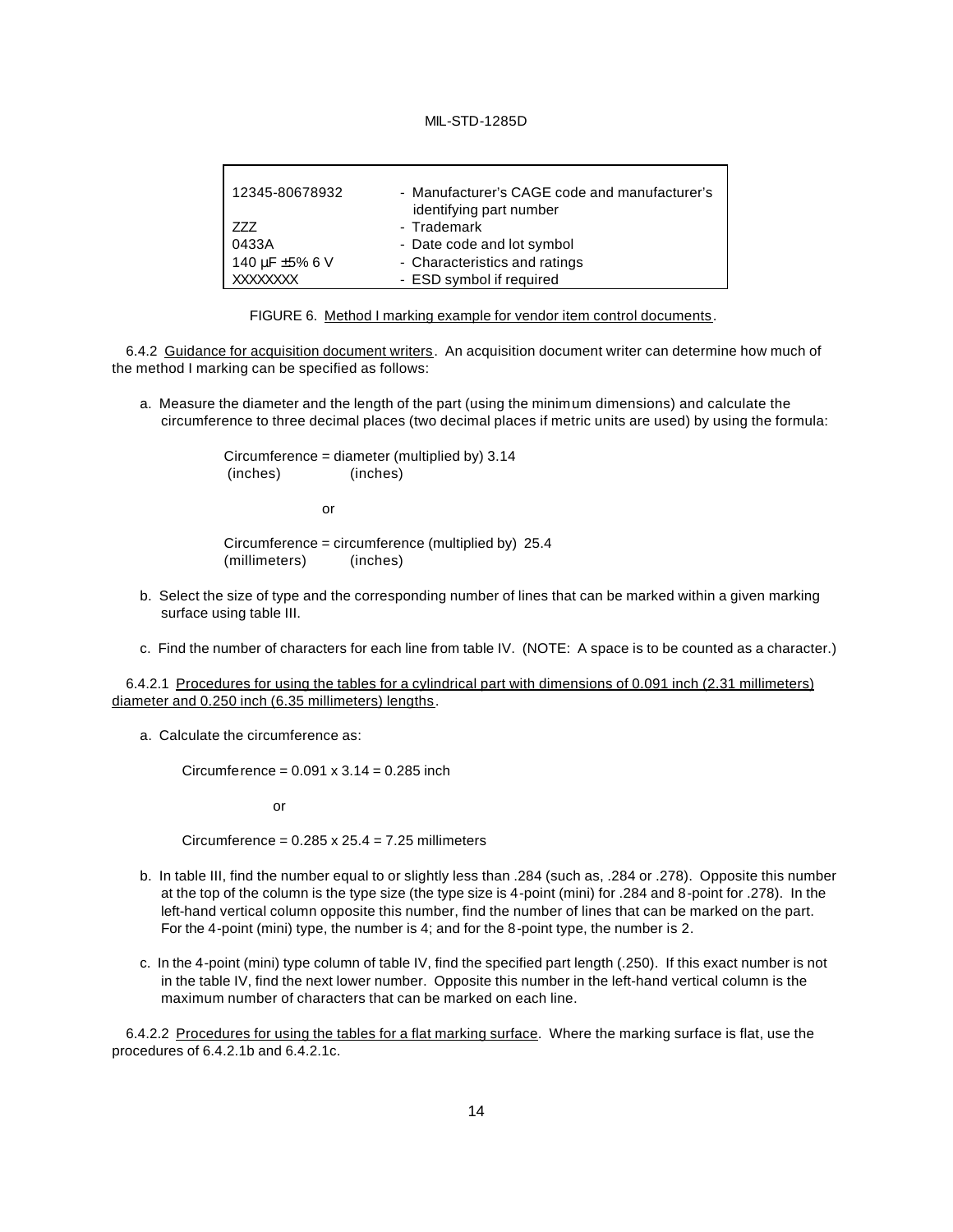6.5 Tailoring guidance. To ensure proper application of this standard, invitations for bids, requests for proposals, and contractual statements of work should tailor the requirements in sections 4 and 5 of this standard to exclude any unnecessary requirements. For example, if the statement of work requires the development of a revised standard, then all material related to handbooks and notices should be excluded.

#### 6.6 Subject term (key word) listing.

| CAGE code              | Design activity    | Lot symbol |
|------------------------|--------------------|------------|
| Characteristic marking | Functional marking | NSCM code  |
| Color codes number     | Identifying number | Permanency |
| Legibility             | ESD symbol         |            |

| Number | Type size    |                                        |               |               |  |  |
|--------|--------------|----------------------------------------|---------------|---------------|--|--|
| οf     | 4 pt (mini)  | 4 pt (std)                             | 6 pt          | 8 pt          |  |  |
| lines  |              | Minimum height (in inches) required 1/ |               |               |  |  |
|        |              |                                        |               |               |  |  |
|        | .035(0.89)   | .056(1.42)                             | .083(2.11)    | .111(2.82)    |  |  |
| 2      | .118(3.00)   | .139(3.53)                             | .222(5.64)    | .278 (7.06)   |  |  |
| 3      | .210(5.33)   | .222(5.64)                             | .361(9.17)    | .445 (11.30)  |  |  |
| 4      | .284(7.21)   | .305(7.75)                             | .500 (12.70)  | .612(15.54)   |  |  |
| 5      | .367 (9.32)  | .388(9.86)                             | .639 (16.23)  | .779 (19.79)  |  |  |
| 6      | .450 (11.43) | .471 (11.96)                           | .778 (19.76)  | .946(24.03)   |  |  |
|        | .533 (13.54) | .554 (14.07)                           | .917 (23.29)  | 1.113(28.27)  |  |  |
| 8      | .616 (15.65) | .637(16.18)                            | 1.056 (26.82) | 1.280 (32.51) |  |  |
| 9      | .699 (17.75) | .720 (18.29)                           | 1.195 (30.35) | 1.447 (36.75) |  |  |
| 10     | .782 (19.86) | .803 (20.40)                           | 1.334 (33.88) | 1.614 (41.00) |  |  |

| TABLE III. Minimum height required for "N" lines of type. |  |  |  |  |
|-----------------------------------------------------------|--|--|--|--|
|                                                           |  |  |  |  |

1/ Equivalent dimensions in millimeters are shown in the parentheses for general information only.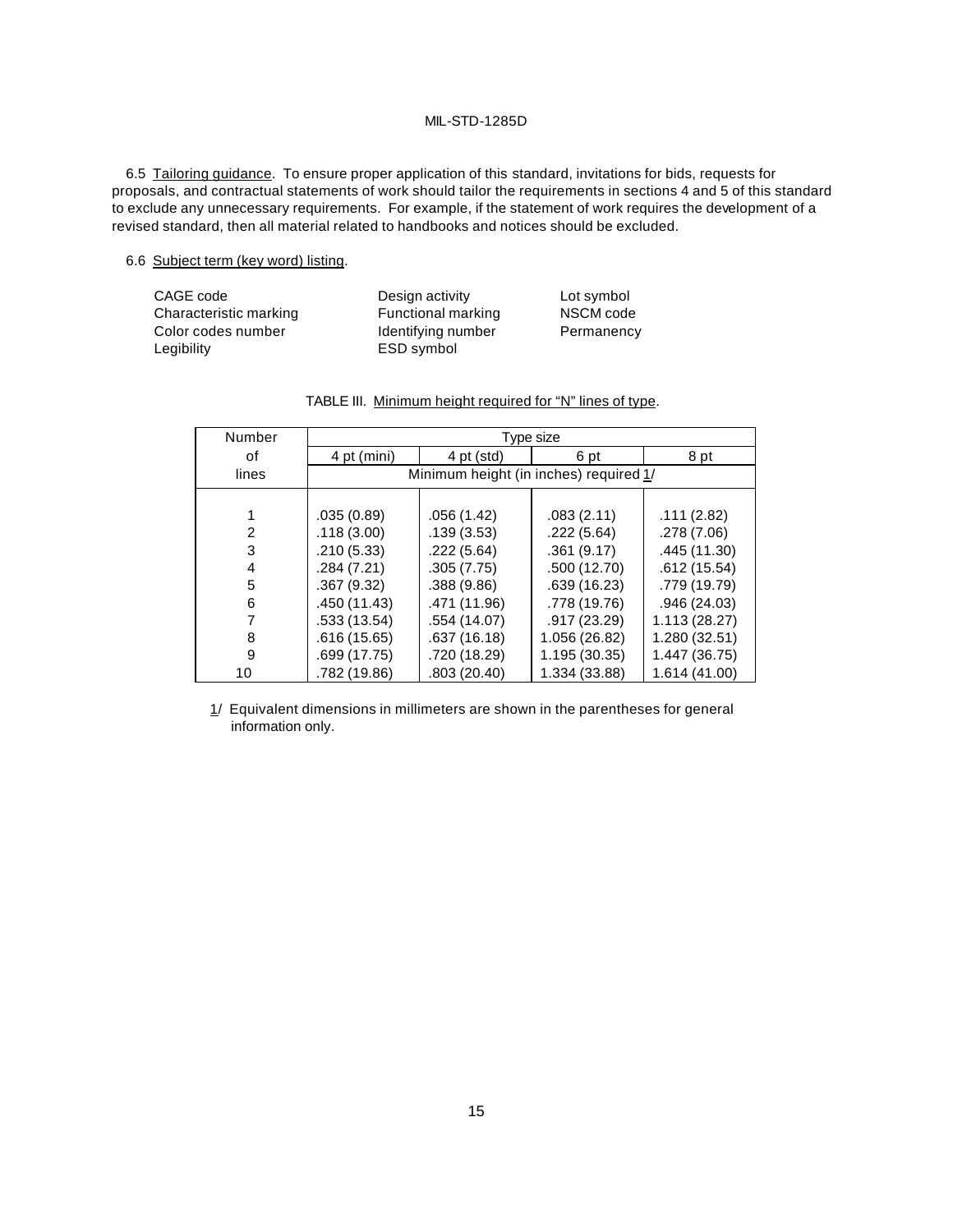| Number         | Type size<br>1/ |                                            |               |               |  |
|----------------|-----------------|--------------------------------------------|---------------|---------------|--|
| οf             | 4 pt (mini)     | 4 pt (std)                                 | 6 pt          | 8 pt          |  |
| characters     |                 | Approximate length (in inches) required 2/ |               |               |  |
|                |                 |                                            |               |               |  |
| 1              | .027(0.69)      | .050(1.27)                                 | .070(1.78)    | .078 (1.98)   |  |
| $\overline{2}$ | .054(1.37)      | .100(2.54)                                 | .140(3.56)    | .156 (3.96)   |  |
| 3              | .081(2.06)      | .150 (3.81)                                | .210(5.33)    | .234 (5.94)   |  |
| 4              | .108(2.74)      | .200(5.08)                                 | .280(7.11)    | .312 (7.92)   |  |
| 5              | .135(3.43)      | .250(6.35)                                 | .350(8.89)    | .390 (9.91)   |  |
| 6              | .162(4.11)      | .300(7.62)                                 | .420 (10.67)  | .468 (11.89)  |  |
| $\overline{7}$ | .189(4.80)      | .350(8.89)                                 | .490 (12.45)  | .546 (13.87)  |  |
| 8              | .216 (5.49)     | .400 (10.16)                               | .560 (14.22)  | .624 (15.85)  |  |
| 9              | .243(6.17)      | .450 (11.43)                               | .630 (16.00)  | .702 (17.83)  |  |
| 10             | .270 (6.86)     | .500 (12.70)                               | .700 (17.78)  | .780 (19.81)  |  |
| 11             | .297 (7.54)     | .550 (13.97)                               | .770 (19.56)  | .858 (21.79)  |  |
| 12             | .324(8.23)      | .600 (15.24)                               | .840 (21.34)  | .936 (23.77)  |  |
| 13             | .351 (8.92)     | .650 (16.51)                               | .910(23.11)   | 1.014 (25.76) |  |
| 14             | .378 (9.60)     | .700 (17.78)                               | .980 (24.89)  | 1.092 (27.74) |  |
| 15             | .405 (10.29)    | .750 (19.05)                               | 1.050 (26.67) | 1.170 (29.72) |  |
| 16             | .432 (10.97)    | .800 (20.32)                               | 1.120 (28.45) | 1.248 (31.70) |  |
| 17             | .459 (11.66)    | .850 (21.59)                               | 1.190 (30.23) | 1.326 (33.68) |  |
| 18             | .486 (12.34)    | .900 (22.86)                               | 1.280 (32.51) | 1.404 (35.66) |  |
| 19             | .513 (13.03)    | .950 (24.13)                               | 1.330 (33.78) | 1.482 (37.64) |  |
| 20             | .540 (13.72)    | 1.000 (25.40)                              | 1.400 (35.56) | 1.560 (39.62) |  |

TABLE IV. Approximate length required for "N" characters of type.

 $1/$  pt = parts in .014 inch (0.35 millimeter) units. Example, 4 pt = .056 inch (1.40 millimeter) letter height.

 $2/$  Equivalent dimensions in millimeters are shown in the parentheses for general information only.

6.7 Changes from previous issue. Marginal notations are not used in this revision to identify changes with respect to previous issue due to the extent of the changes.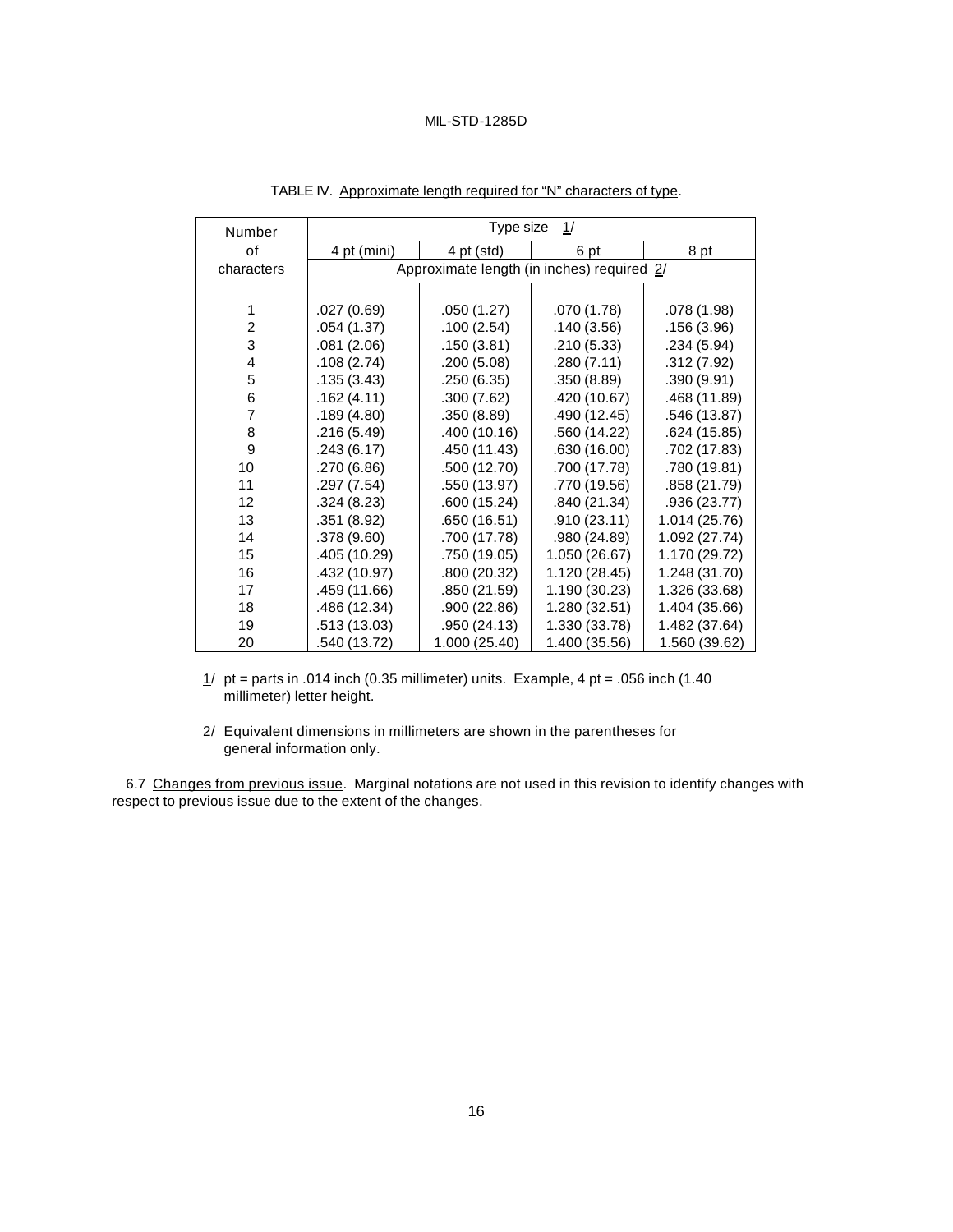#### APPENDIX A

#### FSC 5905 - RESISTORS

# A.1 SCOPE

A.1.1 Scope. The following define the requirements that pertain to both commercial and military electronic devices. Where the requirements are not stated, refer to sections 4 and 5 herein. This appendix is a mandatory part of this standard. The information contained herein is intended for compliance.

This appendix establishes the marking requirements that apply to a specific FSC. These requirements are to be applied in addition to the requirements of sections 4 and 5 herein. In the event of conflict between this appendix and section 4 or 5, the appendix shall take precedence.

A.2 APPLICABLE DOCUMENTS. This section is not applicable to this appendix.

#### A.3 GENERAL REQUIREMENTS

#### A.3.1 Functional marking (variable resistors).

A.3.1.1 Terminal identification. Terminals shall be marked so that number 1 represents the counterclockwise terminal, number 2 represents the variable contact terminal, and number 3 represents the clockwise terminal. The terms "counterclockwise" and "clockwise" are used in relation to the actuating device (shaft of screw) when viewed from the exposed operating end.

A.3.1.1.1 Pin or solder-lug type. The numerals designating terminal identification may be marked adjacent to the terminal, or the circuit diagram (see figure A-1) may be used, provided that such identification clearly indicates the applicable terminals. The colors, as shown on figure A-1, are not required for pin or solder-lug terminal type resistors.

A.3.1.1.2 Flexible-lead type. Colors of flexible-lead insulation shall conform to MIL-STD-104, and terminals shall be identified as follows:

| Color of insulation |
|---------------------|
| Yellow              |
| Red                 |
| Green               |
|                     |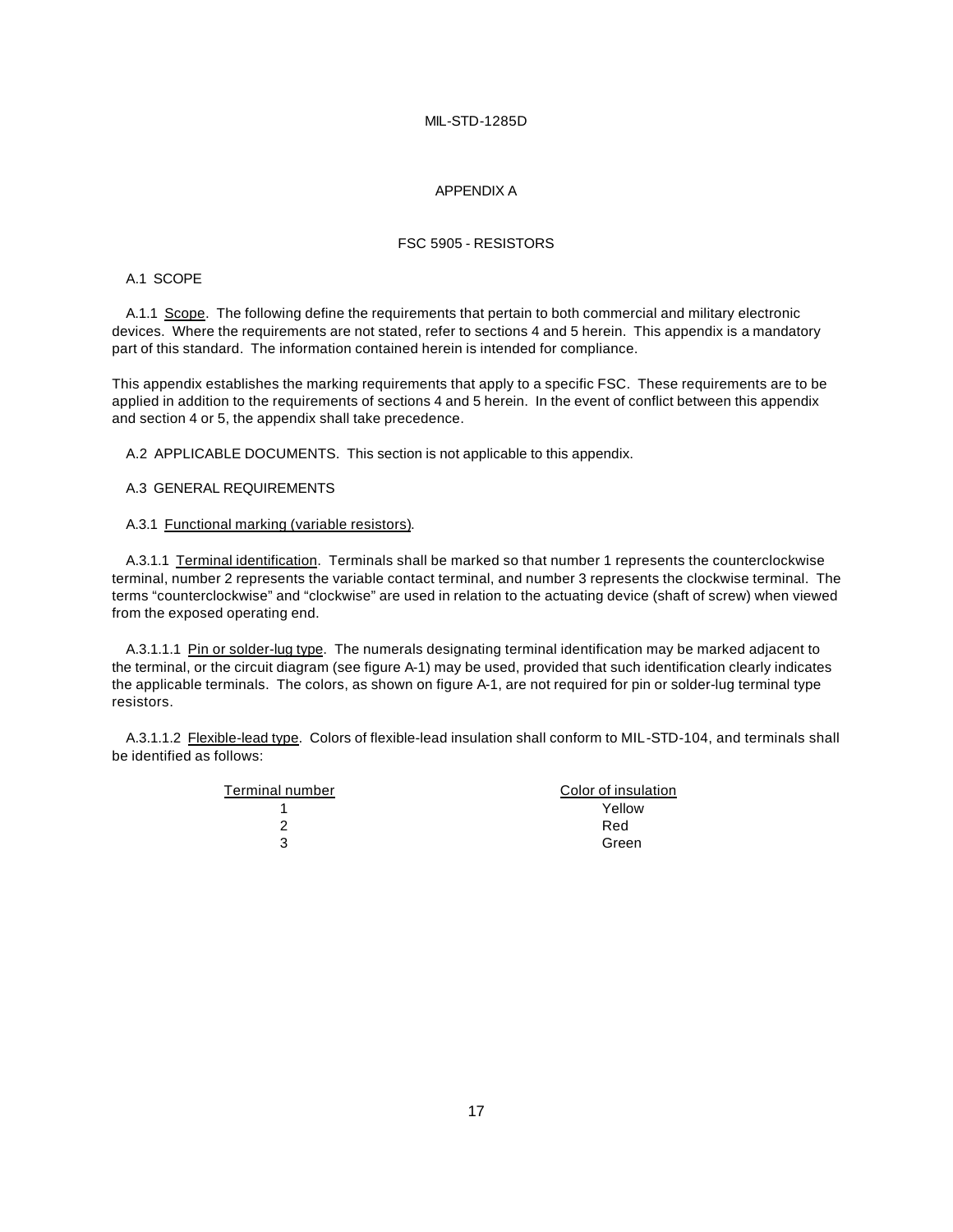#### APPENDIX A

A.3.1.2 Other functional marking. A circuit diagram shall be marked on any surface of an adjustment type variable resistor (trimmers), in accordance with one of the optional diagrams shown on figure A-1.



FIGURE A-1. Circuit diagram and terminal identification (FSC 5905).

A.3.2 Part identification marking.

A.3.2.1 Marking of resistors. Marking of resistors shall conform to method I or II, as specified in the acquisition document and as shown in table A-I.

A.3.2.2 Method I. Characteristics and rating shall be marked in the sequence (reading from left to right) of the columnar heading shown under "Order of Precedence" in table A-I. Where physical size of the part precludes the marking of all characteristics and ratings, marking requirements shall be specified in the acquisition document in the order of precedence shown by the numerical figures in table A-I.

|        | Marking method for  |            |            | Order of precedence |             |
|--------|---------------------|------------|------------|---------------------|-------------|
|        | resistance type     | Resistance | Resistance | Wattage             | Temperature |
| Method | Resistor type       |            | tolerance  |                     | coefficient |
|        |                     |            |            |                     |             |
|        | Fixed (wire-wound)  |            |            | 4                   | 3           |
| Ш      | Fixed (composition) |            |            |                     |             |
| l 1/   | Fixed (film)        |            |            | 4                   | 3           |
|        | Variable            |            |            | 3                   |             |
|        | Thermal             |            |            |                     | 3           |
|        | (thermistor)        |            |            |                     |             |

#### TABLE A-I. Characteristics and rating marking requirements (FSC 5905).

1/ Color-coding may be applicable in acquisition documents approved prior to this standard, and to subsequent revisions of such documents.

A.3.2.2.1 Fixed resistance numerical code. The fixed nominal resistance shall be expressed in ohms and is identified by four digits; the first three digits represent significant figures and the last digit specifies the number of zeros to follow. When the value of resistance is less than 100 ohms, or fractional values of an ohm are required, the letter "R" shall be substituted for one of the significant figures. The resistance value designations are shown in table A-II.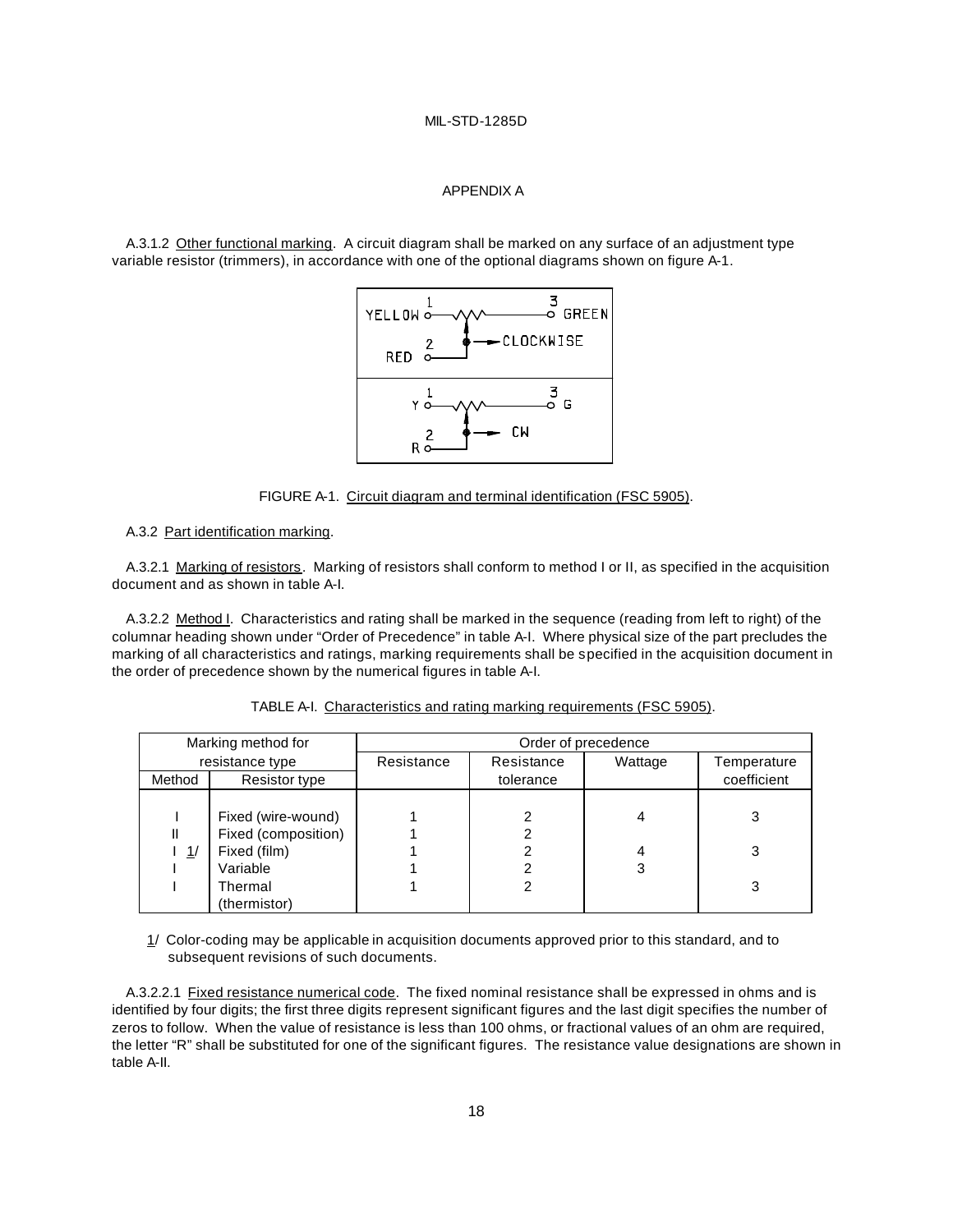#### APPENDIX A

| Designation      |    |                  |           |           | Resistance (ohms) |           |           |
|------------------|----|------------------|-----------|-----------|-------------------|-----------|-----------|
| R <sub>100</sub> | to | R976             | Inclusive | 0.10      | to                | 0.976     | Inclusive |
| 1R <sub>00</sub> | to | 9R76             | Inclusive | 1.00      | to                | 9.76      | Inclusive |
| 10 <sub>R0</sub> | to | 97R <sub>6</sub> | Inclusive | 10.0      | to                | 97.6      | Inclusive |
| 1000             | to | 9760             | Inclusive | 100       | to                | 976       | Inclusive |
| 1001             | to | 9761             | Inclusive | 1.000     | to                | 9,760     | Inclusive |
| 1002             | to | 9762             | Inclusive | 10.000    | to                | 97.600    | Inclusive |
| 1003             | to | 9763             | Inclusive | 100,000   | to                | 976,000   | Inclusive |
| 1004             | to | 9764             | Inclusive | 1,000,000 | to                | 9,760,000 | Inclusive |

#### TABLE A-II. Resistance value designations.

A.3.2.3 Method II. Method II marking may be specified in new acquisition documents for composition resistors only. Characteristics shall be marked as shown in table A-I by color bands only. (Figure A-2 shows the marking of resistors to indicate the resistance value, resistance tolerance, and FR level.) An example for color-coding a 4300 ohms ±5 percent, "M" failure rate level composition resistor is:

> Color-code for first significant figure, yellow (4); Color-code for second significant figure, orange (3); Color-code for multiplier, red (times 100); Color-code for tolerance, gold (±5 percent); and Color-code for failure rate level, brown ("M" failure rate level)



FIGURE A-2. Marking of composition type resistors.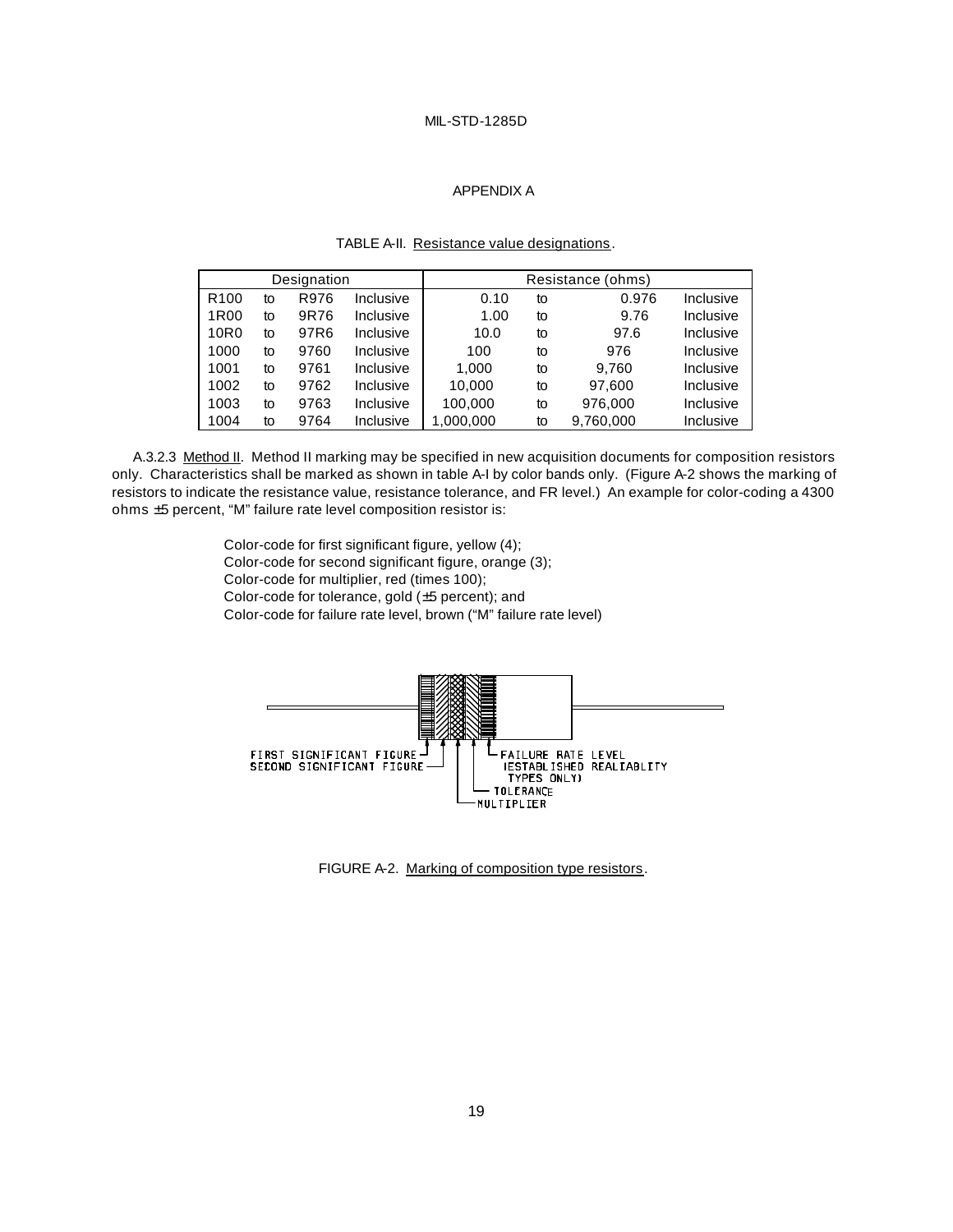#### APPENDIX B

#### FSC 5910 - CAPACITORS

#### B.1 SCOPE

B.1.1 Scope. The following define the requirements that pertain to both commercial and military electronic devices. Where the requirements are not stated, refer to sections 4 and 5 herein. This appendix is a mandatory part of this standard. The information contained herein is intended for compliance.

This appendix establishes the marking requirements that apply to a specific FSC. These requirements are to be applied in addition to the requirements of sections 4 and 5 herein. In the event of conflict between this appendix and section 4 or 5, the appendix shall take precedence.

B.2. APPLICABLE DOCUMENTS. This section is not applicable to this appendix.

#### B.3. GENERAL REQUIREMENTS

#### B.3.1 Functional marking.

B.3.1.1 Polarity. Polarized capacitors shall be marked as follows:

- a. A single "+" symbol shall indicate the positive terminal on nontubular and single-ended tubular capacitors.
- b. A minimum of four "+" symbols shall indicate the positive terminal on axial-lead tubular capacitors. These shall be located approximately 90 degrees apart, at a distance no greater than 25 percent of the total body length away from the positive end of the body and located so as to be readily distinguishable from other markings. Allowance shall be made for proper isolation of the "+" symbols when calculating the maximum number of characters that can be placed on the capacitor.
- c. All other symbols or markings required shall be as specified in the acquisition document.
- B.3.2 Part identification marking.

B.3.2.1 Capacitor marking. Marking of capacitors shall conform to method I or II, as specified in the acquisition document. Characteristics and ratings shall be marked in the sequence (reading from left to right) of the columnar heading shown under "Order of Precedence" in table B-I. Other ratings and applicable codes for method II shall be as specified in the acquisition document, Where size characteristics will not accommodate all of these characteristics and ratings, marking shall be as specified in the acquisition document in the order of precedence shown by the numerical figures in table B-I.

B.3.2.2 Marking location. All marking of capacitors shall be applied to the body enclosure (excluding any supplementary insulation sleeving). Method II shall be applied starting with (or clockwise from) the "part" code (black).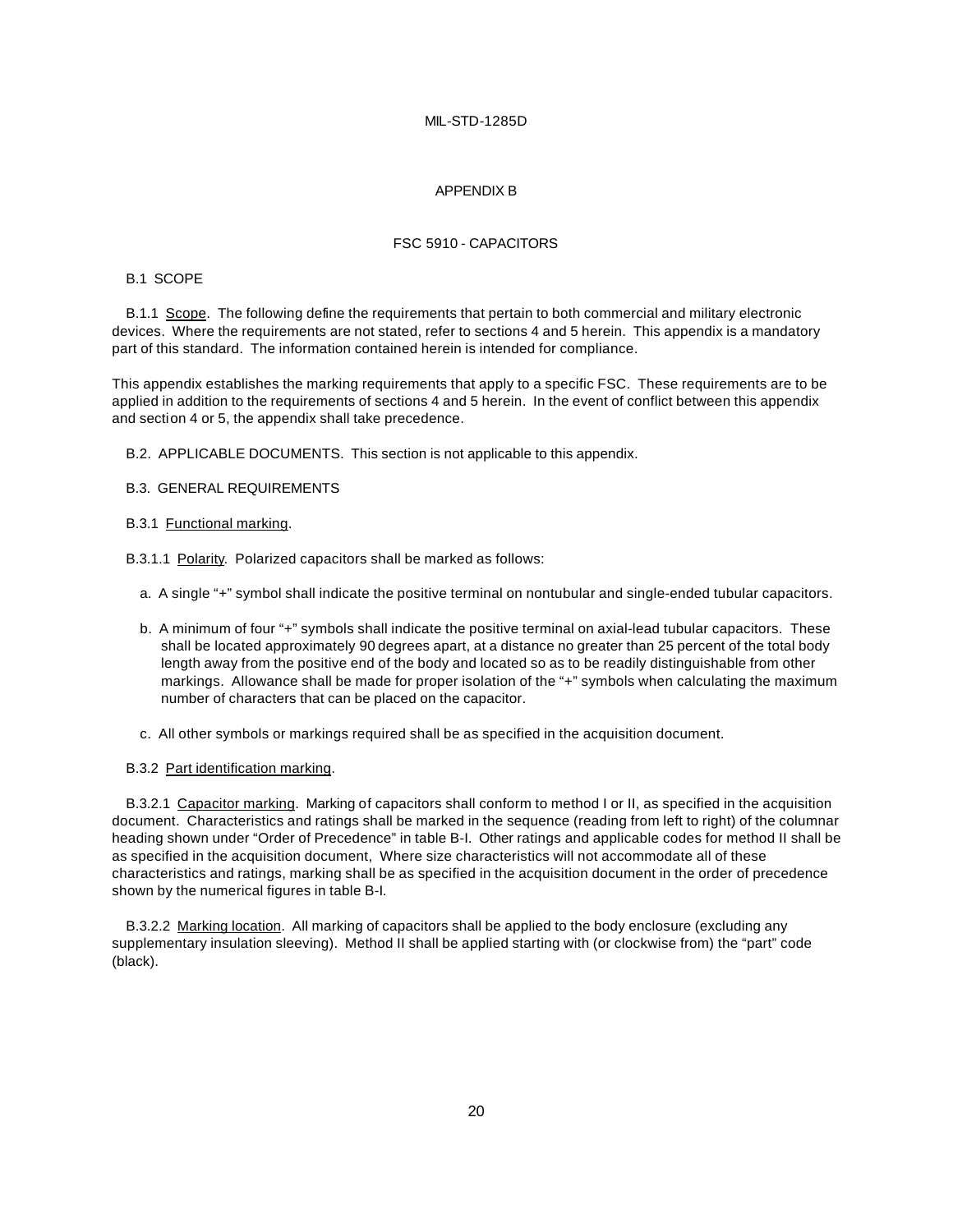# APPENDIX B

|                         | Order of precedence |                           |                         |                         |         |  |  |
|-------------------------|---------------------|---------------------------|-------------------------|-------------------------|---------|--|--|
| Dielectric              | Capacitance         | Capacitance<br>tolerance  | Voltage                 | Temperature             | Current |  |  |
| Air:                    |                     |                           |                         |                         |         |  |  |
| Fixed                   | 1                   | $\ensuremath{\mathsf{3}}$ | $\overline{\mathbf{c}}$ | 4                       |         |  |  |
| Variable                | 1                   |                           | $\overline{2}$          | 3                       |         |  |  |
| Ceramic                 |                     |                           |                         |                         |         |  |  |
| Fixed                   | 1                   | $\sqrt{3}$                | $\overline{c}$          | $\overline{\mathbf{4}}$ |         |  |  |
| Variable                | 1                   |                           | $\overline{2}$          | 3                       |         |  |  |
| Electrolytic:           |                     |                           |                         |                         |         |  |  |
| Fixed                   | 1                   | $\overline{4}$            | $\overline{2}$          | 3                       |         |  |  |
| Glass                   |                     |                           |                         |                         |         |  |  |
| Fixed                   | 1                   | 3                         | $\overline{c}$          | $\overline{\mathbf{4}}$ |         |  |  |
| Metallized paper:       |                     |                           |                         |                         |         |  |  |
| Fixed                   | 1                   | 3                         | $\overline{2}$          | 4                       |         |  |  |
| MICA:                   |                     |                           |                         |                         |         |  |  |
| Fixed                   | 1                   | 5                         | $\overline{c}$          | $\overline{\mathbf{4}}$ | 3       |  |  |
| Paper:                  | 1                   |                           |                         |                         | 3       |  |  |
| Fixed                   |                     | 5                         | $\overline{c}$          | 4                       | 1/      |  |  |
| Paper-plastic:<br>Fixed | 1                   | $\overline{4}$            | $\overline{2}$          | 3                       |         |  |  |
| Plastic:                |                     |                           |                         |                         |         |  |  |
| Fixed                   | 1                   | 4                         | $\overline{c}$          | 3                       |         |  |  |
| Vacuum:                 |                     |                           |                         |                         |         |  |  |
| Fixed                   |                     |                           | $\overline{\mathbf{c}}$ | 4                       | 3       |  |  |
| Variable                |                     |                           | $\overline{2}$          | $\overline{\mathbf{4}}$ | 3       |  |  |

# TABLE B-I. Characteristic and rating marking requirements (FSC 5910).

1/ Applicable to feed-through and by-pass capacitors.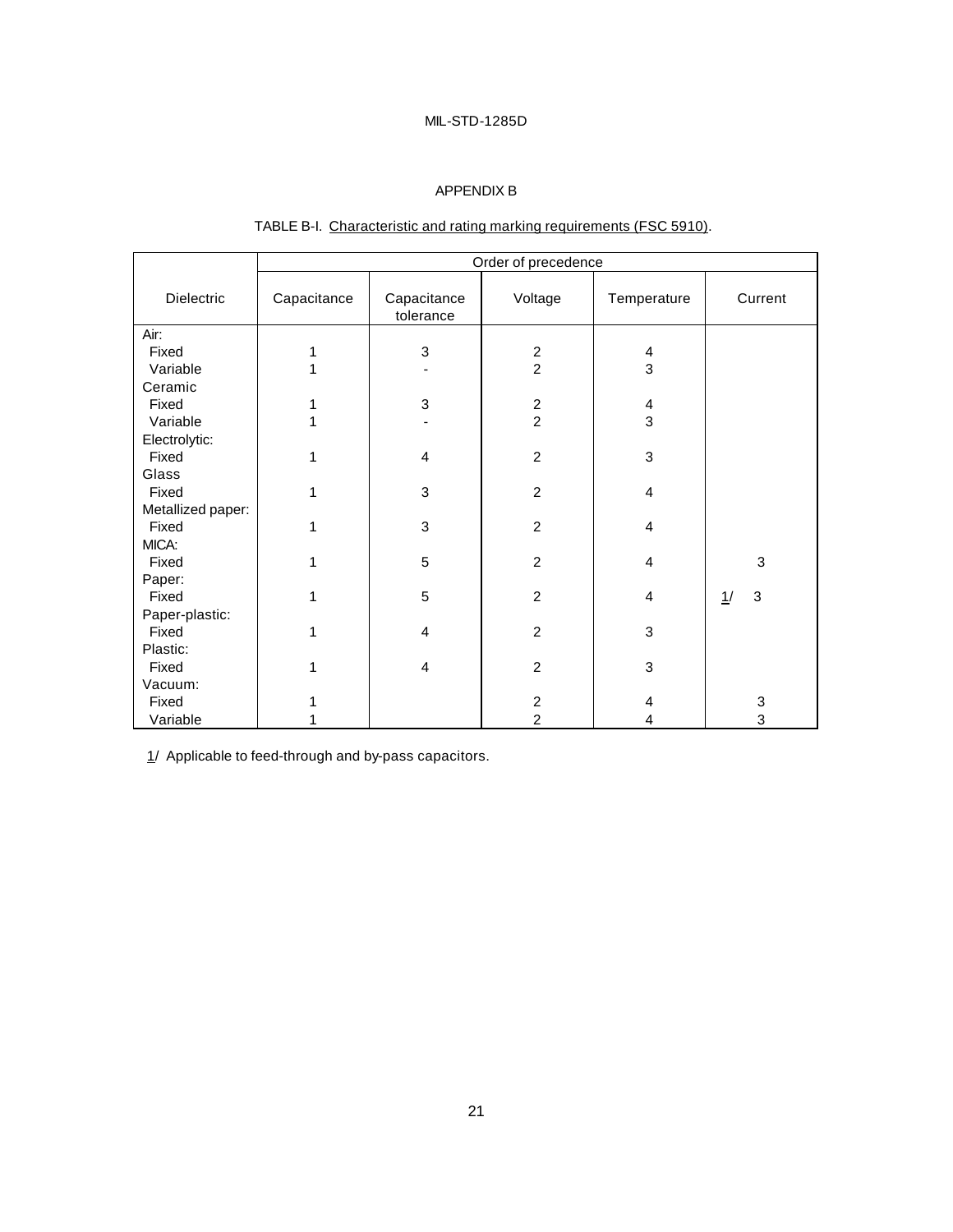#### APPENDIX C

#### FSC 5915 - FILTERS AND NETWORKS

#### C.1 SCOPE

C.1.1 Scope. The following define the requirements that pertain to both commercial and military electronic devices. Where the requirements are not stated, refer to sections 4 and 5 herein. This appendix is a mandatory part of this standard. The information contained herein is intended for compliance.

This appendix establishes the marking requirements that apply to a specific FSC. These requirements are to be applied in addition to the requirements of sections 4 and 5 herein. In the event of conflict between this appendix and section 4 or 5, the appendix shall take precedence.

C.2 APPLICABLE DOCUMENTS. This section is not applicable to this appendix.

# C.3 GENERAL REQUIREMENTS

#### C.3.1 Functional marking.

C.3.1.1 Terminal identification. Terminals shall be identified as to their function (such as, "INPUT", "OUTPUT", "COMMON", "CASE") using numerals, alphabetic symbols, or their functional names, as specified in the acquisition document. Terminals of radio frequency interference filters need not be identified as to function if the filter is electrically symmetrical. If the filter is not electrically symmetrical, the input or output terminals shall be identified. Broadband electromagnetic interference (EMI) filters which utilize the inductive input, or capacitive input "L" electrical circuit configurations shall be marked such that the symbol "C" (indicating capacitive input), or the symbol "L" indicating inductive input is marked on the filter case at the threaded end of the filter.

C.3.1.2 Other functional marking. Electrical circuit diagrams, cautionary markings, and other markings and symbols shall be as specified in the acquisition document.

#### C.3.2 Part identification marking.

C.3.2.1 Filter and radar pulse network marking. Marking of filter and radar pulse forming networks shall conform to method I.

#### C.3.2.2 High-pass, low-pass, band-pass, band-suppression, and dual functioning.

C.3.2.2.1 Type marking. Marking shall include the type of filter function (such as high-pass, low-pass, bandpass, band suppression), and the discrimination characteristics referring to the applicable frequencies specified in the acquisition document. Where the lack of space prohibits the inclusion of discrimination characteristics, the design (nominal) center frequency shall be marked on the case for band-pass and band-suppression filters, and the cutoff frequency shall be marked on the case for high-pass and low-pass filters.

C.3.2.2.2 Ratings. Source and load impedance rating shall be marked on the filters in accordance with the requirements specified in the acquisition document. In addition, any other ratings such as dc voltage rating or signal-input voltage rating shall be marked on filters in accordance with the requirements specified in the acquisition document.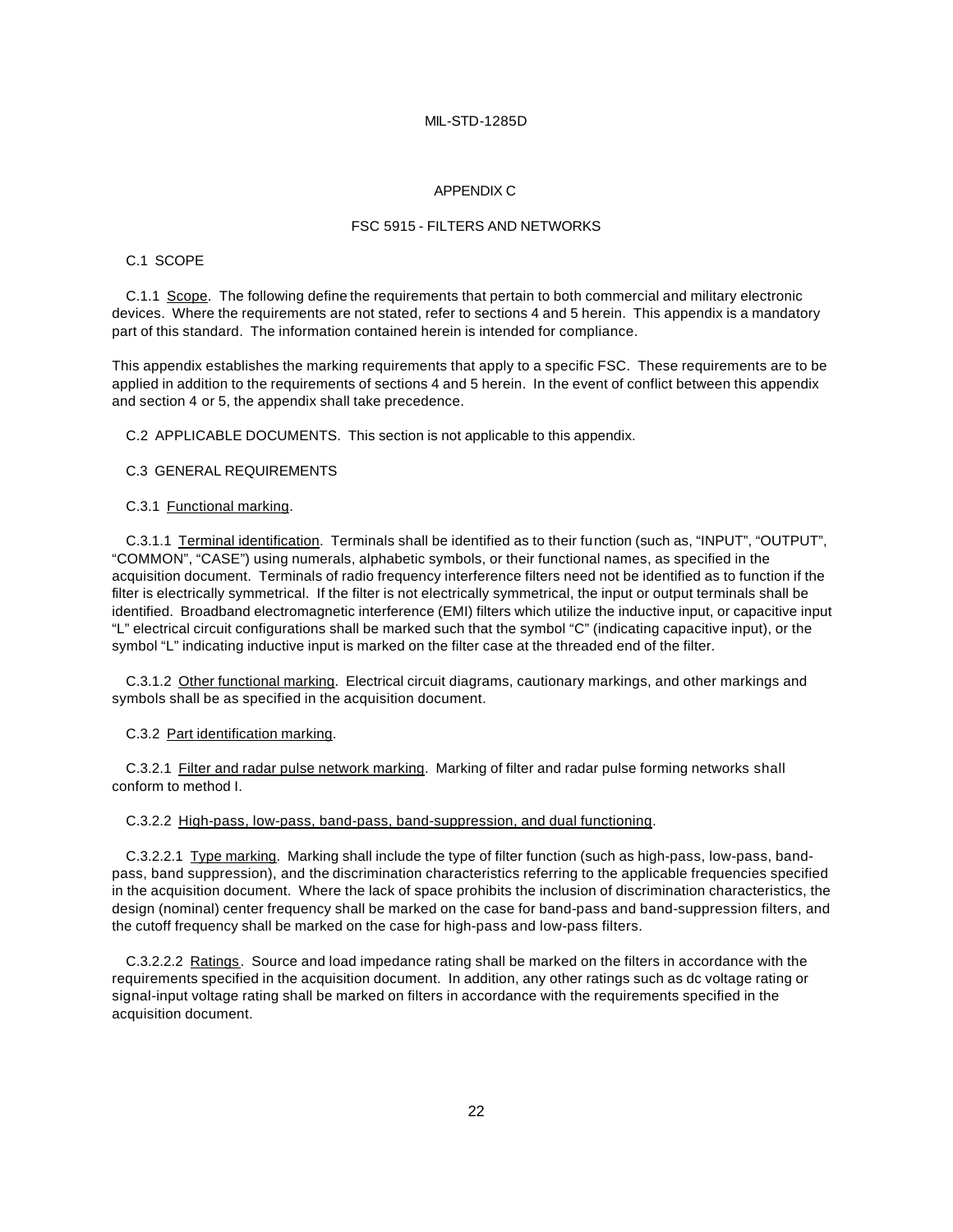#### APPENDIX C

C.3.2.2.3 Full marking. Figure C-1 shows an example of method I marking applied in full.

| 68094                | - Design activity code                   |
|----------------------|------------------------------------------|
| 78091-1              | - Identifying number                     |
| 12345 0433A          | - Source code; date code; and lot symbol |
| 777                  | - Trademark                              |
| $1.9$ kHz - 3 dB Max | - Discrimination characteristics         |
| IN 1-2 600 $\Omega$  | - Source impedance                       |
| OUT 3-4 600 $\Omega$ | - Load impedance                         |

FIGURE C-1. Method I marking example for engineering drawing.

#### C.3.2.3 Radio interference.

C.3.2.3.1 Ratings. Voltage, current and maximum operating (power) frequency ratings, as specified in the acquisition document, and other ratings, specified in the acquisition document shall be marked on the filter.

C.3.2.3.2 Full marking. Figure C-2 shows an example of method I marking applied in full.

| 68094           | - Design activity code                   |
|-----------------|------------------------------------------|
| 78091-1         | - Identifying number                     |
| 12345 0433A     | - Source code; date code; and lot symbol |
| 125 volts (rms) |                                          |
| 400 volts dc    | - Rated voltage                          |
| 1 ampere        | - Rated current                          |
| Input $1-2$     | - Terminal identification                |
| 400 Hz          | - Maximum operating (power) frequency    |

#### FIGURE C-2. Method I marking example for engineering drawing. - Continued.

#### C.3.2.4 Radar pulse-forming network.

C.3.2.4.1 Characteristics and ratings. Characteristics and ratings shall be as specified in the acquisition document. However, any data or information of a classified nature shall not be marked on the part.

C.3.2.4.2 Contract or purchase order number. The contract or purchase order number shall be marked on each network.

C.3.2.4.3 Serial number. The network's serial number shall be marked on the network.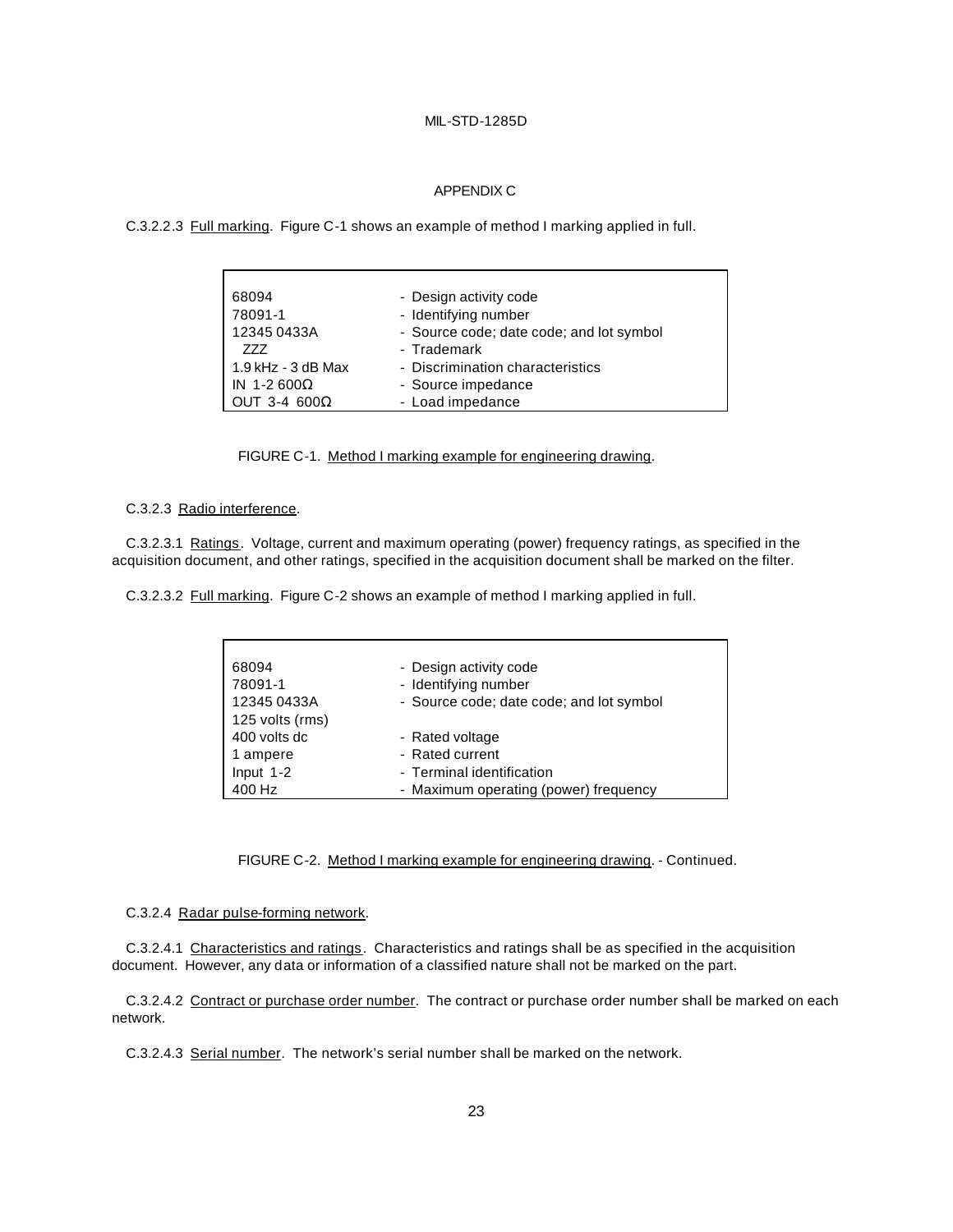#### APPENDIX D

#### FSC 5920 - FUSES, FUSEHOLDERS, LIGHTNING ARRESTERS, ELECTROSTATIC DISCHARGERS, AND TELEPHONE PROTECTORS

#### D.1 SCOPE

D.1.1 Scope. The following define the requirements that pertain to both commercial and military electronic devices. Where the requirements are not stated, refer to sections 4 and 5 herein. This appendix is a mandatory part of this standard. The information contained herein is intended for compliance.

This appendix establishes the marking requirements that apply to a specific FSC. These requirements are to be applied in addition to the requirements of sections 4 and 5 herein. In the event of conflict between this appendix and section 4 or 5, the appendix shall take precedence.

D.2 APPLICABLE DOCUMENTS. This section is not applicable to this appendix.

#### D.3 GENERAL REQUIREMENTS

#### D.3.1 Functional marking.

D.3.1.1 Terminal identification. When specified in the acquisition document, lightning arresters, and telephone protectors shall be identified as to their function (such as "LINE", "LOAD", "INSTRUMENT", "INDICATOR", "GROUND") using numerals, alphabetic symbols, or their functional names as applicable.

D.3.1.2 Other functional marking. Electrical circuit diagrams, cautionary markings, alignment marks, assembly instructions, and other markings and symbols shall be as specified in the acquisition document.

#### D.3.2 Part identification marking.

D.3.2.1 Method I marking. Unless otherwise specified in the acquisition document, marking of fuses, fuseholders, lightning arresters, electrostatic dischargers, and telephone protectors shall conform to method I. Where size limitations will not accommodate all of the marking requirements of 5.2, the following requirements and order of precedence shall apply:

- a. Identifying number.
- b. Manufacturer's source code, name or trademark.
- c. Current rating, when applicable.
- d. Voltage rating, when applicable.
- e. Date code, when applicable.
- f. Other ratings and markings, when applicable.

D.3.2.2 Method II color coding (telephone protectors only). The dc breakdown voltage ratings shall be color coded with three dots in accordance with method II, except that the colors to be used shall be as specified in the acquisition document.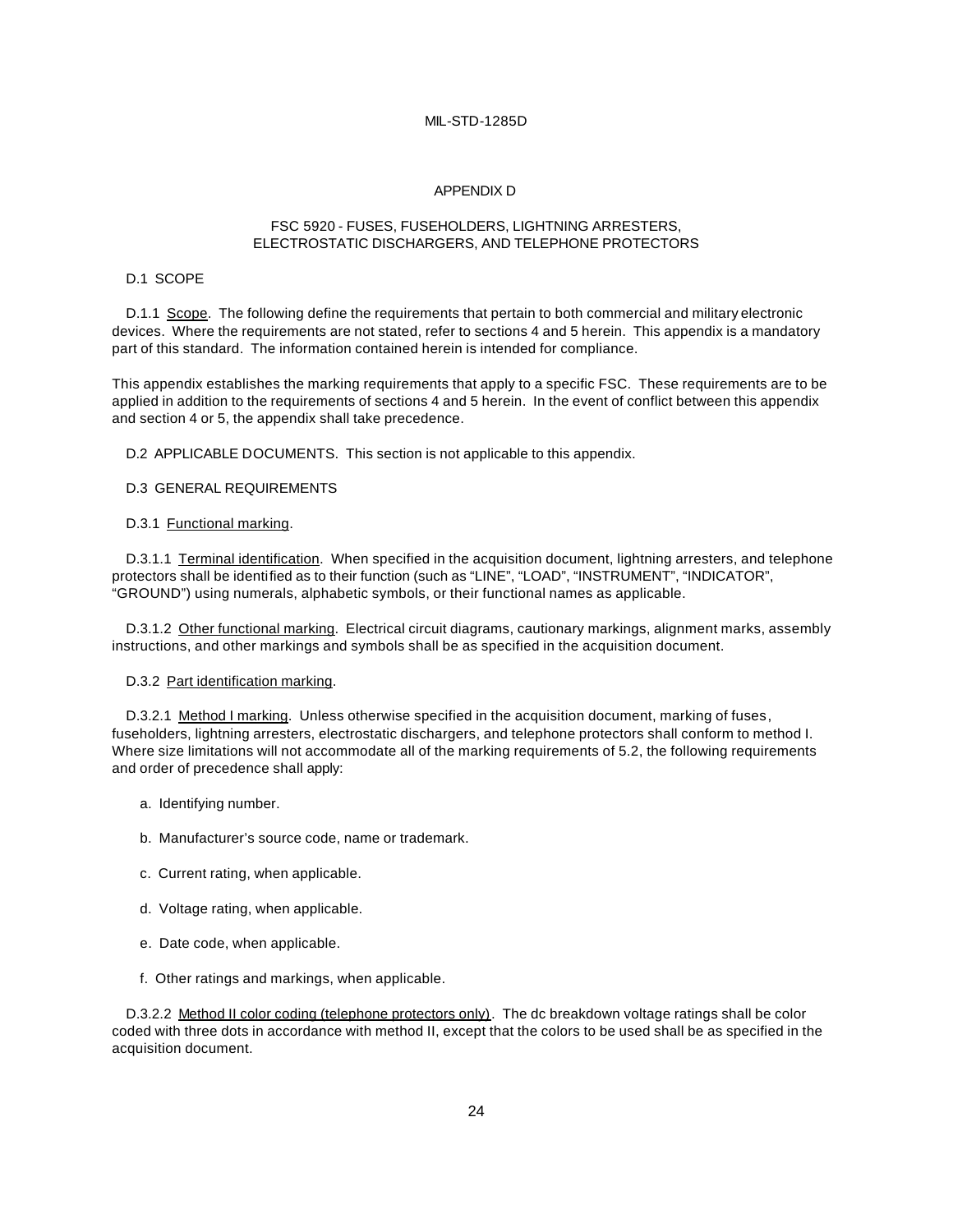#### APPENDIX E

#### FSC 5925 - CIRCUIT BREAKERS

#### E.1 SCOPE

E.1.1 Scope. The following define the requirements that pertain to both commercial and military electronic devices. Where the requirements are not stated, refer to sections 4 and 5 herein. This appendix is a mandatory part of this standard. The information contained herein is intended for compliance.

This appendix establishes the marking requirements that apply to a specific FSC. These requirements are to be applied in addition to the requirements of sections 4 and 5 herein. In the event of conflict between this appendix and section 4 or 5, the appendix shall take precedence.

E.2 APPLICABLE DOCUMENTS. This section is not applicable to this appendix.

E.3 GENERAL REQUIREMENTS

#### E.3.1 Functional marking.

E.3.1.1 Main terminals. Main terminals shall be marked so that when the circuit breaker is in its vertical operating position the main terminals shall be identified with the word "LINE" for the line terminals, and the load terminals shall be identified with the word "LOAD". Where size limitations will not accommodate this marking, the acquisition document shall specify the use of the number "1" to identify the line terminals, and the number "2" to identify the load terminals. For multiphase circuit breakers, a letter shall be used with the words "LINE" and "LOAD". Where the acquisition document specifies the used with the numbers to represent "LINE" and "LOAD", the letters shall precede the number. When viewed from the rear of the circuit breaker, these letters shall be read consecutively from left to right (see figure E-1).



FIGURE E-1. Terminal identification for multi-phase circuit breakers.

E.3.1.2 Auxiliary terminals. Auxiliary terminals shall be identified by lower case letters, consecutively, from right to left or top to bottom as viewed from the rear (see figure E-1).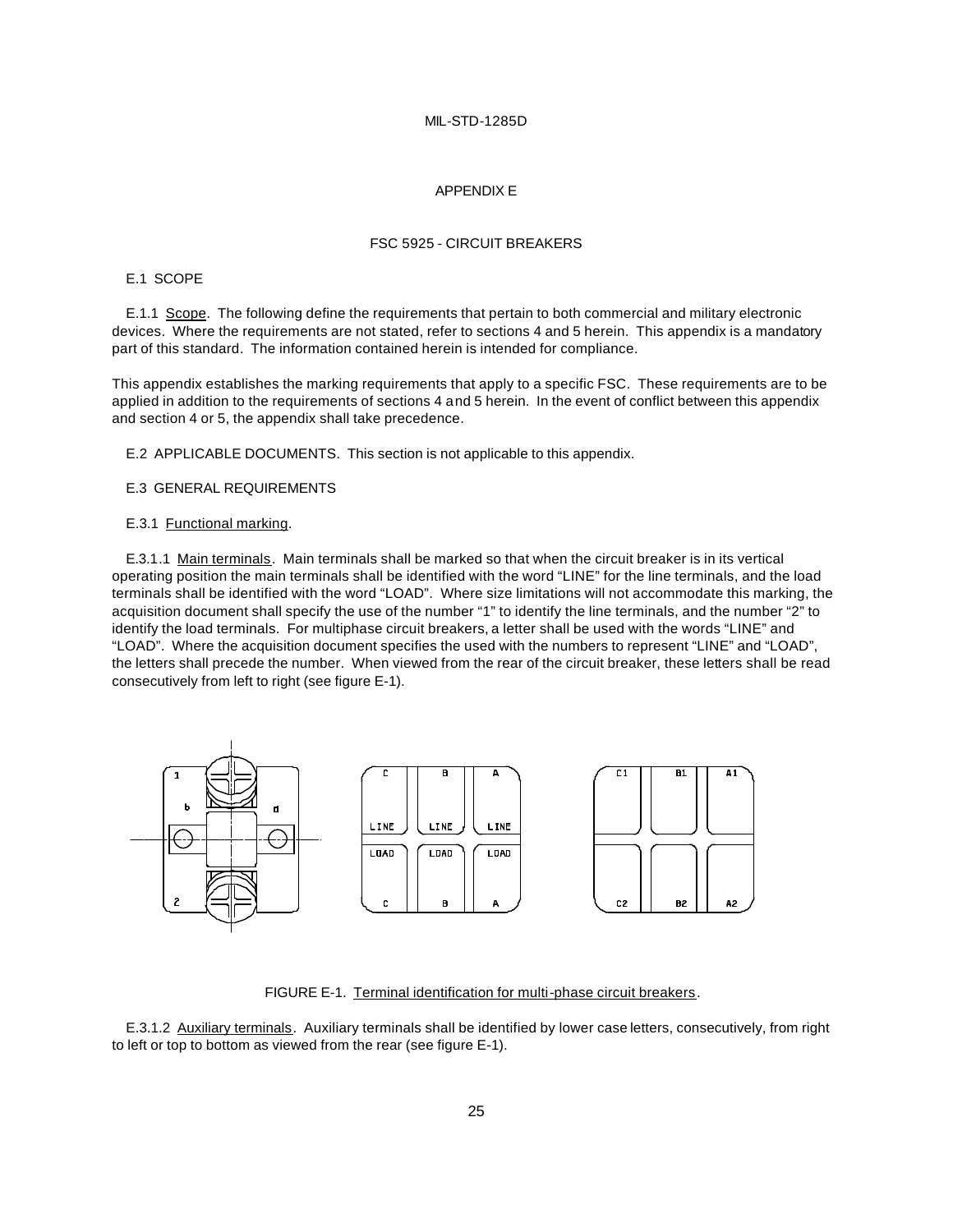# APPENDIX E

E.3.1.3 Other functional marking. Other functional marking shall be as specified in the acquisition document.

#### E.3.2 Part identification marking.

E.3.2.1 Circuit breaker marking. Marking of circuit breakers shall conform to method I. Additions to the requirements of 5.2 are as follows:

- a. Current rating.
- b. Voltage rating.
- c. Operating frequency, if applicable.

E.3.2.2 Marking location. Unless otherwise specified in the acquisition document, all method I marking except for the main terminal marking, shall be applied to the side of the circuit breaker case. The current rating shall be applied to the exposed end surface of the actuating arm, when specified in the acquisition document.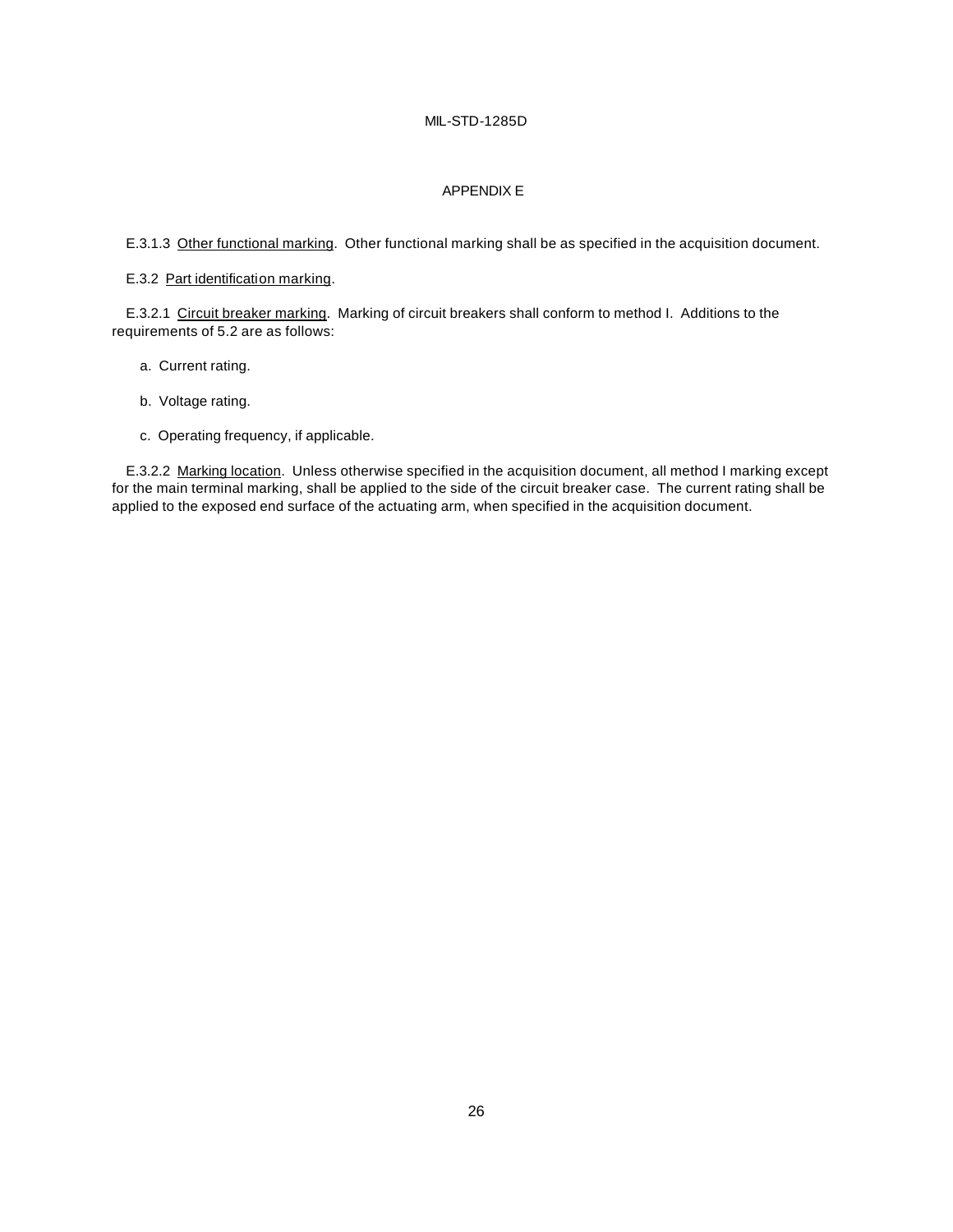#### APPENDIX F

#### FSC 5930 - SWITCHES

#### F.1 SCOPE

F.1.1 Scope. The following define the requirements that pertain to both commercial and military electronic devices. Where the requirements are not stated, refer to sections 4 and 5 herein. This appendix is a mandatory part of this standard. The information contained herein is intended for compliance.

This appendix establishes the marking requirements that apply to a specific FSC. These requirements are to be applied in addition to the requirements of sections 4 and 5 herein. In the event of conflict between this appendix and section 4 or 5, the appendix shall take precedence.

F.2 APPLICABLE DOCUMENTS. This section is not applicable to this appendix.

#### F.3 GENERAL REQUIREMENTS

#### F.3.1 Functional marking.

F.3.1.1 Polarity (thermostatic switches only). A "+" sign shall be marked adjacent to the positive terminal of a polarized metallic or bimetallic thermostatic switch.

F.3.1.2 Rotary switches. Rotary switch terminals shall be marked with numbers, whose sequence is counterclockwise and visible when viewed from the rear end of the switch, unless otherwise specified in the acquisition document. Open-frame construction switches may be marked with terminal numbers on a marking plate. Open-frame construction switches shall be marked with a contrasting color dot, raised or depressed molding, or punched indentation on or near the periphery of the switch section, and marking plate if used. It shall be between terminals 1 and 2 and shall be visible when viewed from the rear end of the switch, unless otherwise specified in the acquisition document.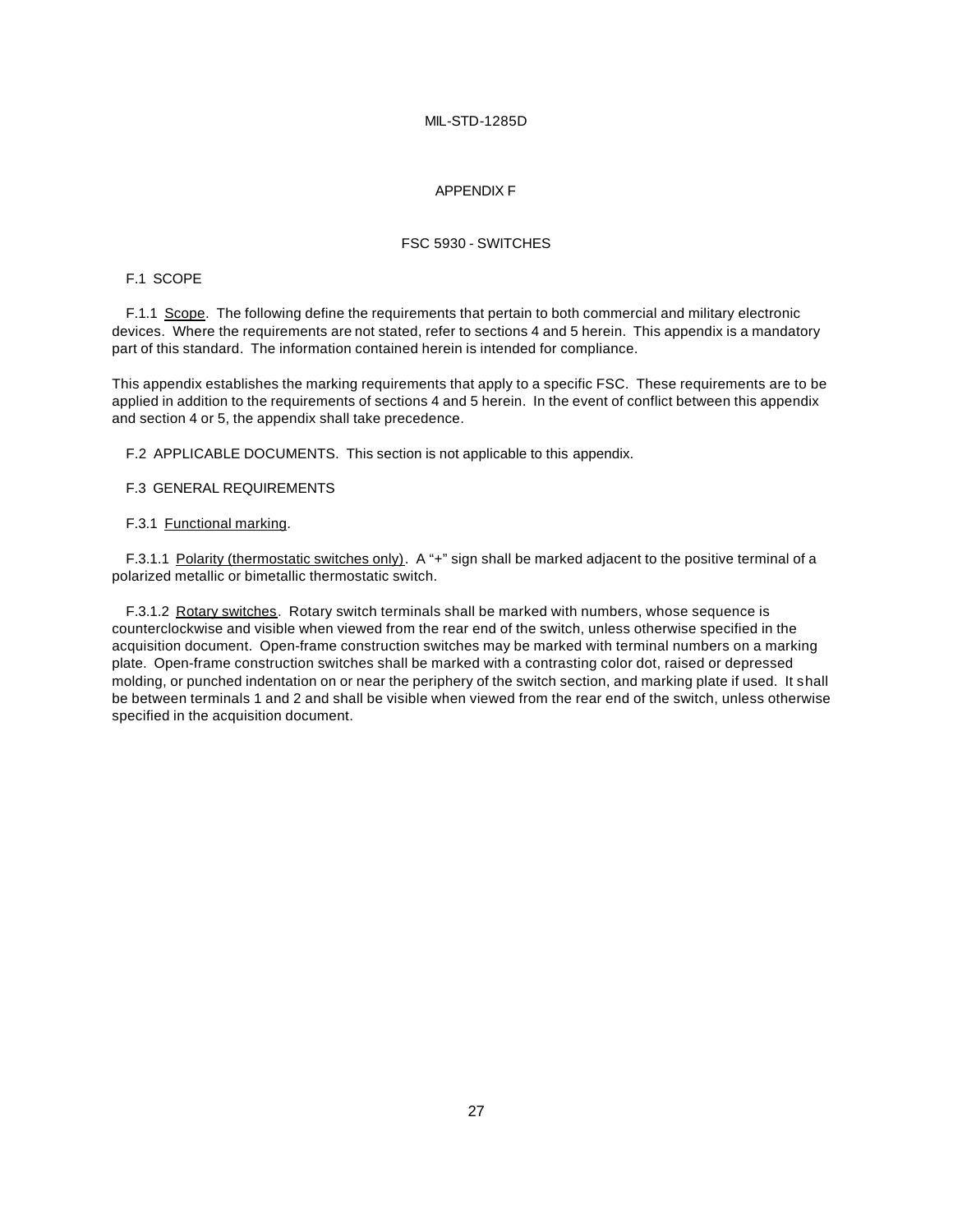#### APPENDIX F

F.3.1.2.1 Toggle switches. Toggle switch terminals shall be marked in accordance with figure F-1 by either raised or depressed numbers. When specified in the acquisition document, the terminal identification may be stamped on the side of the switch case.



NOTE: All views are rear face of switch with lever in the closed (on) position oriented up.

FIGURE F-1. Termination identification.

F.3.1.2.2 Snap action and push switches. Terminals of snap action and push switches shall be marked to indicate the contact arrangement as follows (when specified in the acquisition document, the abbreviated marking shall be used):

COMMON or COM, or C NORMALLY OPEN or NO NORMALLY CLOSED or NC

F.3.1.3 Other functional marking. When specified in the acquisition document, a circuit diagram shall be marked on the switch.

F.3.2 Part identification marking.

F.3.2.1 Switch marking. Marking of switches shall conform to method I. When specified in the acquisition document, additions to the requirements of 5.2 are as follows:

- a. Current rating.
- b. Voltage rating.
- c. Operating frequency, if applicable.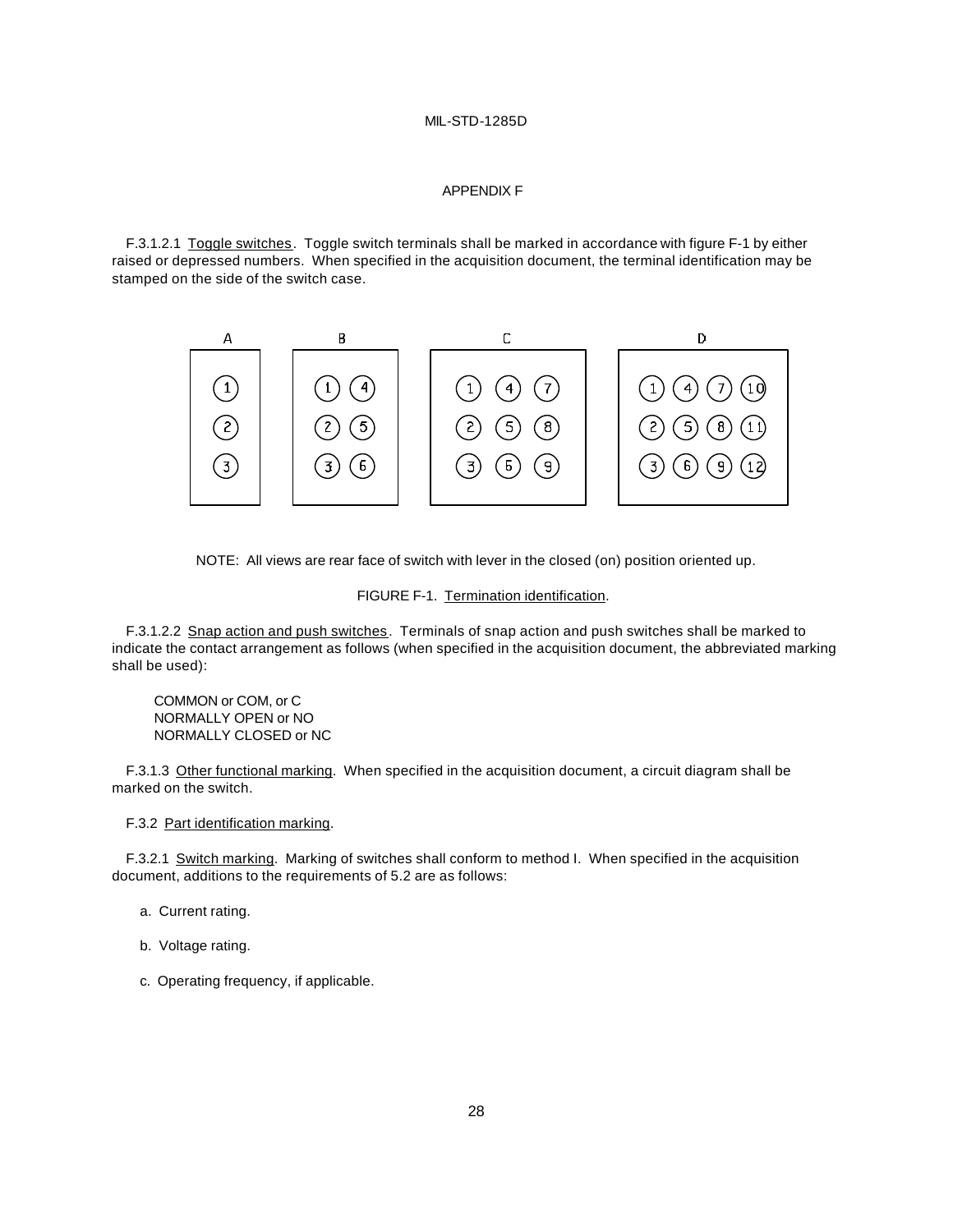#### APPENDIX G

#### FSC 5935 - CONNECTORS

#### G.1 SCOPE

G.1.1 Scope. The following define the requirements that pertain to both commercial and military electronic devices. Where the requirements are not stated, refer to sections 4 and 5 herein. This appendix is a mandatory part of this standard. The information contained herein is intended for compliance.

This appendix establishes the marking requirements that apply to a specific FSC. These requirements are to be applied in addition to the requirements of sections 4 and 5 herein. In the event of conflict between this appendix and section 4 or 5, the appendix shall take precedence.

G.2 APPLICABLE DOCUMENTS. This section is not applicable to this appendix.

G.3 GENERAL REQUIREMENTS

G.3.1 Functional marking.

G.3.1.1 Functional marking. Functional marking shall be as specified in the acquisition document.

G.3.2 Part identification marking.

G.3.2.1 Connector marking. Marking of connectors shall conform to method I.

G.3.2.2 Marking location.

G.3.2.2.1 Connectors with shells. All marking shall be on the shell of the connector unless space is not adequate for full part number or legibility. In such cases the coupling ring may be marked. All marking shall be located in a position to ensure readability.

G.3.2.2.2 Printed wiring board connectors and connectors without shells. Marking shall be on the exterior of the connector. Marking shall be located in a position to assure readability after the connector is mounted and mated.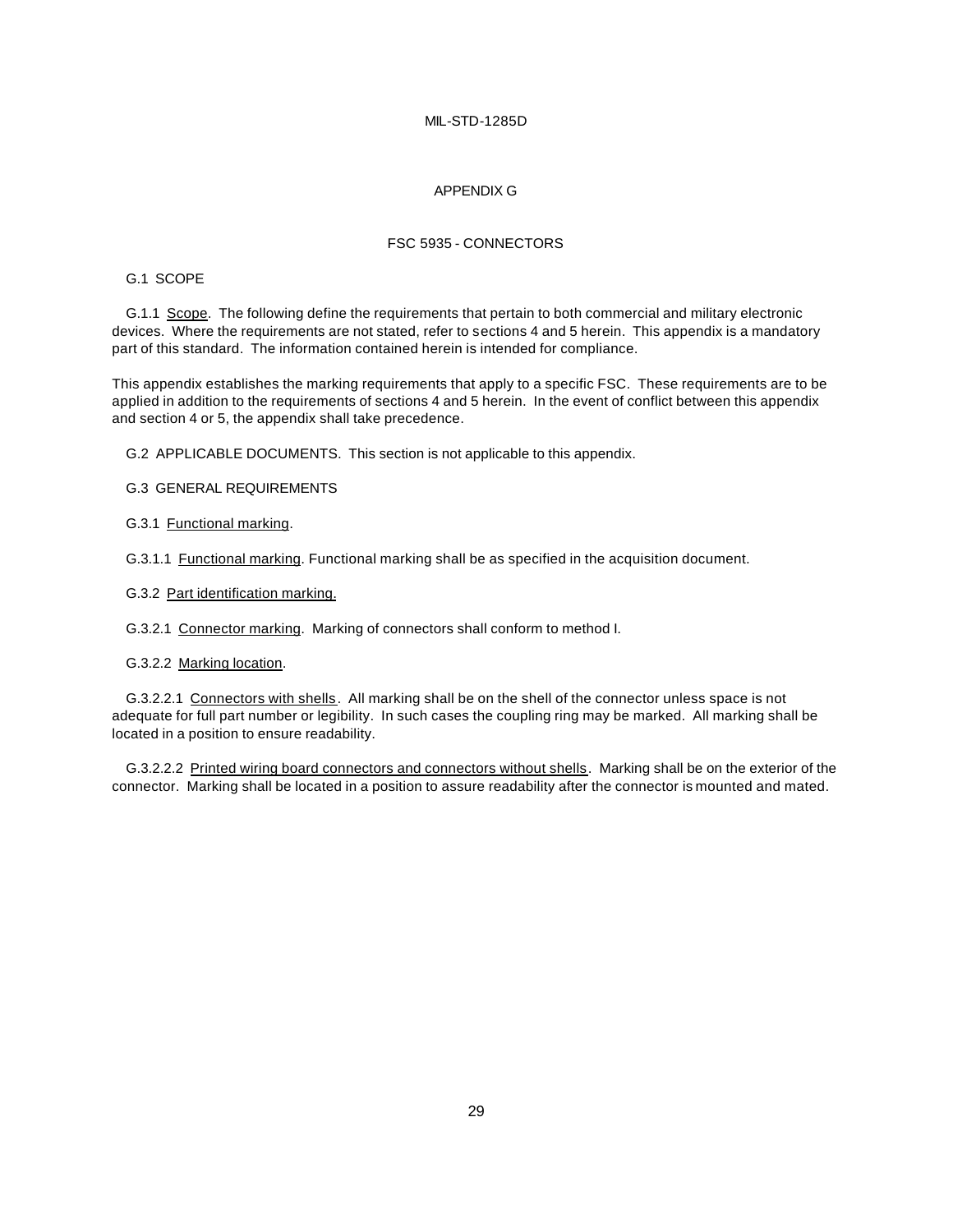#### APPENDIX H

#### FSC 5945 - RELAYS

#### H.1 SCOPE

H.1.1 Scope. The following define the requirements that pertain to both commercial and military electronic devices. Where the requirements are not stated, refer to sections 4 and 5 herein. This appendix is a mandatory part of this standard. The information contained herein is intended for compliance.

This appendix establishes the marking requirements that apply to a specific FSC. These requirements are to be applied in addition to the requirements of sections 4 and 5 herein. In the event of conflict between this appendix and section 4 or 5, the appendix shall take precedence.

H.2 APPLICABLE DOCUMENTS. This section is not applicable to this appendix.

#### H.3 GENERAL REQUIREMENTS

#### H.3.1 Functional marking.

H.3.1.1 Terminals. Terminals shall be marked in accordance with figure H-1. The contact arrangements and symbols are for reference only, and unless otherwise specified in the acquisition document, shall not be marked on the relay. Marking the terminal identification shall be on the circuit diagram only.

| CONTACT ARRANGEMENTS, SYMBOLS AND TERMINAL MARKING ISEE NOTEI |                              |                              |                                        |                                                |                                               |
|---------------------------------------------------------------|------------------------------|------------------------------|----------------------------------------|------------------------------------------------|-----------------------------------------------|
| <b>SINGLE</b><br>THRON<br><b>THRON</b><br><b>DOUBLE</b>       |                              |                              |                                        |                                                |                                               |
|                                                               | FORM "A"                     | FORM "B"                     | FORM "C"                               | FORM "K" SPOT                                  | FORM "M"                                      |
| <b>BREAK</b><br><b>SINEL</b>                                  | NORMALLY OPEN                | <b>NORMALLY CLOSED</b>       | <b>ITHO POSITION!</b>                  | 3 POS CENTER OFF                               | 3 PDS CENTER DN                               |
|                                                               | ΛZ<br>A1.<br>B1<br><b>B2</b> | A3.<br>h <sub>2</sub><br>цΖ, | A3 O<br>v A2<br>A1 0<br>B3 +<br>$+ 12$ | A1 4<br>e A2<br>A3 e<br>B1 e<br>8B2            | A1 e<br>e A2<br>A3 t<br>$B1 =$<br>e B2        |
|                                                               | + C2<br>C1                   | C3.                          | <b>B1</b><br><b>C30</b><br>e CZ<br>C1  | <b>B3 a</b><br>C1 •<br>, EZ<br>53 <sub>o</sub> | B3 (<br><b>C1 +</b><br>o CZ<br>$L1$ $\bullet$ |
|                                                               | FURM X                       | FORM 'Y"                     | FDRM 2"                                | FORM "KK"                                      | FORM "MM"                                     |
| <b>EREAK</b><br><b>DOUBLE</b>                                 | <b>A2</b>                    | A3                           | e A4<br>$\bullet$ A2<br>A1             | A1 a<br>a A2<br>$A2$ $\bullet$<br>0A           | A1 (<br>, A2<br>AZ .<br>. 44                  |
|                                                               | BZ.<br>E1                    | 54<br>63.                    | € B4<br>83<br>6B2<br><b>P1 0</b>       | H1 (<br>⊕ B2<br><b>B3 o</b><br>e B4            | <b>B1</b><br>s B2<br>B3 +<br><b>b</b> B4      |
|                                                               |                              | . L4<br>C3 <sub>0</sub>      | • C4<br>• c2                           | o cz<br>G1 4<br>13 <sub>o</sub><br>0C4         | 8 CZ<br>o C4<br>C3 K                          |
| NOTE: CONTACTS ARRE SHOWN WITH COILIS) DE-ENERRIZE            |                              |                              |                                        |                                                |                                               |

FIGURE H-1. Symbols and markings for terminals.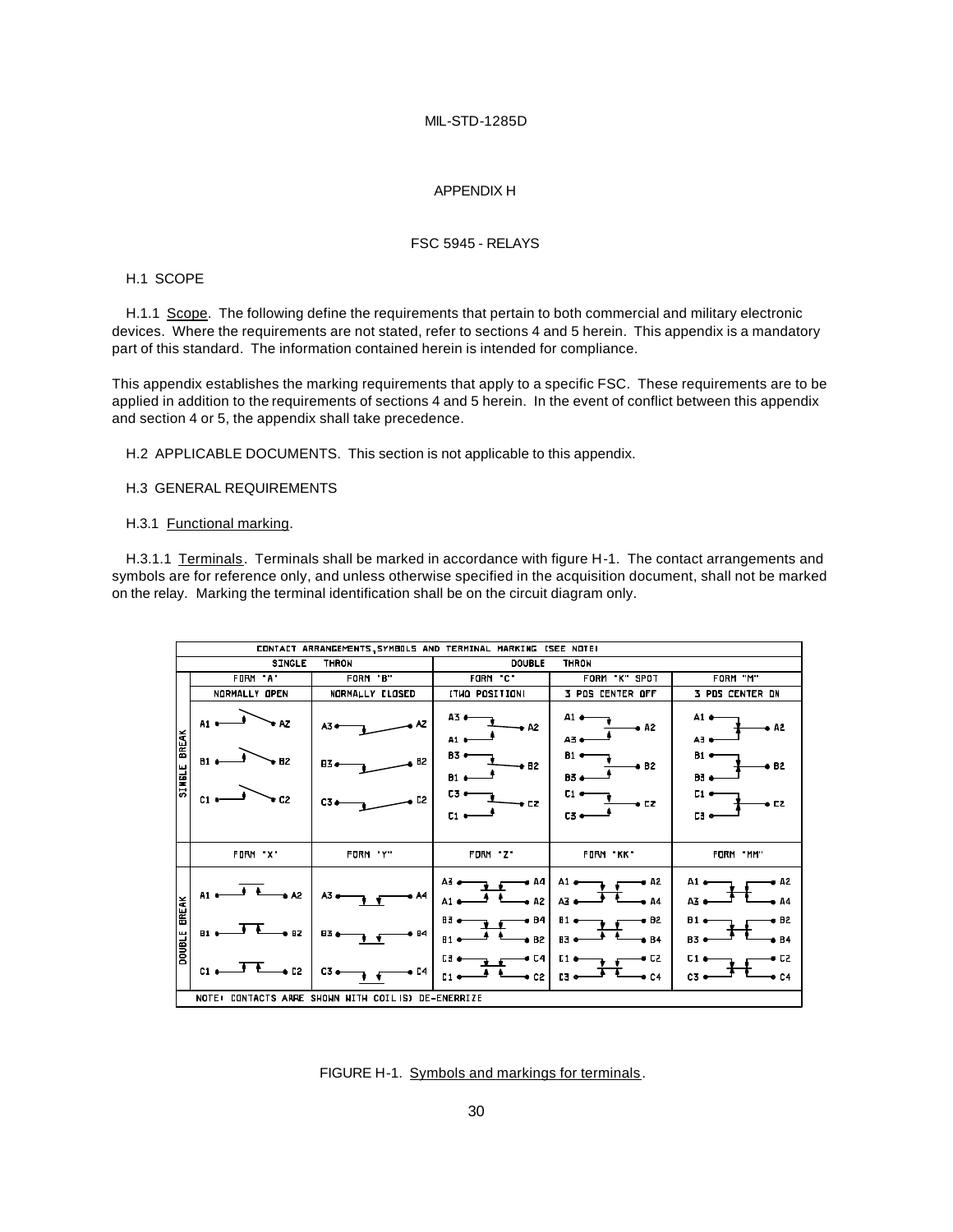#### APPENDIX H

H.3.1.1.1 Coil terminals. Coil terminals shall be marked in accordance with figure H-2. Unless otherwise specified in the acquisition document, the symbols shown on figure H-2 are for reference only and are not intended for marking on the relay.

| SINGLE COIL TERMINALS | DUAL COIL TERMINALS                                                                                                                           |
|-----------------------|-----------------------------------------------------------------------------------------------------------------------------------------------|
|                       | $\sqrt{2x^2}$ or $x_1$ $\cdots$ $x_n$ $\sqrt{x_1 - x_2}$ $\cdots$ $x_n$ $\sqrt{x_2 - x_1}$ or $x_1$ $\cdots$ $x_n$ $x_1$ $\cdots$ $x_n$ $x_2$ |

FIGURE H-2. Symbols and markings for relay coil terminals.

H.3.1.1.2 Dual coil terminals. For dual coil relays, the relationship between coil and contacts shall be as specified in table H-I.

|                | Contacts closed                                          |                                 |  |
|----------------|----------------------------------------------------------|---------------------------------|--|
| Coil energized | Load                                                     | Auxiliary                       |  |
| $X1 - X2$      | A1-A2<br>B1-B2<br>$C1-C1$                                | $11 - 12$<br>$31 - 32$<br>51-52 |  |
| Y1-Y2          | A3-A2 (or A3-A4)<br>B3-B2 (or B3-B4)<br>C3-C2 (or C3-C4) | $21 - 22$<br>41-42<br>61-62     |  |

TABLE H-I. Dual coil relay markings.

H.3.1.1.3 Leadwire insulation marking. Leadwire terminals shall be color-coded on the insulators in accordance with figure H-3 and MIL-STD-104. Figure H-3 shows the color-codes associated with the terminal numbers. The contact arrangements and symbols are for reference only, and, unless otherwise specified in the acquisition document, shall not be marked on the relay.

H.3.1.1.4 Polarity marking. Terminal X1 shall be marked with a plus (+) sign for polarized relays. When specified in a acquisition document, this terminal shall be identified by a blue-colored bead.

H.3.1.2 Other functional marking. Where applicable, the acquisition document shall specify the direction of maximum sensitivity to shock, vibration, acceleration and similar characteristics. Unless otherwise specified, a circuit diagram shall be marked on one of the surfaces vertical to the terminal surface. Figure H-4 shows an example of a typical circuit diagram marking.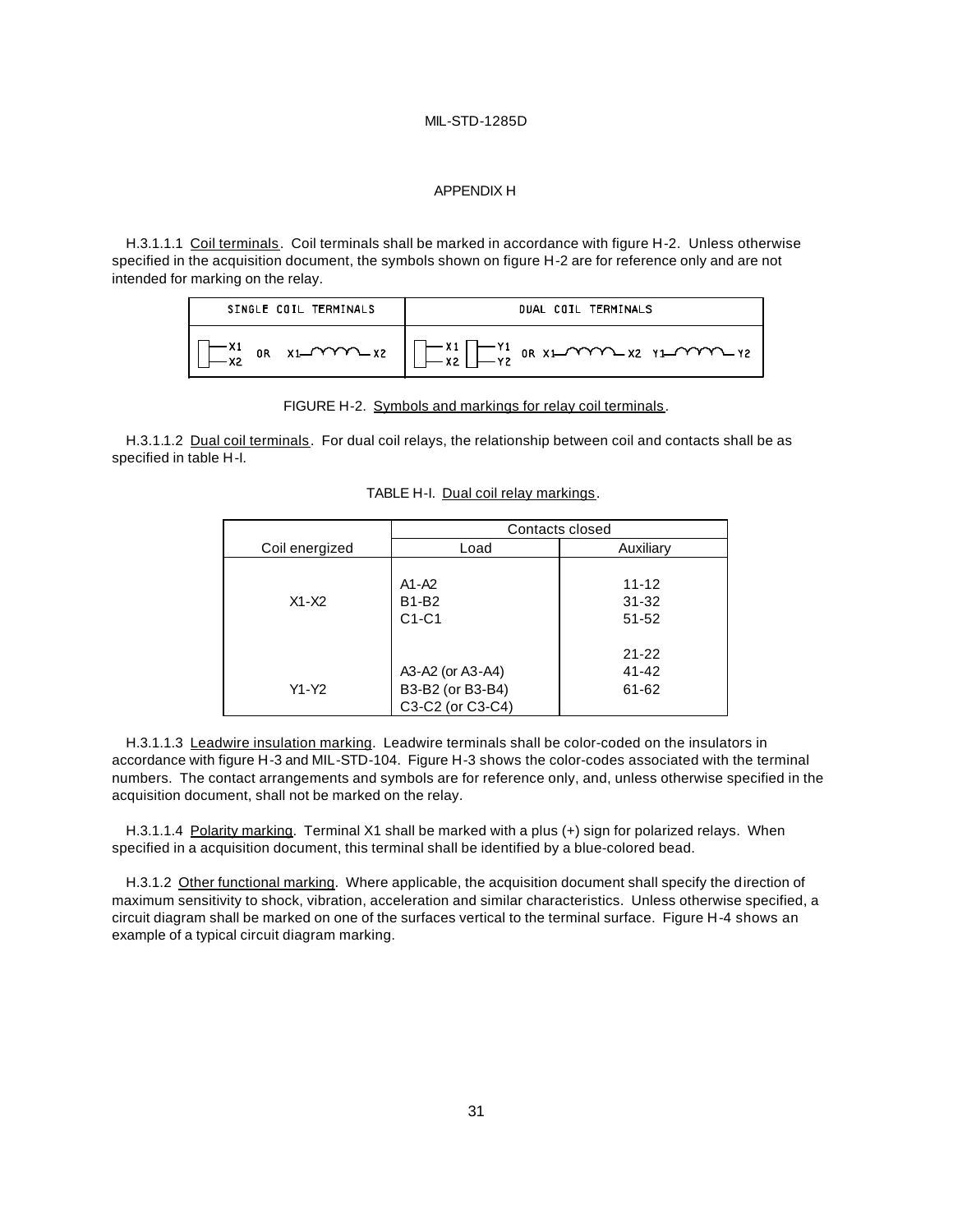#### APPENDIX H

#### H.3.2 Part identification marking.

H.3.2.1 Relay marking. Marking of relays shall conform to method I. Characteristics and ratings shall be marked in the following order of precedence:

- a. Rated coil voltage (or current).
- b. Operating frequency (if applicable).
- c. Contact ratings.

Where size limitations will not accommodate these characteristics and ratings, marking requirements shall be specified in the acquisition document in the order of precedence shown above.

H.3.2.2 Marking location. Unless otherwise specified in the acquisition document, all method I marking shall be applied to the top surface (opposite the terminal surface) of the relay case.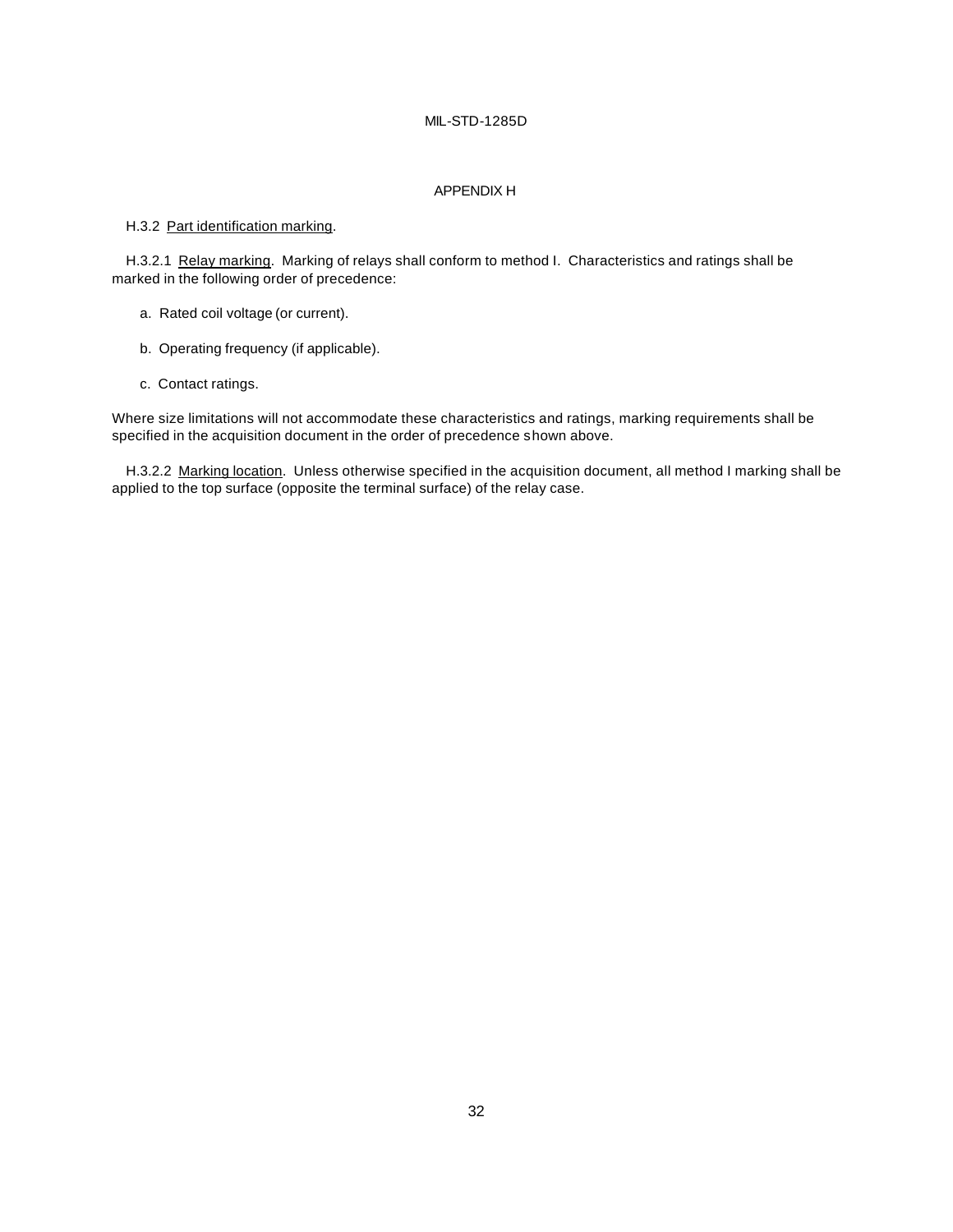```
APPENDIX H
```


FIGURE H-3. Symbols and color codes for leadwire terminals.



FIGURE H-4. Circuit diagram and terminal identification (FSC 5945).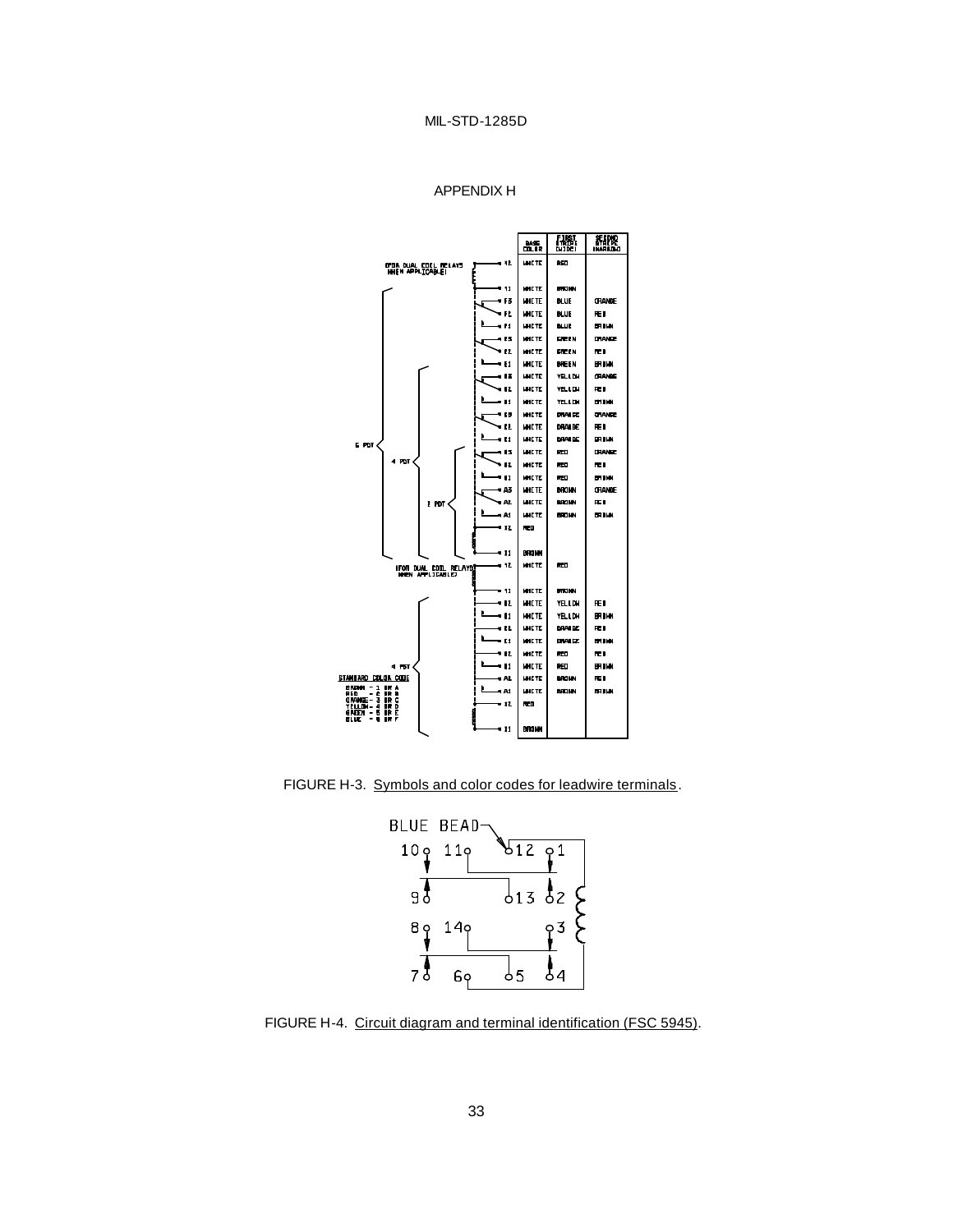#### APPENDIX I

#### FSC 5950 - COILS, INDUCTORS, AND TRANSFORMERS

#### I.1 SCOPE

I.1.1 Scope. The following define the requirements that pertain to both commercial and military electronic devices. Where the requirements are not stated, refer to sections 4 and 5 herein. This appendix is a mandatory part of this standard. The information contained herein is intended for compliance.

This appendix establishes the marking requirements that apply to a specific FSC. These requirements are to be applied in addition to the requirements of sections 4 and 5 herein. In the event of conflict between this appendix and section 4 or 5, the appendix shall take precedence.

I.2 APPLICABLE DOCUMENTS. This section is not applicable to this appendix.

# I.3 GENERAL REQUIREMENTS

#### I.3.1 Functional marking.

I.3.1.1 Terminal identification. The terminals shall be identified by numbers or color-coding, as specified in the acquisition document. Insulated terminals shall conform to MIL-STD-104. Where numbering or color-coding of terminals is not practical, the acquisition document shall specify the alternate terminal identification.

I.3.1.2 Other functional marking. A circuit diagram shall be marked on the side or top of the transformer or inductor as shown on figure I-1. Unless otherwise specified in the acquisition document, the ratings that are to be marked on the circuit diagram shall be as shown in table I-I. Where size limitations will not accommodate all of these ratings, marking requirements shall be specified in the acquisition document in the order of precedence shown in table I-I.



FIGURE I-1. Examples of typical circuit diagrams.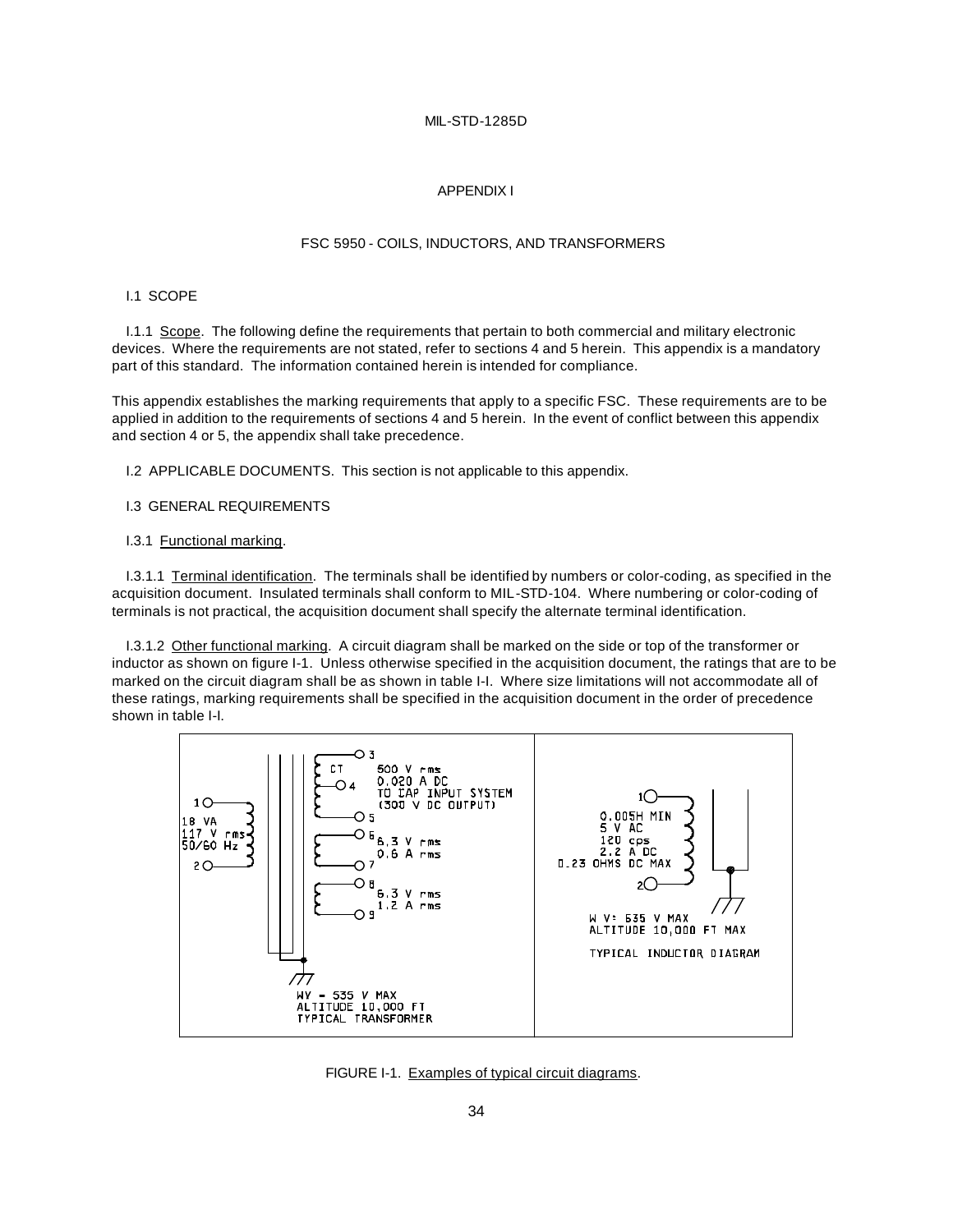# APPENDIX I

# TABLE I-I. Rating marking requirements.

| Part                                                                                | Primary                                                                                                                  | Secondary                             |
|-------------------------------------------------------------------------------------|--------------------------------------------------------------------------------------------------------------------------|---------------------------------------|
| Power, vibrator,<br>inverter, and line<br>input transformers                        | Rated voltage, frequency,<br>and working voltage.                                                                        | Rated voltage(s) and<br>current(s)    |
| Inductors                                                                           | Rated inductance, voltage,<br>dc current,<br>dc resistance, frequency<br>and working voltage.                            | Not applicable                        |
| Single-frequency audio<br>inductors or<br>transformers (except<br>audio oscillator) | Source impedance,<br>dc current, frequency<br>range, power level in<br>watts, and working<br>voltage.                    | Load impedance and<br>working voltage |
| Audio oscillator<br>transformer                                                     | DC current, frequency<br>range, power level, and<br>working voltage.                                                     | DC current                            |
| Pulse transformers<br>(except pulse<br>oscillator)                                  | Pulse width and duty<br>cycle, pulse, polarity,<br>source impedance,<br>operating voltage, and<br>current.               | Load impedance and<br>current         |
| Pulse oscillator<br>transformer                                                     | DC resistance, turns<br>ratio, operating voltage<br>and current, repetition<br>rate, duty cycle, and<br>working voltage. | Not applicable                        |
| Saturable-core inductor<br>and transformer                                          | Maximum control current,<br>impedance, impedance<br>variation, rated<br>voltages, frequency,<br>and working voltage.     | Not applicable                        |

# I.3.2 Part identification marking.

- I.3.2.1 Transfer marking. Marking of transformers shall conform to method I.
- I.3.2.2 Coils marking. Marking on coils shall conform to method I or II.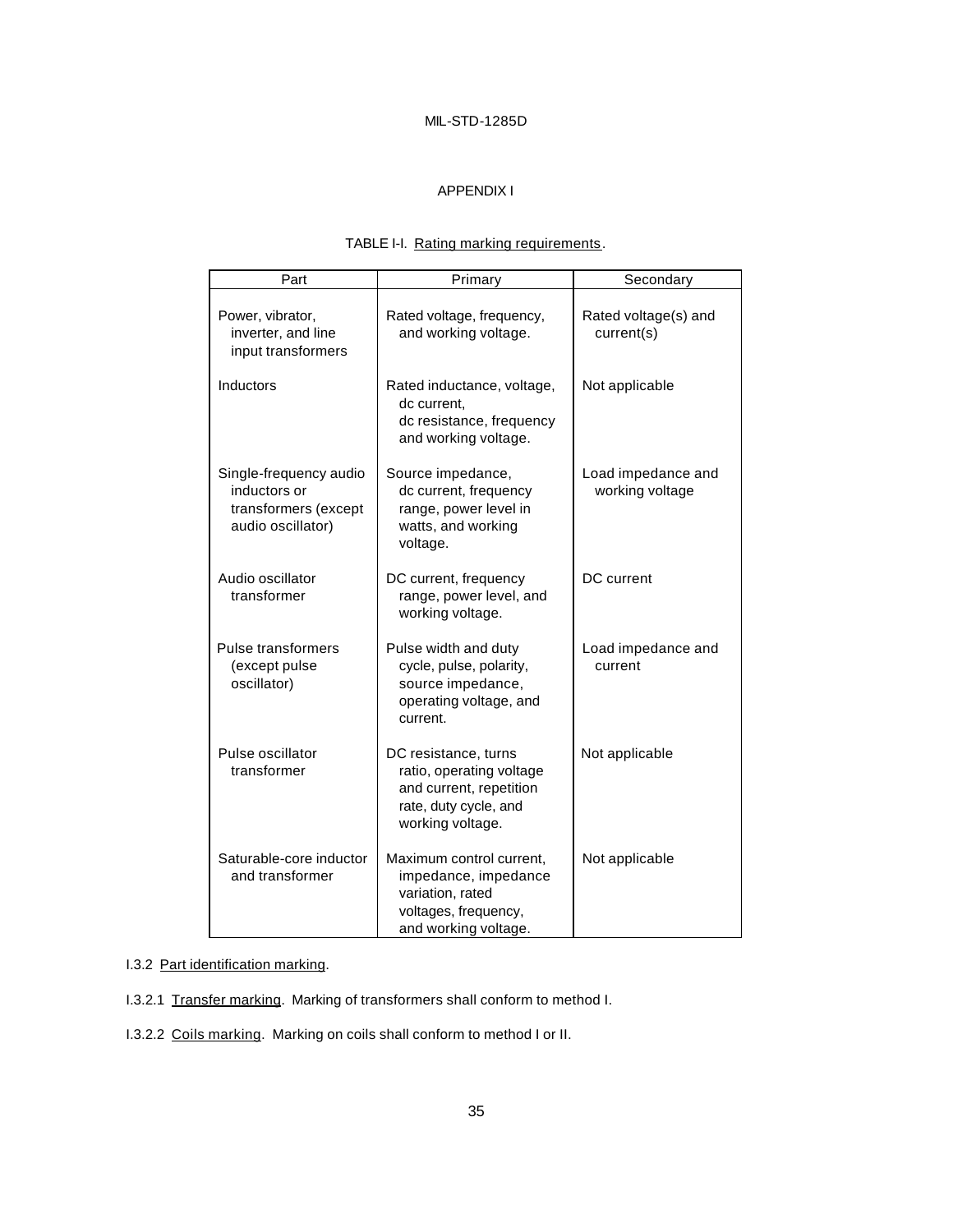# APPENDIX I

I.3.2.2.1 Cylindrical coils marking. Cylindrical coils shall conform to method II except when the inductance value is less than 10 microhenries, the first or second code shall be gold to represent the decimal point; the other two codes will represent the characteristic values. (Figure I-2 shows the marking to indicate military part identifier, inductance value, and inductance tolerance.)



Typical color coding under 10 microhenries

![](_page_41_Figure_5.jpeg)

Typical color coding.

FIGURE I-2. Typical color coding of cylindrical coils.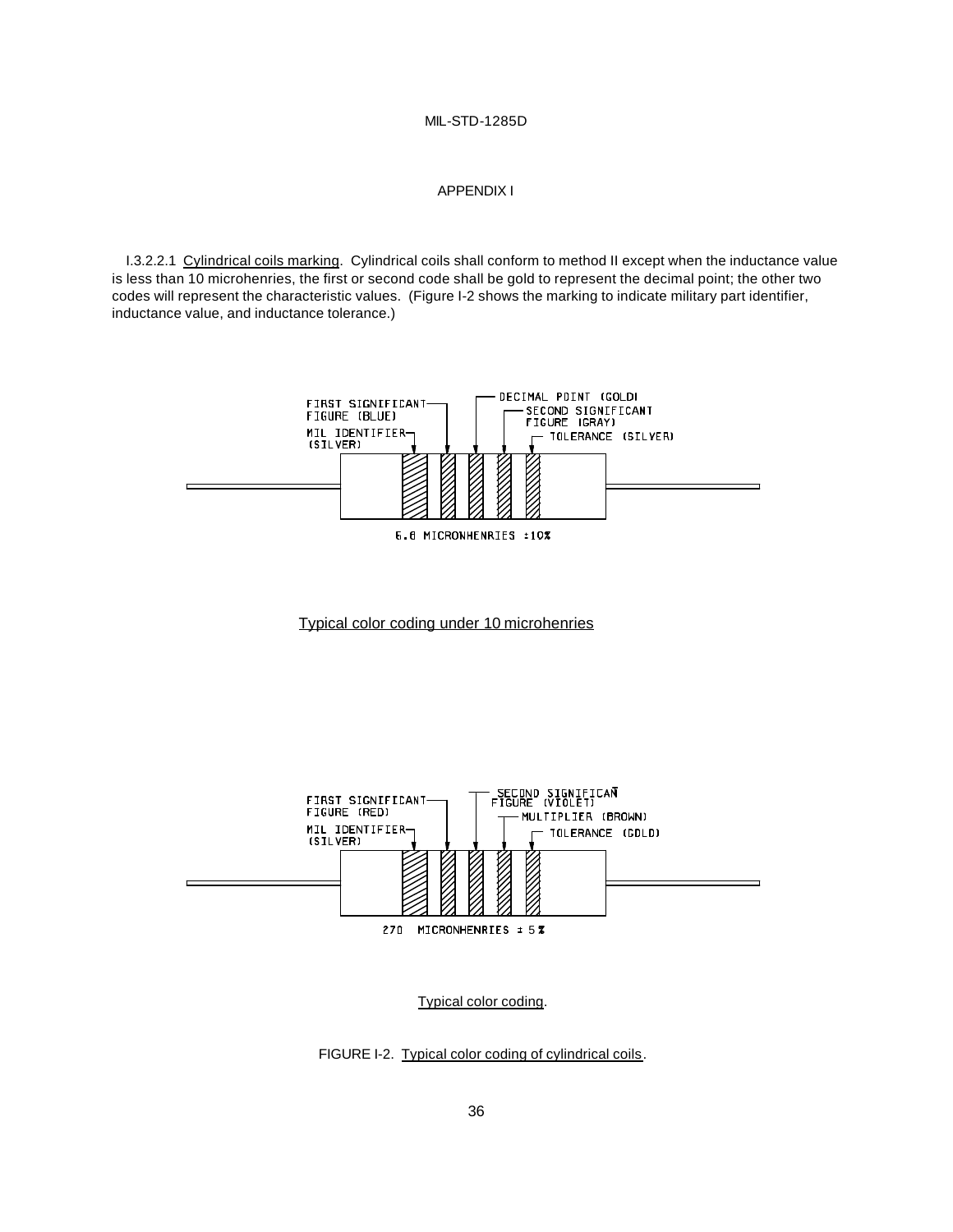#### APPENDIX J

### FSC 5955 - PIEZOELECTRIC CRYSTAL UNITS AND OVENS

# J.1 SCOPE

J.1.1 Scope. The following define the requirements that pertain to both commercial and military electronic devices. Where the requirements are not stated, refer to sections 4 and 5 herein. This appendix is a mandatory part of this standard. The information contained herein is intended for compliance.

This appendix establishes the marking requirements that apply to a specific FSC. These requirements are to be applied in addition to the requirements of sections 4 and 5 herein. In the event of conflict between this appendix and section 4 or 5, the appendix shall take precedence.

J.2 APPLICABLE DOCUMENTS. (This section is not applicable to this appendix.)

#### J.3 GENERAL REQUIREMENTS

# J.3.1 Functional marking.

J.3.1.1 Crystal oven terminals marking (octal base). Pin-type terminals shall be marked so that when an octalbase crystal oven is viewed from the bottom, number 1 will be adjacent to and clockwise from the socket key. All other terminals shall be identified clockwise from this pin. Insulated, flexible leads shall be color-coded in accordance with MIL-STD-104.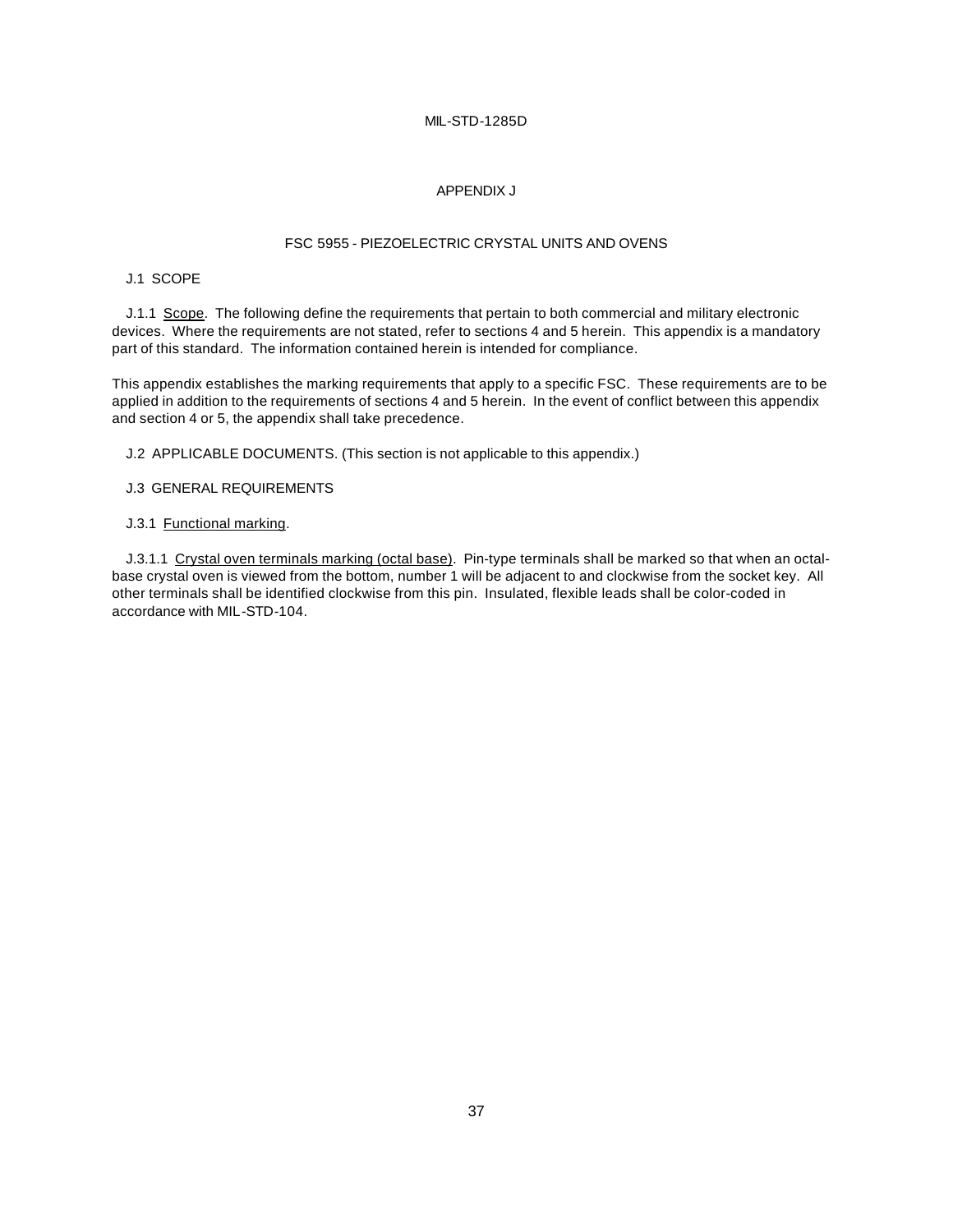#### APPENDIX J

#### J.3.2 Part identification marking.

J.3.2.1 Oscillators and crystal units. The frequency shall be specified to the final Hertz and shall be identified by a fixed field of eight characters consisting of seven digits and a letter (H, K, M, or G) representing simultaneously, the decimal point and the appropriate multiplier as follows:

- a. Less than 1 Hertz and less than 1,000 Hertz, the letter "H" is used to represent the decimal point and multiplier.
- b. Greater than or equal to 1,000 Hertz, but less than 1 Megahertz, the letter "K" is used to represent the decimal point and multiplier.
- c. Greater than or equal to 1 Megahertz, the letter "M" is used to represent the decimal point and multiplier.
- d. Greater than or equal to 1 Gigahertz, the letter "G" is used to represent the decimal point and multiplier.

All digits preceding and following the letter (H, K, M, or G) of the group represent significant figures.

The following are examples of using the eight characters in constructing the specified frequency.

| Designation          |     | Frequency |           |                               |           |
|----------------------|-----|-----------|-----------|-------------------------------|-----------|
| H0100000 to H9999999 |     | $.01$ to  | .9999999  | Hertz.                        | inclusive |
| 1H000000 to 9H999999 |     | 1.0<br>to | 9.999999  | Hertz,                        | inclusive |
| 10H00000 to 99H99999 | 10  | to        | 99.999999 | Hertz.                        | inclusive |
| 100H0000 to 999H9999 | 100 | t٥        | 999.9999  | Hertz,                        | inclusive |
| 1K000000 to 9K999999 | 1   | to        | 9.999999  | kilohertz.                    | inclusive |
| 10K00000 to 99K99999 | 10  | to        | 99.99999  | kilohertz.                    | inclusive |
| 100K0000 to 999K9999 | 100 | tο        | 999.9999  | kilohertz, inclusive          |           |
| 1M000000 to 9M999999 | 1   | to        |           | 9.999999 megahertz, inclusive |           |
| 10M00000 to 99M99999 | 10  | to        | 99.99999  | megahertz, inclusive          |           |
| 100M0000 to 999M9999 | 100 | to        | 999.9999  | megahertz, inclusive          |           |
| 1G000000 to 9G999999 | 1   | to        |           | 9.999999 gigahertz,           | inclusive |
| 10G00000 to 99G99999 | 10  | to        | 99.99999  | gigahertz,                    | inclusive |
| 100G0000 to 999G9999 | 100 | to        | 999.9999  | gigahertz,                    | inclusive |

#### J.3.2.2 Marking location.

J.3.2.2.1 Crystal units marking. The identifying number, frequency, and source code shall be located symmetrically with respect to the center axis of the crystal holder.

J.3.2.2.2 Crystal ovens marking. Part identification shall be marked on the side of the case.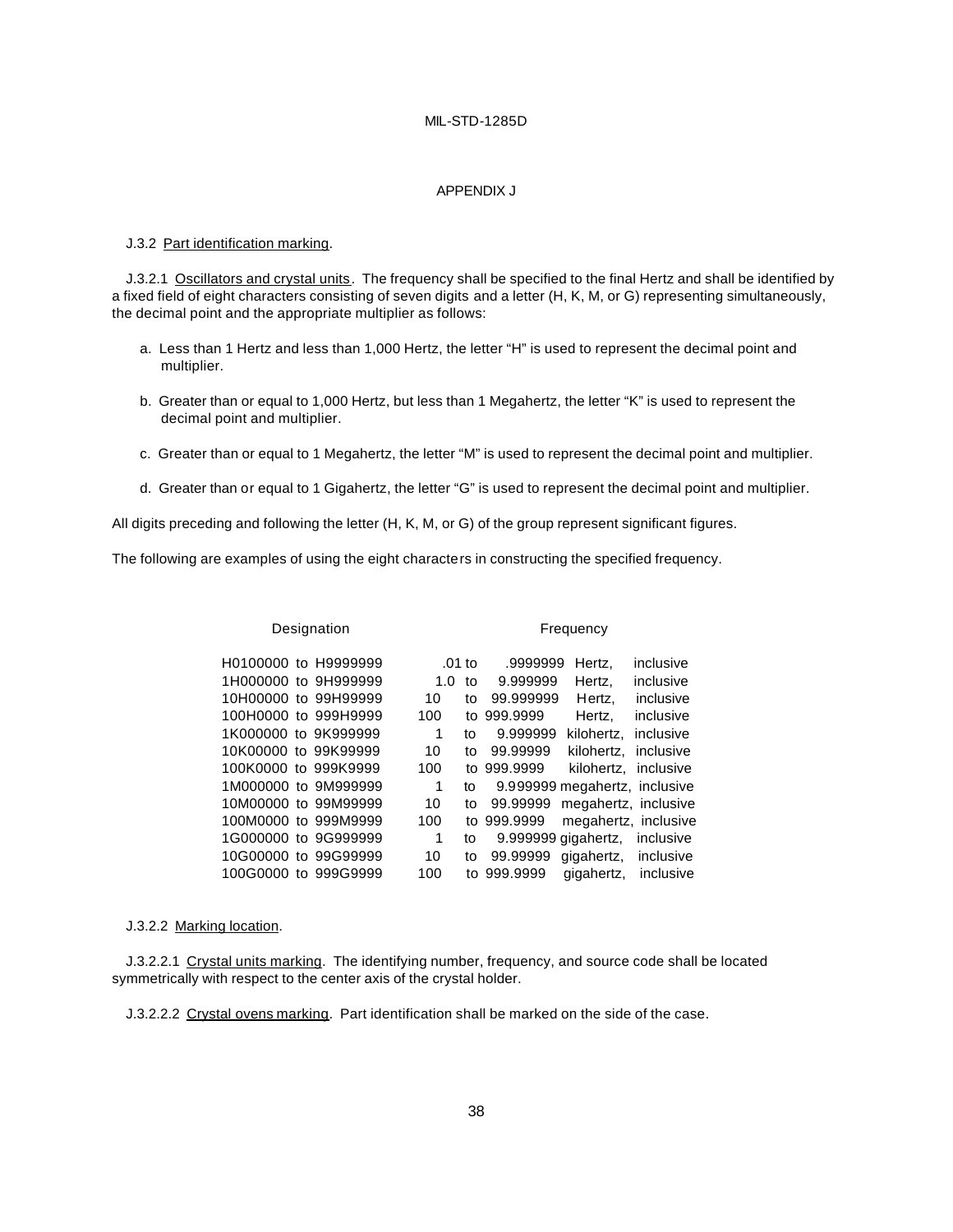#### APPENDIX K

#### FSC 5961 - SEMICONDUCTOR DEVICES

#### K.1 SCOPE

K.1.1 Scope. The following define the requirements that pertain to both commercial and military electronic devices. Where the requirements are not stated, refer to sections 4 and 5 herein. This appendix is a mandatory part of this standard. The information contained herein is intended for compliance.

This appendix establishes the marking requirements that apply to a specific FSC. These requirements are to be applied in addition to the requirements of sections 4 and 5 herein. In the event of conflict between this appendix and section 4 or 5, the appendix shall take precedence.

#### K.2 APPLICABLE DOCUMENTS

K.2.1 General. The documents listed in this section are specified in sections 3, 4, and 5 of this standard. This does not include documents cited in other sections of this standard or recommended for additional information or as examples. While every effort has been made to ensure the completeness of this list, document user are cautioned that they must meet all specified requirements documents cited in sections 3, 4, and 5 of this standard, whether or not they are listed.

#### K.2.2 Government documents.

K.2.2.1 Specifications, standards, and handbooks. The following specifications, standards, and handbooks form a part of this document to the extent specified herein. Unless otherwise specified, the issue of these documents are those cited in the solicitation (see 6.2).

#### DEPARTMENT OF DEFENSE SPECIFICATION

MIL-PRF-19500 - Semiconductor Devices, General Specification for.

DEPARETMENT OF DEFENSE STANDARD

MIL-STD-750 - Semiconductor Devices.

(Copies of the these documents are available online at http://assist.daps.dla.mil/quicksearch/ or www.dodssp.daps.mil or from the Standardization Document Order Desk,), 700 Robbins Avenue, Building 4D, Philadelphia, PA 19111-5094.)

K.2.4 Order of precedence. In the event of a conflict between the text of this document and the references cited herein, the text of this document takes precedence. Nothing in this document, however, supersedes applicable laws and regulations unless a specific exemption has been obtained.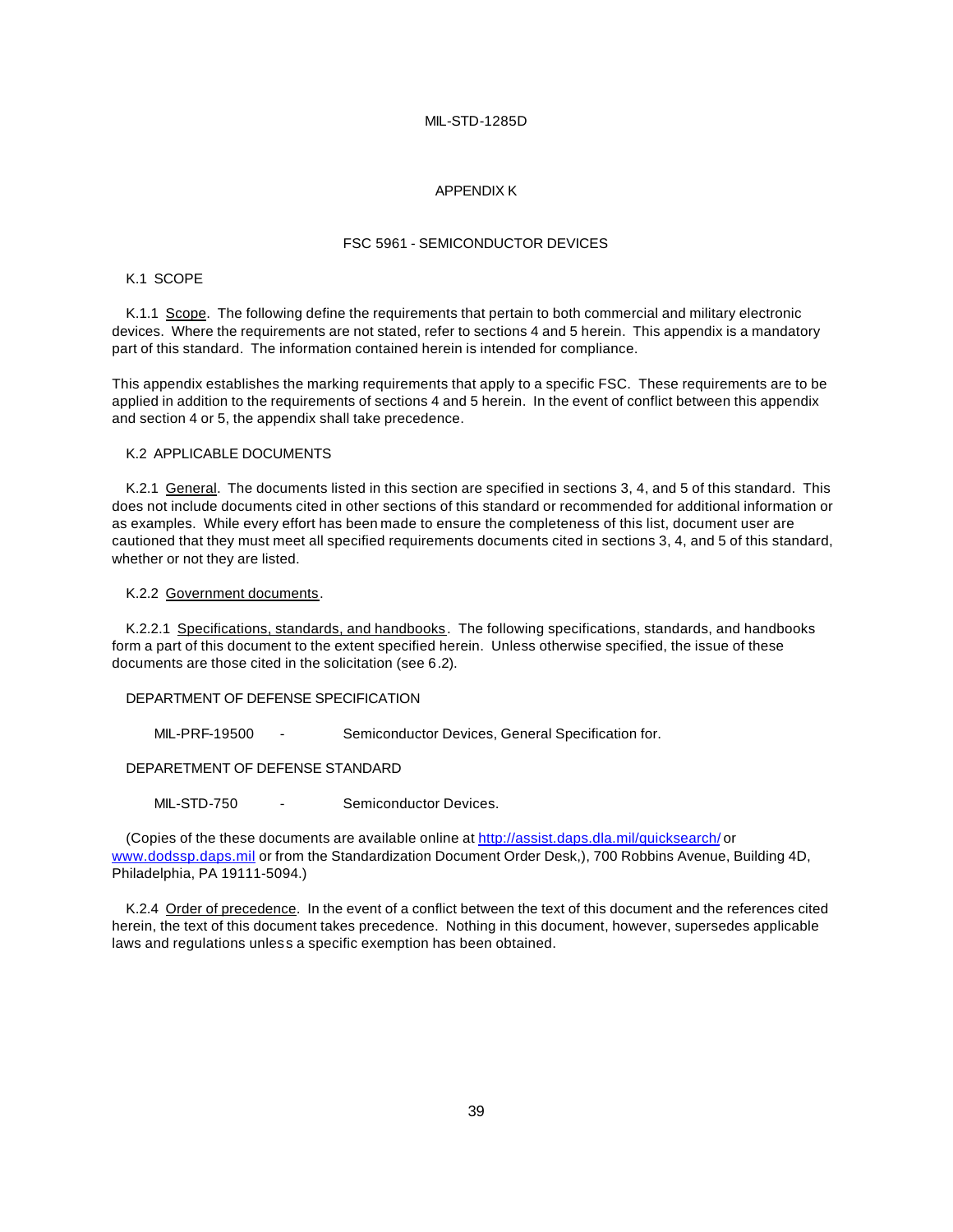#### APPENDIX K

#### K.3 GENERAL REQUIREMENTS

#### K.3.1 Department of Defense specification devices.

K.3.1.1 Devices covered by MIL-PRF-19500. Marking of semiconductor devices covered by MIL-PRF-19500 and its associated specifications shall conform to method I and the following:

a. Polarity marking (diodes and thyristors only).

b. Type designation, including "JAN" or "JANTX" prefix as applicable (see K.3.1.6).

- c. Inspection lot identification code (see K.3.1.7).
- d. Manufacturer's designating symbol (see K.3.1.8).
- e. Manufacturer's identification (see K.3.1.9).
- f. Country of origin (see K.3.1.10).

K.3.1.2 Unit pack marking. All of the marking specified in all the above, except polarity, shall appear on the carton, box, plastic envelope, and so forth, used as the initial protection or wrapping for delivery. Marking shall be in accordance with MIL-STD-129. Duplicate information need not be repeated.

K.3.1.3 Special marking. If any special marking is used, it shall in no way interfere with or obscure the marking required in all the above and shall be completely separated therefrom.

K.3.1.4 Permanence of marking. Permanence of marking shall be in accordance with MIL-STD-750, method 1022.

K.3.1.5 Diodes and unidirectional thyristors polarity marking. The polarity shall be indicated by one of the following methods.

K.3.1.5.1 Diodes. Polarity marking shall be by either an arrow or diode graphic symbol with the arrow pointing towards the negative terminal for forward bias or by a single contrasting color band or dot adjacent to the cathodeterminal for forward bias.

K.3.1.5.2 Thyristors. A graphic symbol for a thyristor with the arrow pointing towards the cathode terminal.

K.3.1.6 "JAN", "JANTX", "JANTXV", or "JANS" prefix. The type designation shall bear the prefix "JAN", "JANTX", "JANTXV", or "JANS", as applicable, except that for small devices, the prefix "J", "JX", "JV", or "JS", may be used.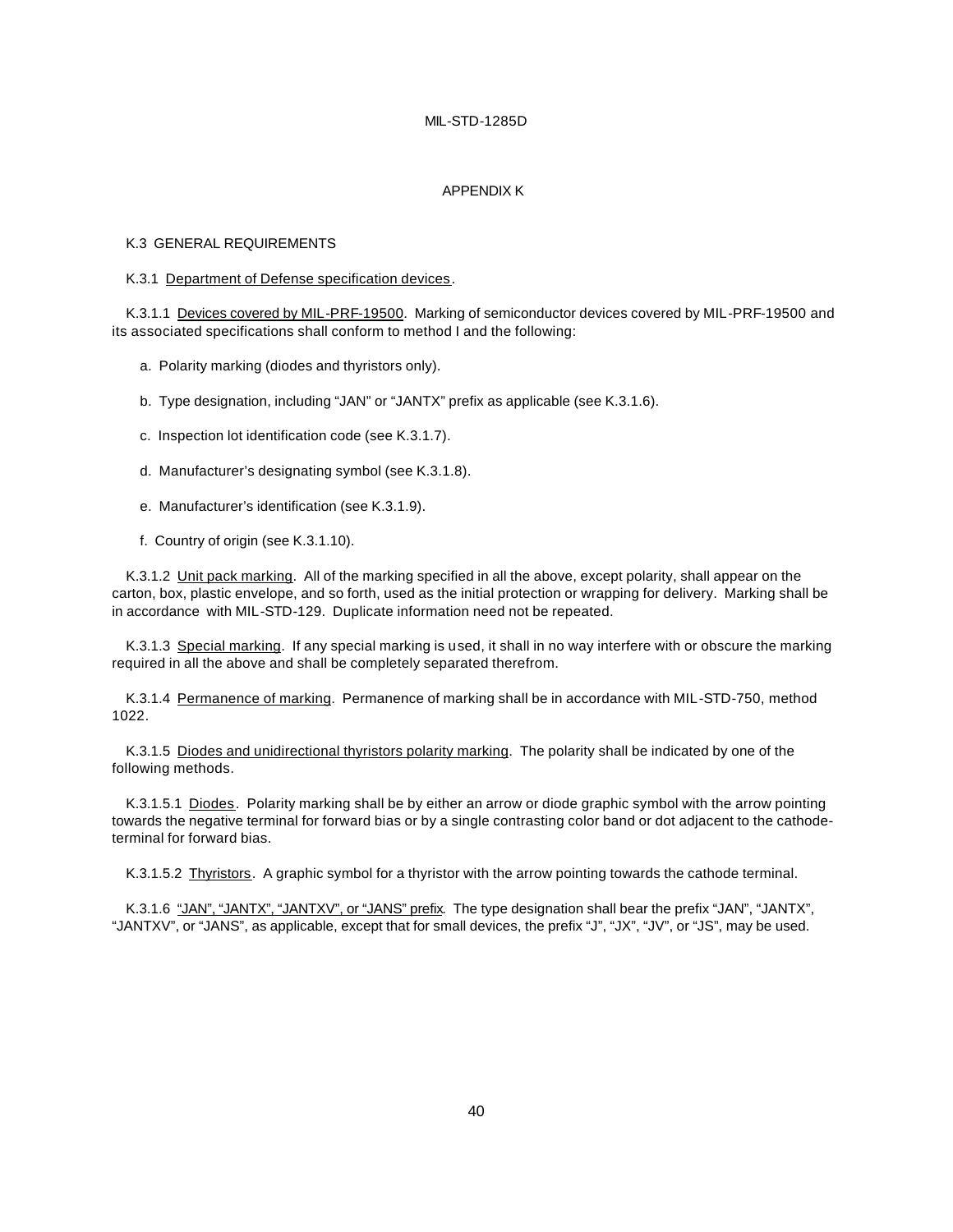#### APPENDIX K

K.3.1.7 Inspection lot date code. Semiconductor devices shall be marked by a code indicating the date the lot was submitted for inspection. The first two numbers in the code shall be the last two digits of the number of the year. The third and fourth numbers shall be two digits indicating the calendar week of the year (see 5.2.5b). When the number of the week is a single digit, it shall be preceded by a zero. Reading from left to right or from top to bottom, the code number shall designate the year and the week, in that order. When more than one lot of a type is inspected for conformance within the same week, an inspection lot suffix letter shall be chosen, consisting of a single capital letter, and shall appear on each semiconductor device immediately following the submission date. This letter shall be chosen by the manufacturer so that each inspection lot is uniquely identified by the submission date and by the lot-identification suffix letter, if one is required.

K.3.1.8 Manufacturer's designating symbol. The designating symbol shall be used only by the manufacturer to whom it has been assigned and only on those devices manufactured at that manufacturer's plant. In the case of small devices, the manufacturer's designating symbol may be abbreviated by omitting the first "C" in the series of letters.

K.3.1.9 Manufacturer's identification. Semiconductor devices shall be marked with the name or trademark of the manufacturer who has contracted to manufacture devices for the Government or its equipment manufacturers, and at whose plant the specified conformance inspection has been performed. The identification of the equipment manufacturer may appear on the device only if the equipment manufacturer is also the device manufacturer. The name or trademark of only the original manufacturer shall appear on the device or initial container. Rebranding shall not be permitted.

K.3.1.10 Country of origin. The phrase "Made in U.S.A." shall be marked in small characters below or adjacent to other marking specified in paragraph 1 except that, for semiconductor devices made in a foreign country, the phrase shall be changed accordingly.

K.3.1.11 Marking option. The manufacturer has the option of marking the entire lot or only the sample devices to be subjected to conformance inspection. If the manufacturer exercises the option to mark only the sample devices, the procedure shall be as follows:

- a. The sample devices shall be marked prior to performance of conformance inspection.
- b. At the completion of inspection, the marking of the sample devices shall be inspected for conformance to the requirements of this standard.
- c. The inspection lot represented by a conforming inspection sample shall then be marked and any specified visual and mechanical inspection performed.
- d. The marking materials and processing applied to the inspection lot shall be the same specifications as those used for the inspection sample.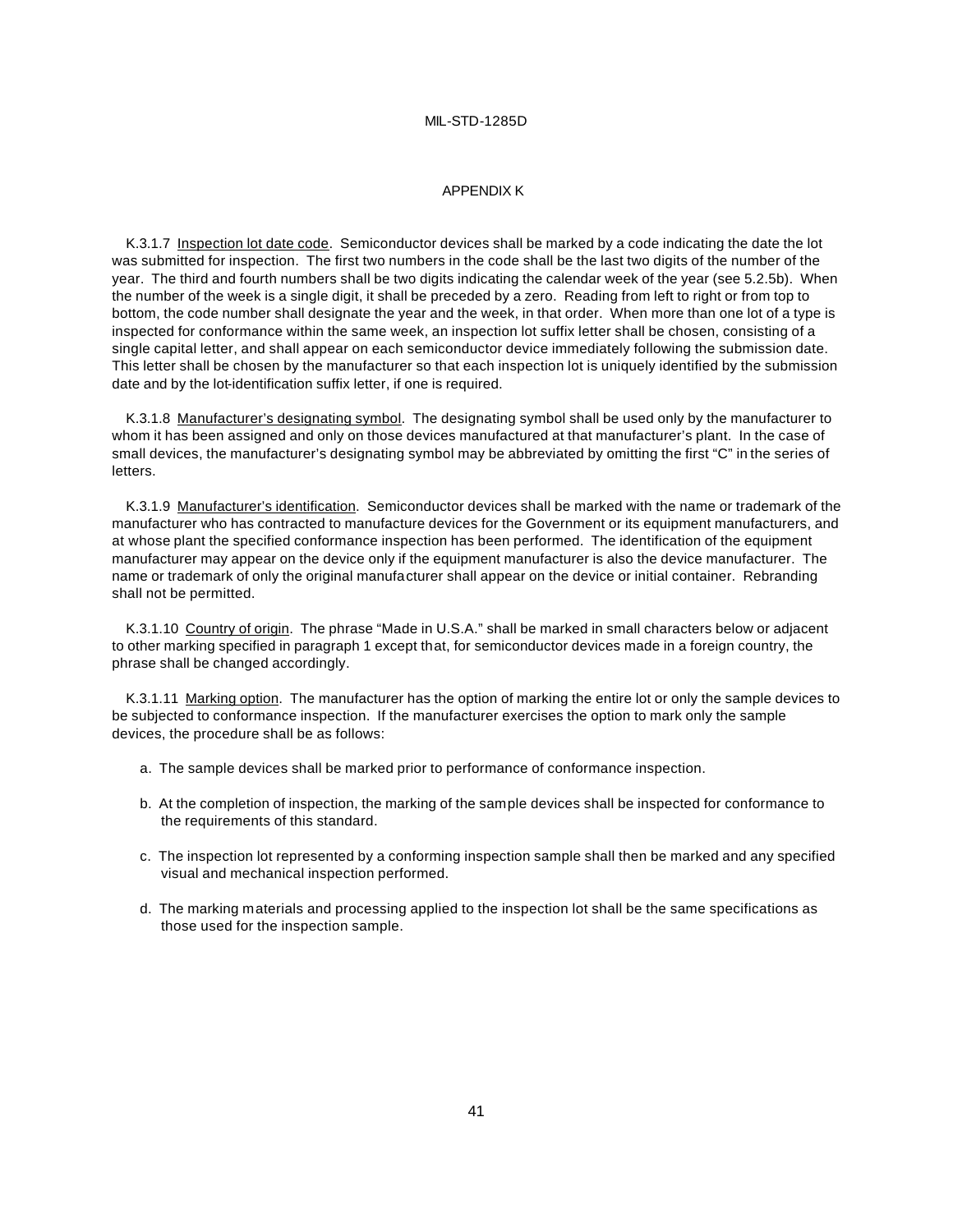# APPENDIX K

#### K.3.2 Non-military specification devices.

K.3.2.1 Marking of devices other than MIL-PRF-19500. Marking of semiconductor devices covered by acquisition documents other than MIL-PRF-19500 shall conform to method I and the following order of precedence (see table I):

- a. Polarity marking (diodes and thyristors only, see K.3.1.5 of this appendix).
- b. Identifying number (see 5.2.1).
- c. Design activity code (see 5.2.2).
- d. Source code (see K.3.1.8 of this appendix).
- e. Date code and lot symbol (see K.3.1.7 of this appendix).
- f. Manufacturer's identification (see K.3.1.9 of this appendix and note 2 of table I).
- g. Country of origin (see K.3.1.10 of this appendix).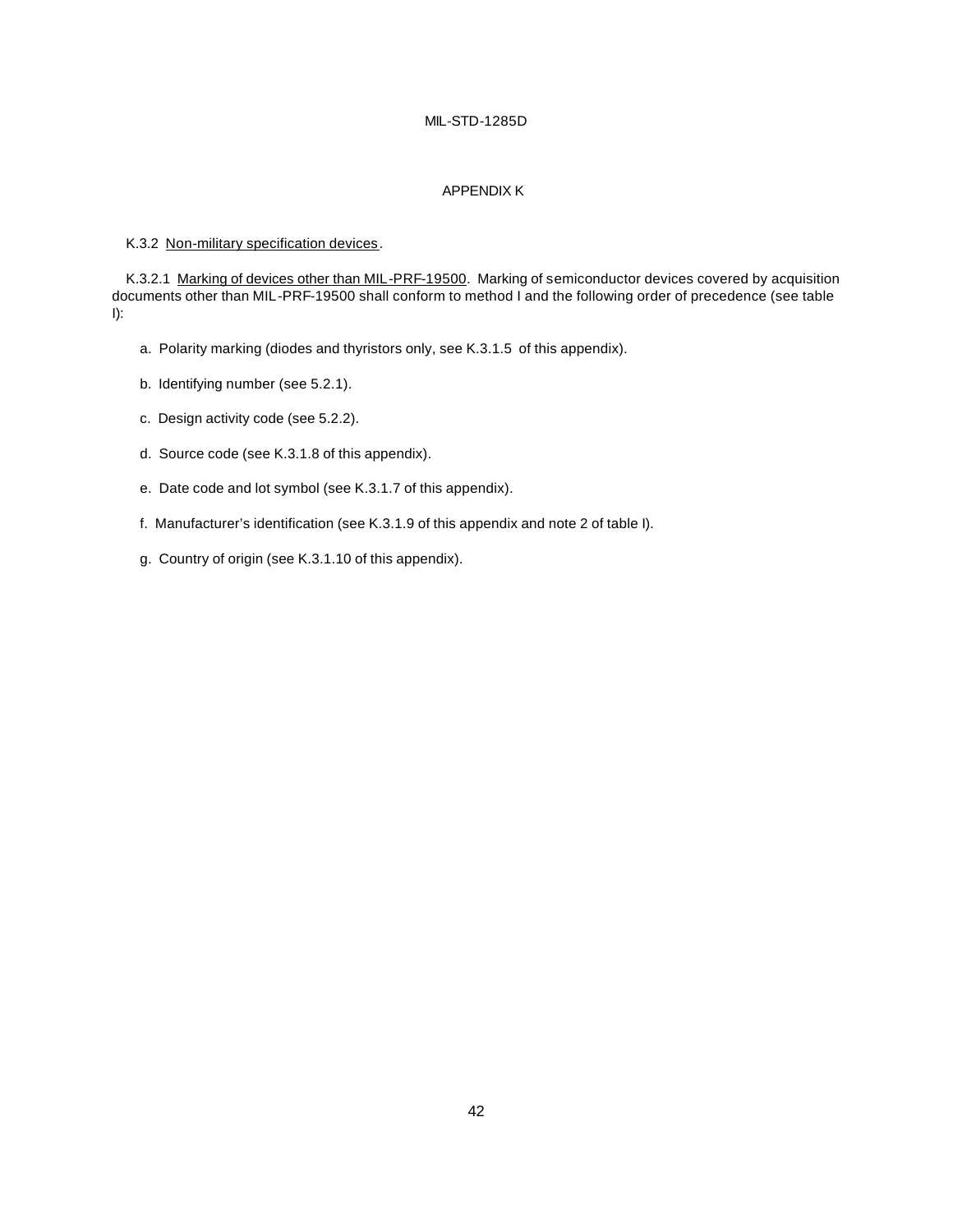#### APPENDIX L

### FSC 5962 - MICROELECTRONIC CIRCUIT DEVICES

#### L.1 SCOPE

L.1.1 Scope. The following define the requirements that pertain to both commercial and military electronic devices. Where the requirements are not stated, refer to sections 4 and 5 herein. This appendix is a mandatory part of this standard. The information contained herein is intended for compliance.

This appendix establishes the marking requirements that apply to a specific FSC. These requirements are to be applied in addition to the requirements of sections 4 and 5 herein. In the event of conflict between this appendix and section 4 or 5, the appendix shall take precedence.

#### L.2 APPLICABLE DOCUMENTS

L.2.1 General. The documents listed in this section are specified in sections 3, 4, and 5 of this standard. This does not include documents cited in other sections of this standard or recommended for additional information or as examples. While every effort has been made to ensure the completeness of this list, document user are cautioned that they must meet all specified requirements documents cited in sections 3, 4, and 5 of this standard, whether or not they are listed.

#### L.2.2 Government documents.

L.2.2.1 Specifications, standards, and handbooks. The following specifications, standards, and handbooks form a part of this document to the extent specified herein. Unless otherwise specified, the issue of these documents are those cited in the solicitation (see 6.2).

#### DEPARTMENT OF DEFENSE SPECIFICATIONS

| MIL-PRF-38534 | Hybrid Microcircuits, General Specification for.                               |
|---------------|--------------------------------------------------------------------------------|
| MIL-PRF-38535 | Integrated Circuits (Microcircuits), Manufacturing, General Specification for. |

(Copies of the these documents are available online at http://assist.daps.dla.mil/quicksearch/ or www.dodssp.daps.mil or from the Standardization Document Order Desk,), 700 Robbins Avenue, Building 4D, Philadelphia, PA 19111-5094.)

L.2.3 Order of precedence. In the event of a conflict between the text of this document and the references cited herein, the text of this document takes precedence. Nothing in this document, however, supersedes applicable laws and regulations unless a specific exemption has been obtained.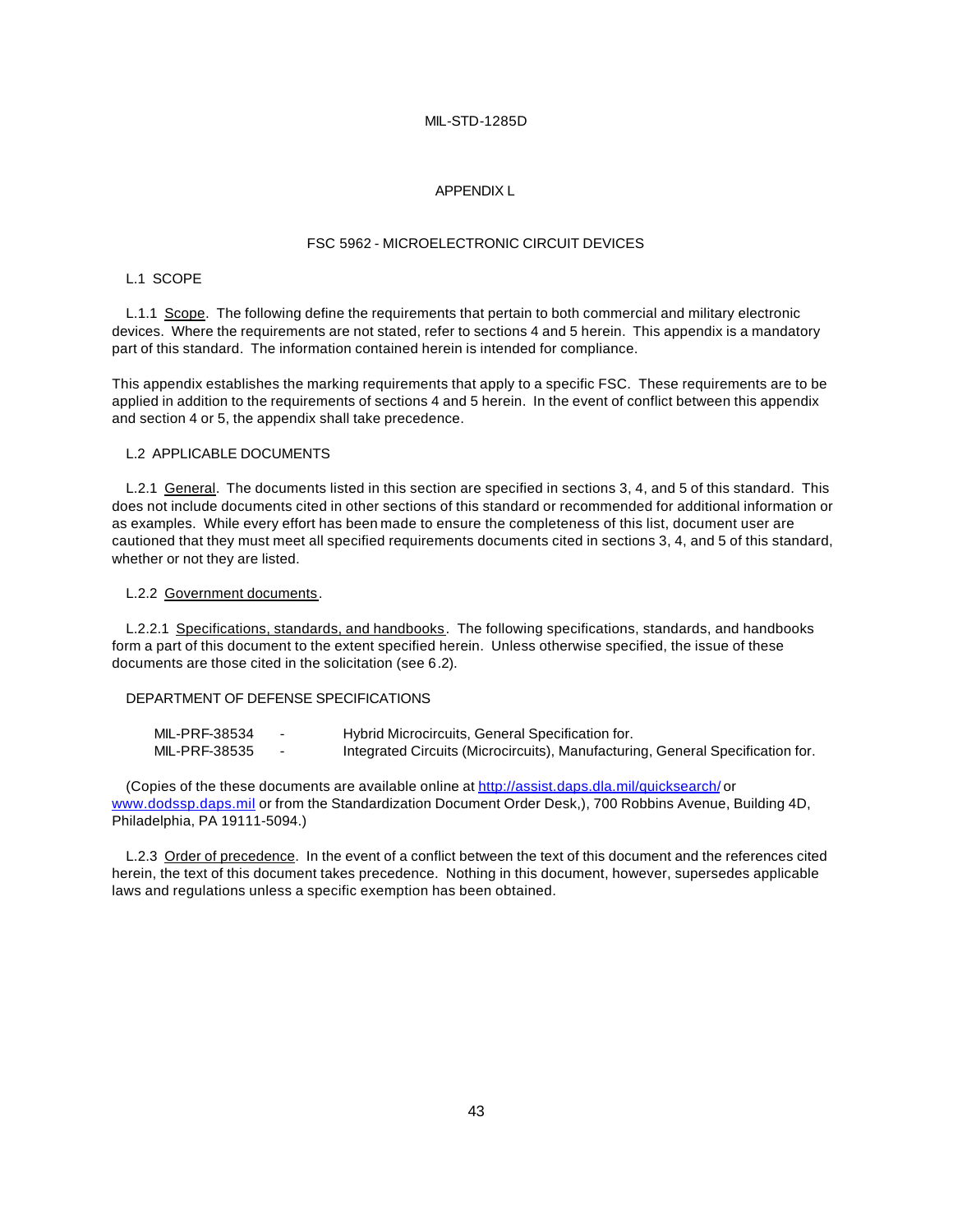#### APPENDIX L

#### L.3 GENERAL REQUIREMENTS

#### L.3.1 Department of Defense specification devices.

L.3.1.1 Marking. For marking requirements of microelectronic circuit devices covered by MIL-PRF-38534, and MIL-PRF-38535, and the associated specifications, see the applicable general specification (such as MIL-PRF-38534, or MIL-PRF-38535).

L.3.1.2 Marking of Standard Microcircuit Drawings (SMD's). For marking requirements of microelectronic circuit devices covered by SMD's, see the applicable drawing. If any special marking (altered item drawing number) is used by the device supplier or user/equipment contractor, it shall be in addition to the existing/original marking as required in the applicable drawing and shall be visibly separate from and in no way interfere with the marking required by the SMD.

L.3.2 Permanency and legibility.

L.3.2.1 Permanence and legibility of marking. The marking shall be permanent, legible and shall meet the marking permanence requirements of the applicable general specification (such as, MIL-PRF-38534, or MIL-PRF-38535).

#### L.3.3 Non-military (SCD, VID, and AID) specification devices.

L.3.3.1 Acquisition documents other than Department of Defense specification devices. Marking of microelectronic circuit devices covered by acquisition documents other than MIL-PRF-38534, and MIL-PRF-38535 and SMD's shall conform to method I and the following order of precedence.

- a. Index point (for example, see MIL-PRF-38535).
- b. Part or Identifying Number (PIN) (see 5.2.1).
- c. Design activity code (see 5.2.2).
- d. Date code (for example, see MIL-PRF-38535).
- e. Lot symbol (see 5.2.6).
- f. Serialization, when applicable (for example, see MIL-PRF-38535).
- g. Manufacturer's identification (for example, see MIL-PRF-38535).
- h. Country of origin.
- i. Electrostatic discharge sensitivity identifier (for example, see MIL-PRF-38535).

L.3.3.2 Marking of altered or selected items (see ASME Y14.100). Items which are altered or selected from the controlling specification or standard shall be identified by a part number established by the using design activity drawing which depicts requirements for such alterations or selection. The original number being replaced shall not be removed or obliterated.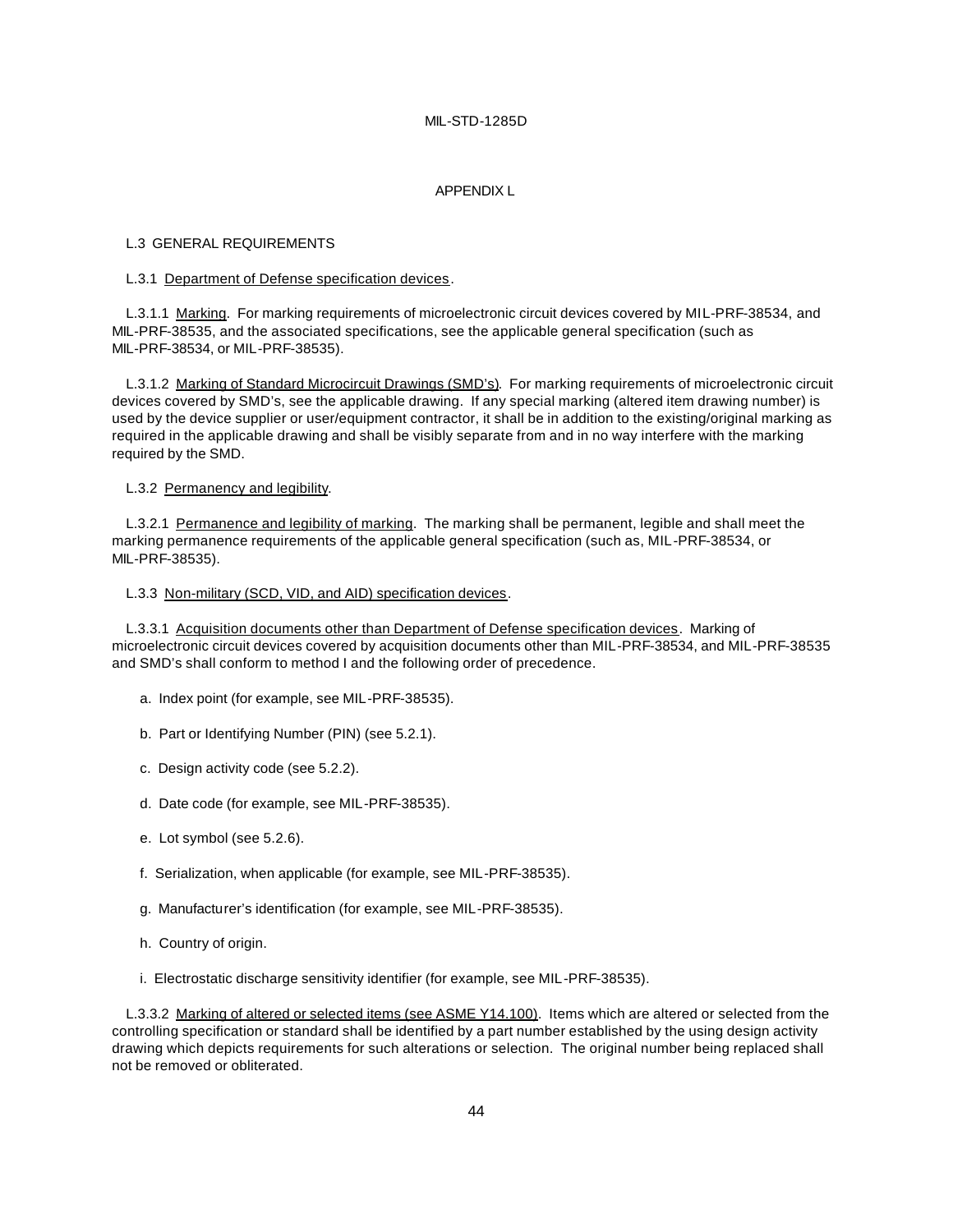#### APPENDIX L

#### L.3.4 Functional marking.

L.3.4.1 Terminal index feature. An index feature shall be visible from the top or bottom of microelectronic circuit packages and located near the package periphery.

L.3.4.1.1 Peripheral lead packages. For the peripheral lead packages (flat pack and dual-in-line), convention shall be that when viewed from the top, terminal number 1 shall be adjacent to or immediately counterclockwise from the index feature. Other terminal positions shall then be successively numbered counterclockwise from terminal 1.

L..3.4.1.2 Axial lead packages. For axial lead packages, convention shall be that when viewed from the bottom, terminal 1 shall be the next terminal position clockwise from the terminal index feature.

#### L.3.5 Identification marking location.

L.3.5.1 Marking location and sequence. The QML (when applicable) part number, date code and ESDS identifier, if applicable shall be located on the top surface of leadless or leaded chip carrier packages, pin grid array packages, flat packages, or dual-in-line configurations and on either the top or the side of cylindrical packages (TO configurations and similar configurations). When the size of a package is insufficient to allow marking of special process identifiers on the top surface, the backside of the package may be used for these markings except the ESDS identifier, if applicable shall be marked on the top. Button cap flat packs with less than or equal to 16 leads may have the identifier marked on the ceramic. Backside marking with conductive or resistive ink shall be prohibited. For unpackaged the marking shall be located on the container. For unpackaged die, marking is to be located on the container.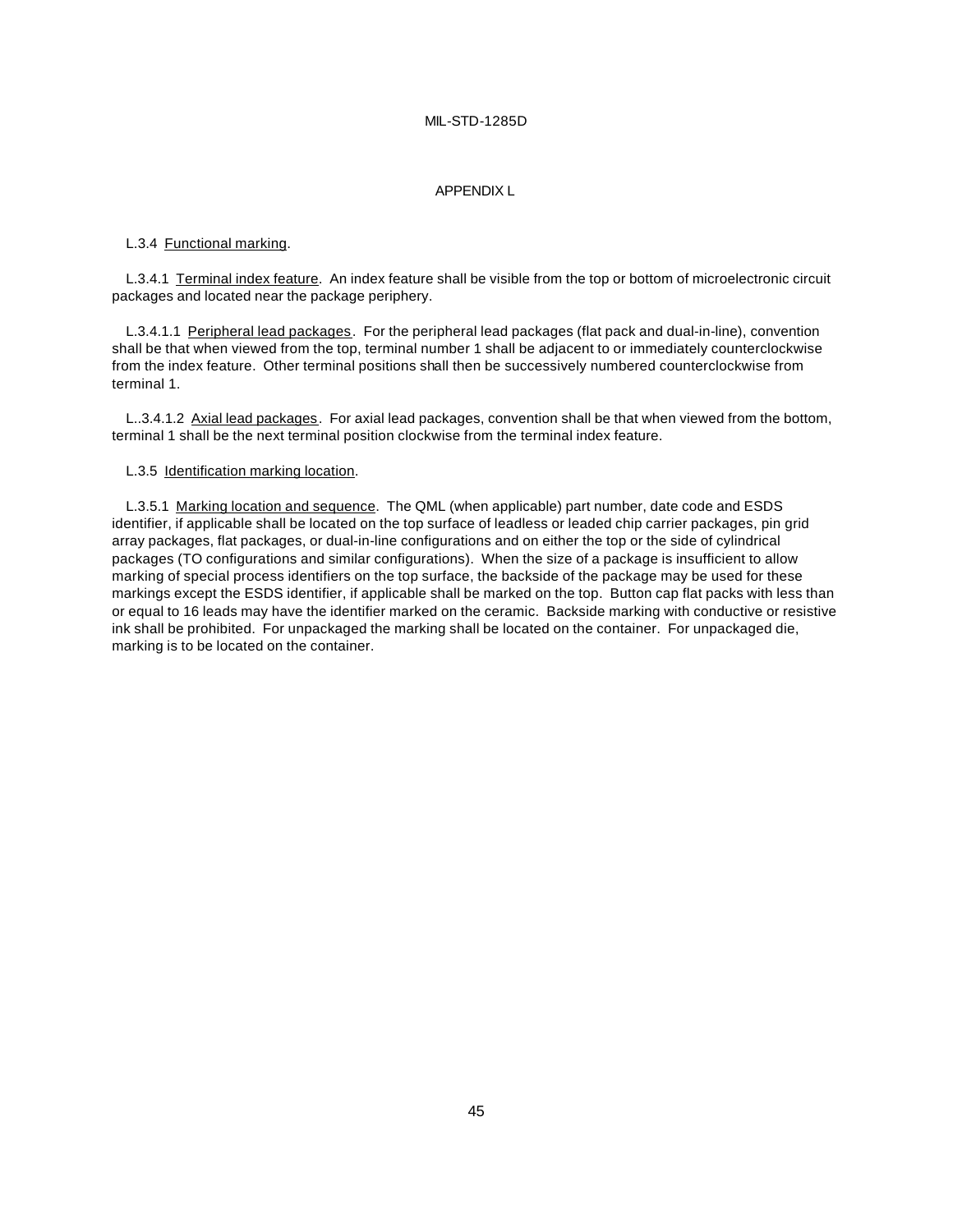#### APPENDIX M

### FSC 5985 - ANTENNAS, WAVEGUIDES, AND RELATED EQUIPMENT

#### M.1 SCOPE

M.1.1 Scope. The following define the requirements that pertain to both commercial and military electronic devices. Where the requirements are not stated, refer to sections 4 and 5 herein. This appendix is a mandatory part of this standard. The information contained herein is intended for compliance.

This appendix establishes the marking requirements that apply to a specific FSC. These requirements are to be applied in addition to the requirements of sections 4 and 5 herein. In the event of conflict between this appendix and section 4 or 5, the appendix shall take precedence.

M.2 APPLICABLE DOCUMENTS. This section is not applicable to this appendix.

- M.3 GENERAL REQUIREMENTS
- M.3.1 Functional marking. No markings are defined.
- M.3.2 Part identification marking.

M.3.2.1 Antennas, waveguides, and related equipment. Marking of antennas, waveguides, and related equipment shall conform to method I. Exceptions or additions to the requirements of section 5.2 shall be as specified in the acquisition document.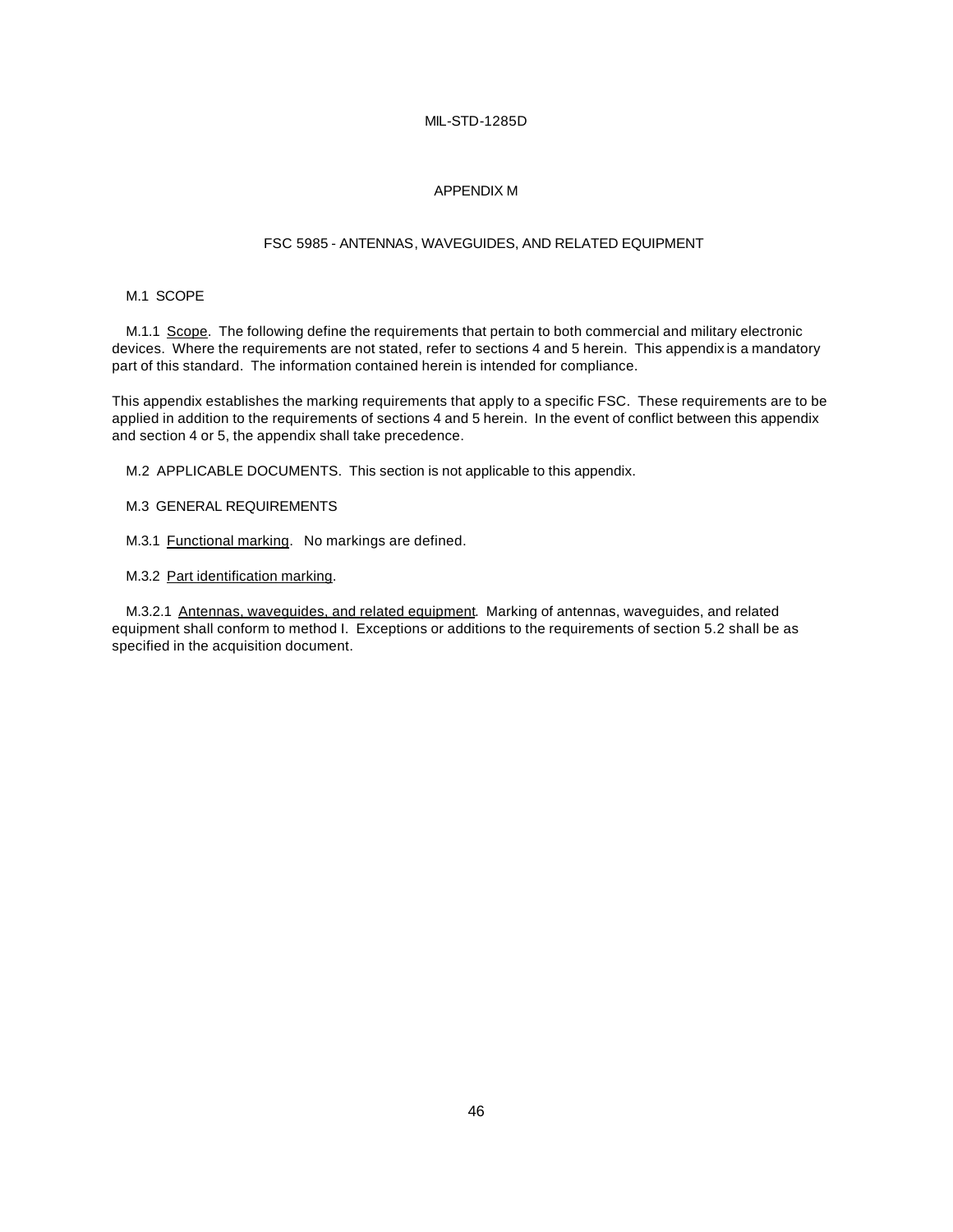#### APPENDIX N

#### FSC 5998 - ELECTRICAL AND ELECTRONIC ASSEMBLIES, BOARDS, CARDS, AND ASSOCIATED HARDWARE PRINTED WIRING BOARDS

#### N.1 SCOPE

N.1.1 Scope. The following define the requirements that pertain to both commercial and military electronic devices. Where the requirements are not stated, refer to sections 4 and 5 herein. This appendix is a mandatory part of this standard. The information contained herein is intended for compliance.

This appendix establishes the marking requirements that apply to a specific FSC. These requirements are to be applied in addition to the requirements of sections 4 and 5 herein. In the event of conflict between this appendix and section 4 or 5, the appendix shall take precedence.

#### N.2 APPLICABLE DOCUMENTS

N.2.1 General. The documents listed in this section are specified in sections 3, 4, and 5 of this standard. This does not include documents cited in other sections of this standard or recommended for additional information or as examples. While every effort has been made to ensure the completeness of this list, document user are cautioned that they must meet all specified requirements documents cited in sections 3, 4, and 5 of this standard, whether or not they are listed.

N.2.2 Government documents.

N.2.2.1 Specifications, standards, and handbooks. The following specifications, standards, and handbooks form a part of this document to the extent specified herein. Unless otherwise specified, the issue of these documents are those cited in the solicitation (see 6.2).

#### DEPARTMENT OF DEFENSE SPECIFICATION

MIL-PRF-31032 - Printed Circuit Board/Printed Wiring Board, General Specification For.

(Copies of the these documents are available online at http://assist.daps.dla.mil/quicksearch/ or www.dodssp.daps.mil or from the Standardization Document Order Desk,), 700 Robbins Avenue, Building 4D, Philadelphia, PA 19111-5094.)

N.2.3 Order of precedence. In the event of a conflict between the text of this document and the references cited herein, the text of this document takes precedence. Nothing in this document, however, supersedes applicable laws and regulations unless a specific exemption has been obtained.

#### N.3 GENERAL REQUIREMENTS

#### N.3.1 Part identification marking.

N.3.1.1 Guides and extractors/ejectors marking. Card guides and card extractors/ejectors do not require marking of parts.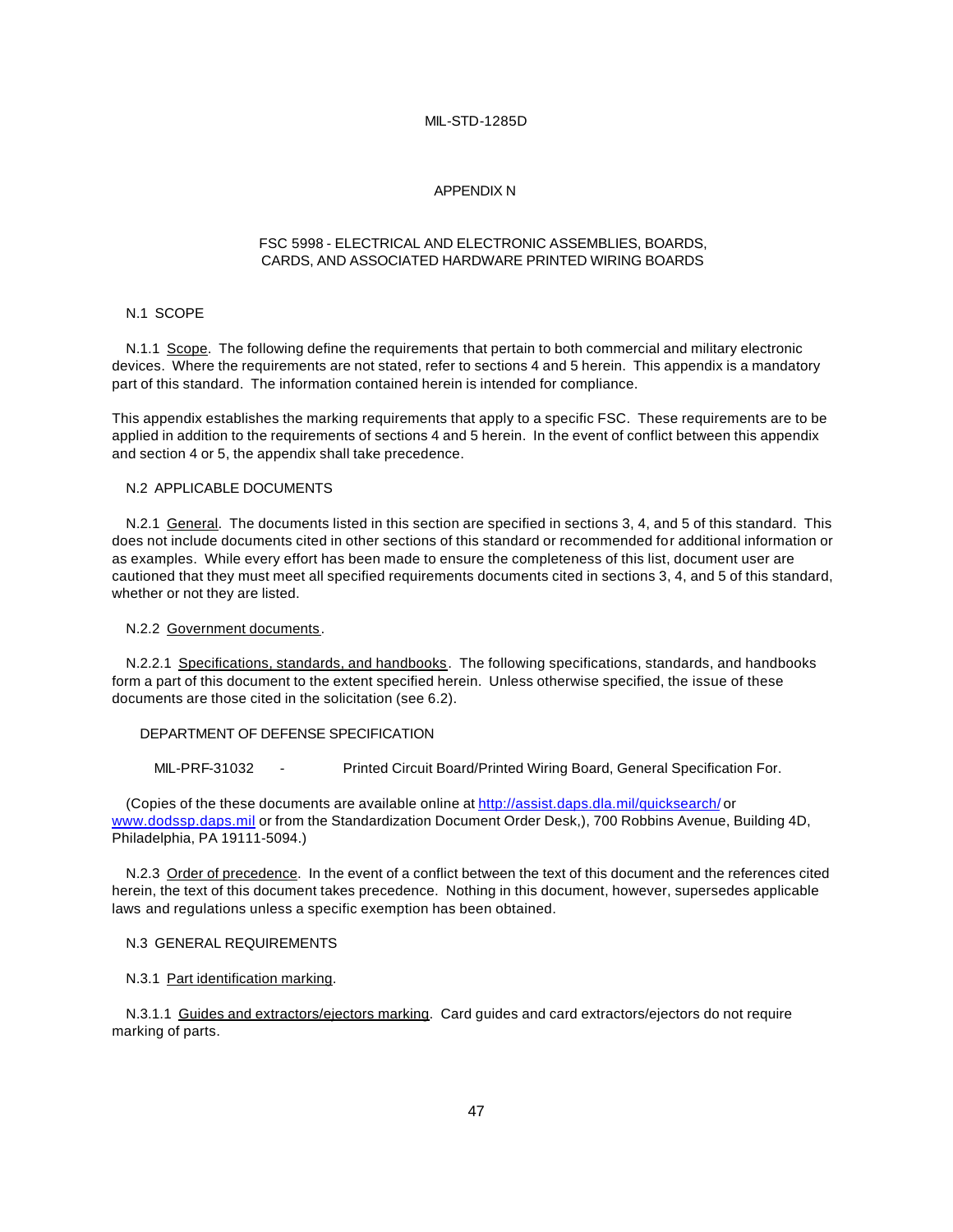#### APPENDIX N

#### N.3.1.2 Method I marking (for QPL parts).

N.3.1.2.1 Printed circuit and printed wiring boards. Each production printed wiring board, each qualification test specimen, and each set of conformance test circuit strips (as opposed to each individual test coupon) shall be marked in accordance with the master drawing. As a minimum, each production printed wiring board, qualification test specimen, or conformance test circuit strip shall reference the printed wiring board manufacturer's CAGE (Commercial and Government Entity), lot date, and printed wiring board traceability code. The marking shall be produced by the same process used in producing the conductive pattern; or by the use of a nonconductive, fungistatic ink, or paint applied to the printed wiring board, or to a label which is applied to the printed wiring board, or by mechanical pencil marking on a metallic area provide for marking purposes. All marking shall be able to withstand solder fluxes, cleaning solutions, and molten solder encountered in the manufacture of printed wiring boards, shall remain legible after all tests, and in no manner affect printed wiring board performance.

N.3.1.3 Method II marking (for QML parts). Marking of compliant printed boards and their associated test coupons shall be in accordance with MIL-PRF-31032, the following requirements, and the identification and marking provisions of the printed board procurement documentation. The marking shall be permanent, legible, complete, and shall meet the marking adhesion requirements of the associated specification sheets. If any additional marking is used or required by the printed board procurement documentation, it shall in no way interfere with the marking required herein, and shall be visibly separated. Only the QML manufacturer is authorized to apply the QML brand.

N.3.1.3.1 Full marking. Unless otherwise specified by the printed board procurement documentation, the following full marking shall be placed on each printed board and test coupon strip:

- a. "QML" or "Q" brand.
- b. Printed board Part or Identifying Number (PIN) with revision level (when applicable) or other special coding system detailed by the procurement documentation.
- c. Lot date code.
- d. QML manufacturer's CAGE code.
- e. Traceability.

N.3.1.3.2 Minimum marking. When the physical size of the printed board precludes the placement of the information specified in N.3.1.3.1, the minimum marking shall be as specified in the printed board procurement documentation. In those cases where full marking requirements are not on the printed board, the full marking shall be placed on the unit package.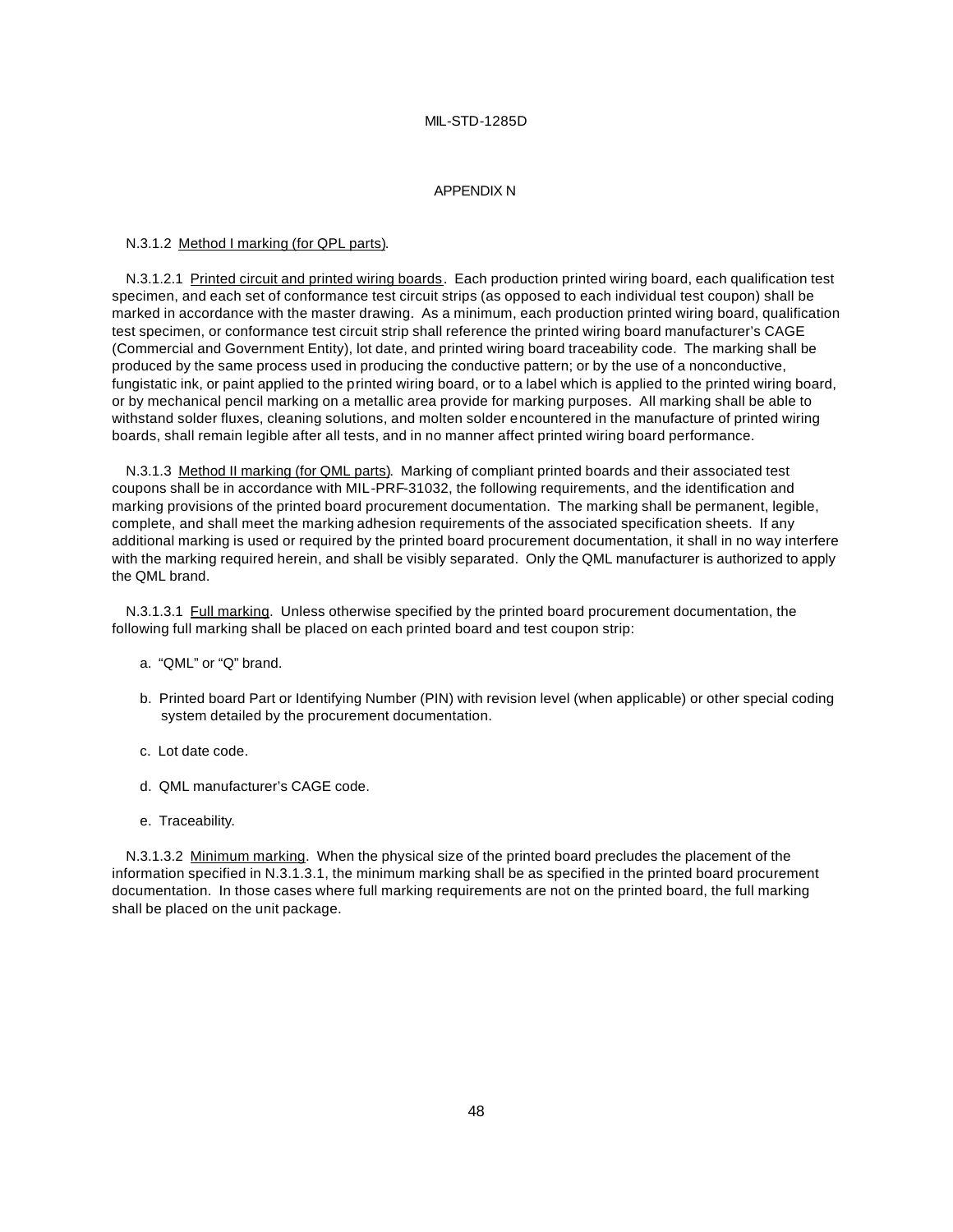#### APPENDIX O

#### FSC 5999 - ELECTRICAL AND ELECTRONIC COMPONENTS, MISCELLANEOUS DELAY LINES

#### O.1 SCOPE

O.1.1 Scope. The following define the requirements that pertain to both commercial and military electronic devices. Where the requirements are not stated, refer to sections 4 and 5 herein. This appendix is a mandatory part of this standard. The information contained herein is intended for compliance.

This appendix establishes the marking requirements that apply to a specific FSC. These requirements are to be applied in addition to the requirements of sections 4 and 5 herein. In the event of conflict between this appendix and section 4 or 5, the appendix shall take precedence.

O.2 APPLICABLE DOCUMENTS. This section is not applicable to this appendix.

O.3 GENERAL REQUIREMENTS

O.3.1 Parts identification marking.

O.3.1.1 Mounting pads, gaskets, and heat sinks marking. Mounting pads, gaskets, and heat sinks do not require marking of parts.

O.3.1.2 Method I marking. Unless otherwise specified in the acquisition document, marking of delay lines shall conform to method I.

- a. "JAN" or "J" marking.
- b. Military part number.
- c. Index mark identification (next to pin 1, input).
- d. Manufacturer's source code or logo.
- e. Date code.